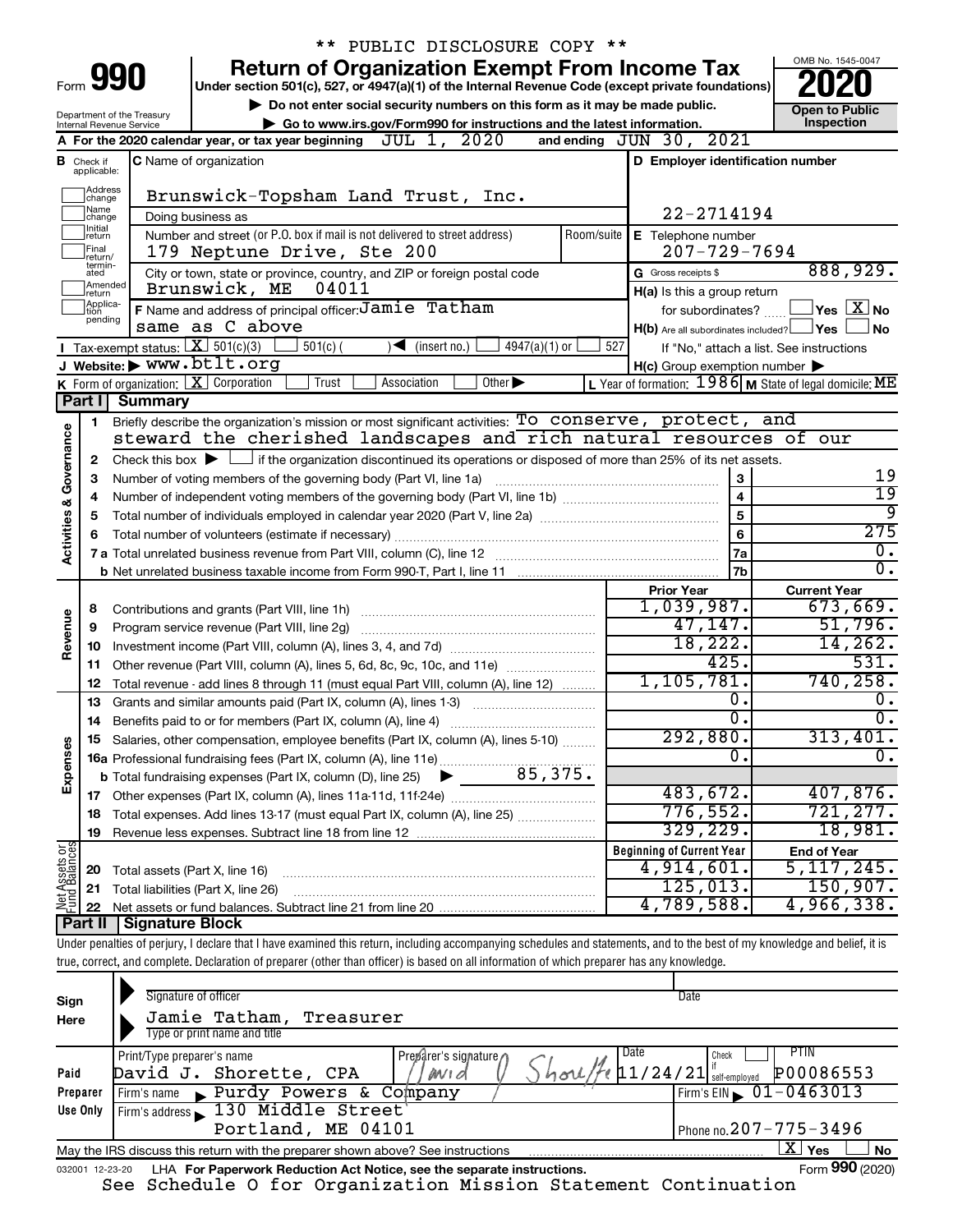|                | 22-2714194<br>Brunswick-Topsham Land Trust, Inc.<br>Form 990 (2020)                                                                                   | Page 2             |
|----------------|-------------------------------------------------------------------------------------------------------------------------------------------------------|--------------------|
|                | <b>Part III   Statement of Program Service Accomplishments</b>                                                                                        |                    |
|                | Check if Schedule O contains a response or note to any line in this Part III                                                                          | $\boxed{\text{X}}$ |
| $\mathbf{1}$   | Briefly describe the organization's mission:                                                                                                          |                    |
|                | To conserve, protect, and steward the cherished landscapes and rich                                                                                   |                    |
|                | natural resources of our communities, to connect people to nature by                                                                                  |                    |
|                | providing recreational opportunities, and other engaging community                                                                                    |                    |
|                | activities, and to support local agriculture and fisheries, now and                                                                                   |                    |
| $\overline{2}$ | Did the organization undertake any significant program services during the year which were not listed on the<br>$\boxed{\text{X}}$ Yes $\boxed{\ }$   | $\blacksquare$ No  |
|                | prior Form 990 or 990-EZ?<br>If "Yes," describe these new services on Schedule O.                                                                     |                    |
| 3              | $\Box$ Yes $~\boxtimes~$ No<br>Did the organization cease conducting, or make significant changes in how it conducts, any program services?           |                    |
|                | If "Yes," describe these changes on Schedule O.                                                                                                       |                    |
| 4              | Describe the organization's program service accomplishments for each of its three largest program services, as measured by expenses.                  |                    |
|                | Section 501(c)(3) and 501(c)(4) organizations are required to report the amount of grants and allocations to others, the total expenses, and          |                    |
|                | revenue, if any, for each program service reported.                                                                                                   |                    |
| 4a             | $102, 604$ $\cdot$ including grants of \$<br>) (Revenue \$<br>(Expenses \$<br>(Code:                                                                  | 531.               |
|                | Land Conservation - BTLT conserves in perpetuity highly valued natural                                                                                |                    |
|                | areas, working lands, and shorefront using all the tools of private                                                                                   |                    |
|                | land conservation. At the height of FY 2021, BTLT owned 1,135 acres                                                                                   |                    |
|                | outright, and held conservation easements on 1,926 acres, including 18<br>acres in easements acquired in the past fiscal year.<br>These lands         |                    |
|                | include ecologically significant coastal estuaries, wetlands, important                                                                               |                    |
|                | plant and wildlife habitat, agricultural fields used for local food                                                                                   |                    |
|                | production, and small parcels providing green space and public access                                                                                 |                    |
|                | Landowners donate or sell land or an interest in<br>to rivers and ocean.                                                                              |                    |
|                | their land (i.e. conservation easement) to the trust. The public                                                                                      |                    |
|                | benefits of this program, available to residents of and visitors to                                                                                   |                    |
|                | Midcoast Maine, include: scenic landscapes; outdoor recreation                                                                                        |                    |
| 4b             | $162,817$ $\cdot$ including grants of \$<br>(Expenses \$<br>) (Revenue \$<br>(Code:<br>Land Stewardship - BTLT actively stewards its fee and easement |                    |
|                | properties to ensure that their conservation values are maintained.                                                                                   |                    |
|                | Every fee property is managed according to a site-specific management                                                                                 |                    |
|                | plan and every easement property is monitored annually to ensure the                                                                                  |                    |
|                | terms of the easement are being upheld. Other stewardship                                                                                             |                    |
|                | responsibilities include: managing property; defending easements;                                                                                     |                    |
|                | maintaining 24 miles of trails on properties that provide public                                                                                      |                    |
|                | access; building new trails; building and maintaining bridges, kiosks,                                                                                |                    |
|                | and other amenities; providing appropriate signage; outreach and public                                                                               |                    |
|                | education focused on conservation and natural resources. Stewardship<br>activities are carried out on the 1,135 acres that BTLT owns outright         |                    |
|                | and the 1,926 acres on which it holds easements.                                                                                                      |                    |
| 4с             | 150,046. including grants of \$<br>(Expenses \$<br>(Code:<br>) (Revenue \$                                                                            | 51,796.            |
|                |                                                                                                                                                       |                    |
|                | Support for Local Agriculture - An important part of BTLT's mission is<br>support for local agriculture. The trust supports agriculture in the        |                    |
|                | following ways: protecting farm and pasture land for agriculture,                                                                                     |                    |
|                | including a 321-acre working farm; operating a farmers' market that                                                                                   |                    |
|                | provides a much-needed retail outlet for 40 local farmers and                                                                                         |                    |
|                | producers; providing a community garden that makes 80 individual garden                                                                               |                    |
|                | plots available to community members and a 11,000 sq. ft. common good<br>bed available to a local food bank to raise produce for its clients;         |                    |
|                | and establishing the Merrymeeting Food Council in collaboration with                                                                                  |                    |
|                | other regional stakeholders. The purpose of the food council is to                                                                                    |                    |
|                | enhance the local food economy, raise awareness of the benefits of                                                                                    |                    |
|                | local food, and to increase the production and consumption of local                                                                                   |                    |
| 4d             | Other program services (Describe on Schedule O.)                                                                                                      |                    |
|                | $121$ , $481$ $\cdot$ including grants of \$<br>(Expenses \$<br>(Revenue \$                                                                           |                    |
|                | 536,948.<br>4e Total program service expenses                                                                                                         |                    |
|                |                                                                                                                                                       | Form 990 (2020)    |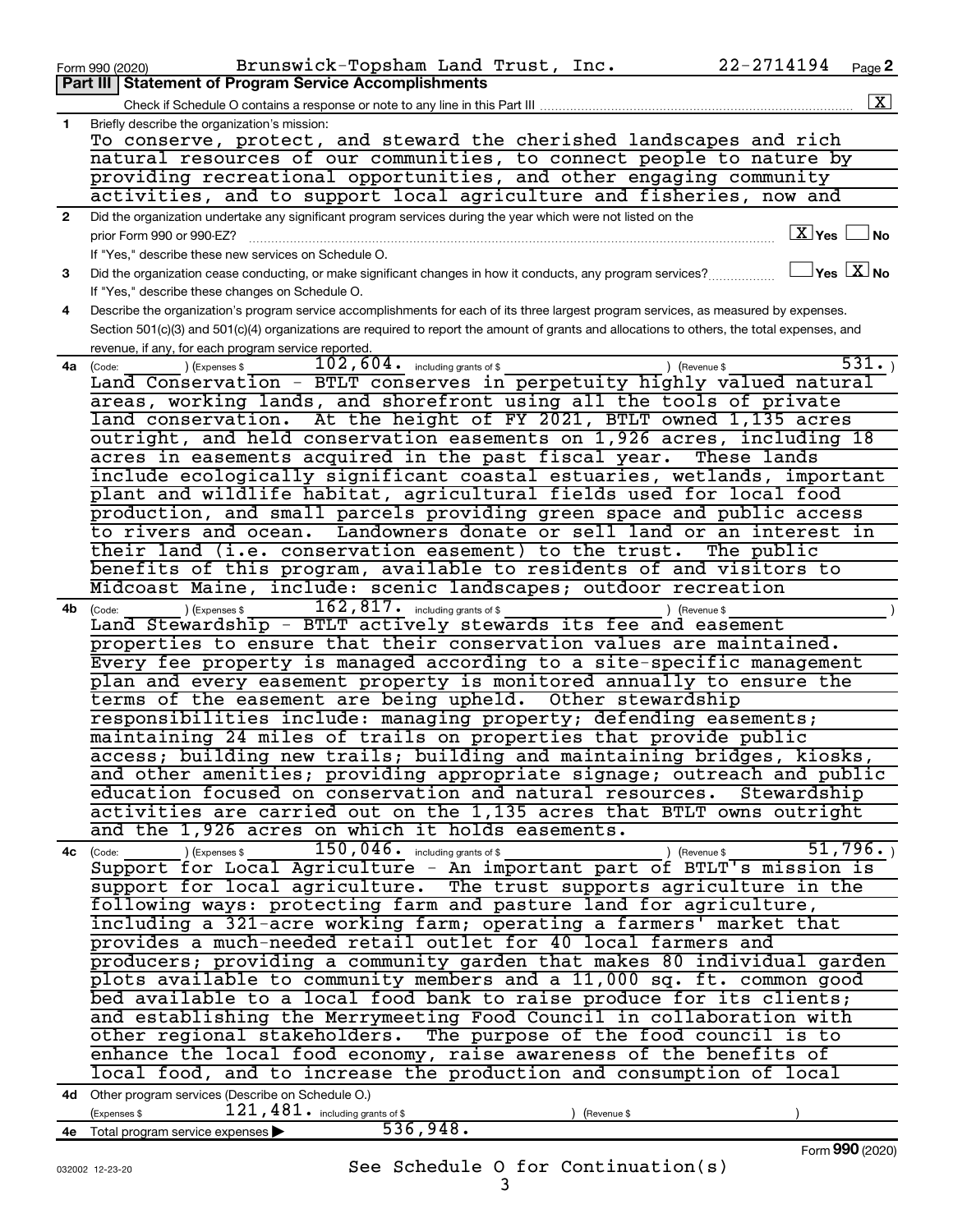|  | Form 990 (2020) |  |
|--|-----------------|--|
|  |                 |  |

**Part IV Checklist of Required Schedules**

 $\epsilon$  Form 990 (2020) Brunswick-Topsham Land Trust, Inc.  $22-2114194$  Page Brunswick-Topsham Land Trust, Inc. 22-2714194

|    |                                                                                                                                                    |                 | Yes                   | No                           |
|----|----------------------------------------------------------------------------------------------------------------------------------------------------|-----------------|-----------------------|------------------------------|
| 1. | Is the organization described in section 501(c)(3) or 4947(a)(1) (other than a private foundation)?                                                |                 |                       |                              |
|    | If "Yes," complete Schedule A                                                                                                                      | 1               | х                     |                              |
| 2  |                                                                                                                                                    | $\overline{2}$  | $\overline{\text{x}}$ |                              |
| 3  | Did the organization engage in direct or indirect political campaign activities on behalf of or in opposition to candidates for                    |                 |                       |                              |
|    | public office? If "Yes," complete Schedule C, Part I                                                                                               | 3               |                       | х                            |
| 4  | Section 501(c)(3) organizations. Did the organization engage in lobbying activities, or have a section 501(h) election in effect                   | 4               |                       | х                            |
| 5  | Is the organization a section 501(c)(4), 501(c)(5), or 501(c)(6) organization that receives membership dues, assessments, or                       |                 |                       |                              |
|    |                                                                                                                                                    | 5               |                       | х                            |
| 6  | Did the organization maintain any donor advised funds or any similar funds or accounts for which donors have the right to                          |                 |                       |                              |
|    | provide advice on the distribution or investment of amounts in such funds or accounts? If "Yes," complete Schedule D, Part I                       | 6               |                       | x                            |
| 7  | Did the organization receive or hold a conservation easement, including easements to preserve open space,                                          |                 |                       |                              |
|    | the environment, historic land areas, or historic structures? If "Yes," complete Schedule D, Part II                                               | $\overline{7}$  | х                     |                              |
| 8  | Did the organization maintain collections of works of art, historical treasures, or other similar assets? If "Yes," complete                       | 8               |                       | х                            |
| 9  | Did the organization report an amount in Part X, line 21, for escrow or custodial account liability, serve as a custodian for                      |                 |                       |                              |
|    | amounts not listed in Part X; or provide credit counseling, debt management, credit repair, or debt negotiation services?                          |                 |                       |                              |
|    |                                                                                                                                                    | 9               |                       | x                            |
| 10 | Did the organization, directly or through a related organization, hold assets in donor-restricted endowments                                       |                 |                       |                              |
|    |                                                                                                                                                    | 10              | х                     |                              |
| 11 | If the organization's answer to any of the following questions is "Yes," then complete Schedule D, Parts VI, VII, VIII, IX, or X<br>as applicable. |                 |                       |                              |
|    | a Did the organization report an amount for land, buildings, and equipment in Part X, line 10? If "Yes," complete Schedule D,                      |                 |                       |                              |
|    | Part VI                                                                                                                                            | 11a             | х                     |                              |
|    | <b>b</b> Did the organization report an amount for investments - other securities in Part X, line 12, that is 5% or more of its total              | 11b             |                       | х                            |
|    | c Did the organization report an amount for investments - program related in Part X, line 13, that is 5% or more of its total                      |                 |                       |                              |
|    |                                                                                                                                                    | 11c             |                       | х                            |
|    | d Did the organization report an amount for other assets in Part X, line 15, that is 5% or more of its total assets reported in                    |                 |                       |                              |
|    |                                                                                                                                                    | 11d             |                       | х                            |
|    | e Did the organization report an amount for other liabilities in Part X, line 25? If "Yes," complete Schedule D, Part X                            | 11e             | $\overline{\text{X}}$ |                              |
| f  | Did the organization's separate or consolidated financial statements for the tax year include a footnote that addresses                            |                 |                       |                              |
|    | the organization's liability for uncertain tax positions under FIN 48 (ASC 740)? If "Yes," complete Schedule D, Part X                             | 11f             | х                     |                              |
|    | 12a Did the organization obtain separate, independent audited financial statements for the tax year? If "Yes," complete                            |                 |                       |                              |
|    | Schedule D, Parts XI and XII                                                                                                                       | 12a             | х                     |                              |
|    | <b>b</b> Was the organization included in consolidated, independent audited financial statements for the tax year?                                 |                 |                       |                              |
|    | If "Yes," and if the organization answered "No" to line 12a, then completing Schedule D, Parts XI and XII is optional                              | 12b             |                       | ┻<br>$\overline{\textbf{x}}$ |
| 13 | Is the organization a school described in section 170(b)(1)(A)(ii)? If "Yes," complete Schedule E                                                  | 13              |                       | x                            |
|    | 14a Did the organization maintain an office, employees, or agents outside of the United States?                                                    | 14a             |                       |                              |
|    | <b>b</b> Did the organization have aggregate revenues or expenses of more than \$10,000 from grantmaking, fundraising, business,                   |                 |                       |                              |
|    | investment, and program service activities outside the United States, or aggregate foreign investments valued at \$100,000                         |                 |                       | х                            |
| 15 | Did the organization report on Part IX, column (A), line 3, more than \$5,000 of grants or other assistance to or for any                          | 14b             |                       |                              |
|    |                                                                                                                                                    | 15              |                       | X.                           |
| 16 | Did the organization report on Part IX, column (A), line 3, more than \$5,000 of aggregate grants or other assistance to                           |                 |                       |                              |
|    |                                                                                                                                                    | 16              |                       | x                            |
| 17 | Did the organization report a total of more than \$15,000 of expenses for professional fundraising services on Part IX,                            |                 |                       |                              |
|    |                                                                                                                                                    | 17              |                       | x                            |
| 18 | Did the organization report more than \$15,000 total of fundraising event gross income and contributions on Part VIII, lines                       |                 |                       |                              |
|    |                                                                                                                                                    | 18              |                       | x                            |
| 19 | Did the organization report more than \$15,000 of gross income from gaming activities on Part VIII, line 9a? If "Yes,"                             |                 |                       |                              |
|    |                                                                                                                                                    | 19              |                       | х<br>$\overline{\textbf{X}}$ |
|    |                                                                                                                                                    | 20a             |                       |                              |
|    | Did the organization report more than \$5,000 of grants or other assistance to any domestic organization or                                        | 20 <sub>b</sub> |                       |                              |
| 21 |                                                                                                                                                    | 21              |                       | х                            |
|    |                                                                                                                                                    |                 |                       |                              |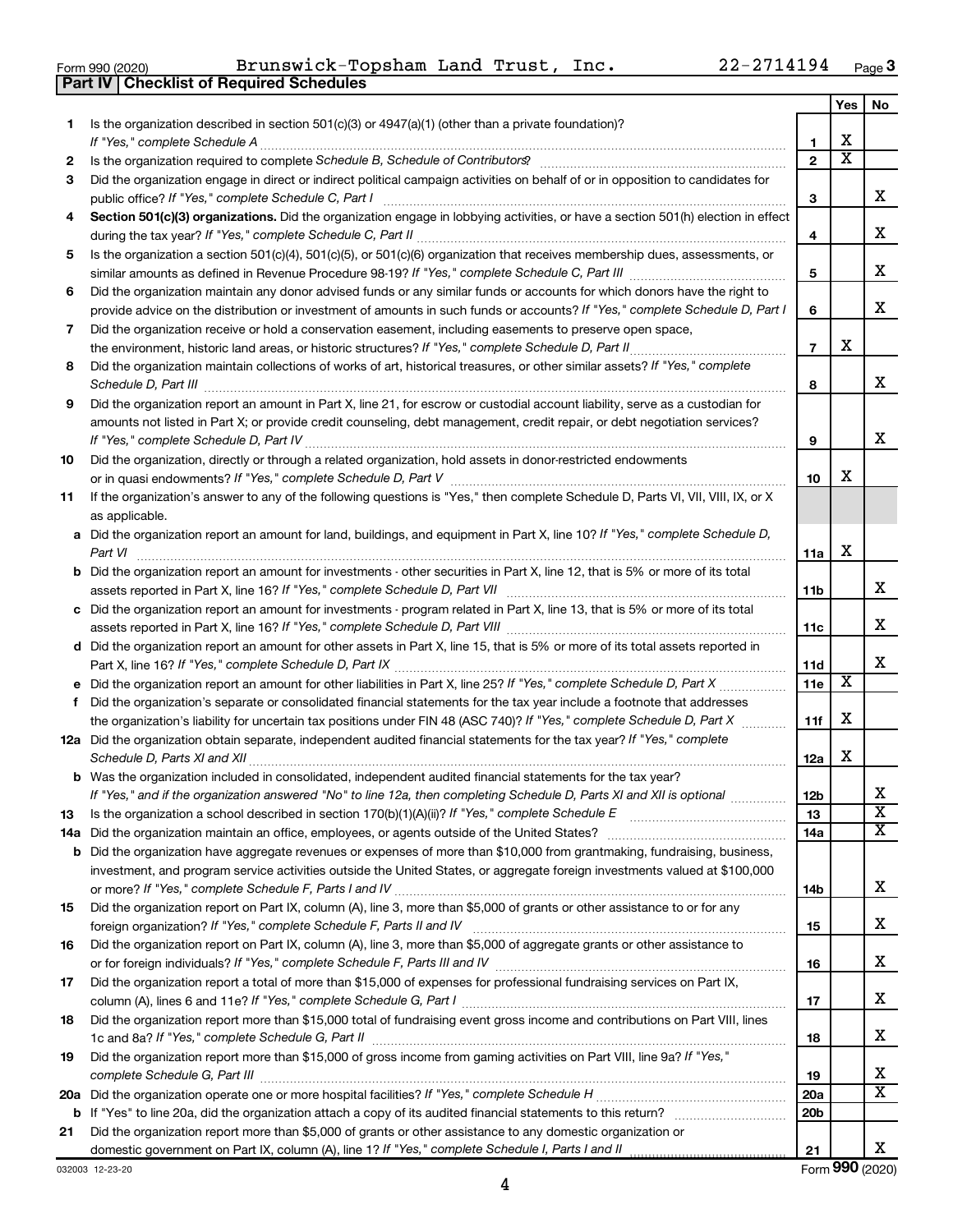|  | Form 990 (2020) |
|--|-----------------|
|  |                 |

**Part IV Checklist of Required Schedules**

*(continued)*

|               |                                                                                                                                                                                                                                              |                 | Yes | No                    |
|---------------|----------------------------------------------------------------------------------------------------------------------------------------------------------------------------------------------------------------------------------------------|-----------------|-----|-----------------------|
| 22            | Did the organization report more than \$5,000 of grants or other assistance to or for domestic individuals on                                                                                                                                |                 |     |                       |
|               |                                                                                                                                                                                                                                              | 22              |     | x                     |
| 23            | Did the organization answer "Yes" to Part VII, Section A, line 3, 4, or 5 about compensation of the organization's current<br>and former officers, directors, trustees, key employees, and highest compensated employees? If "Yes," complete |                 |     |                       |
|               | Schedule J                                                                                                                                                                                                                                   | 23              |     | x                     |
|               | 24a Did the organization have a tax-exempt bond issue with an outstanding principal amount of more than \$100,000 as of the                                                                                                                  |                 |     |                       |
|               | last day of the year, that was issued after December 31, 2002? If "Yes," answer lines 24b through 24d and complete                                                                                                                           |                 |     |                       |
|               | Schedule K. If "No," go to line 25a                                                                                                                                                                                                          | 24a             |     | x                     |
|               |                                                                                                                                                                                                                                              | 24 <sub>b</sub> |     |                       |
|               | c Did the organization maintain an escrow account other than a refunding escrow at any time during the year to defease                                                                                                                       |                 |     |                       |
|               | any tax-exempt bonds?                                                                                                                                                                                                                        | 24c             |     |                       |
|               | d Did the organization act as an "on behalf of" issuer for bonds outstanding at any time during the year?                                                                                                                                    | 24d             |     |                       |
|               | 25a Section 501(c)(3), 501(c)(4), and 501(c)(29) organizations. Did the organization engage in an excess benefit                                                                                                                             | 25a             |     | x                     |
|               | <b>b</b> Is the organization aware that it engaged in an excess benefit transaction with a disqualified person in a prior year, and                                                                                                          |                 |     |                       |
|               | that the transaction has not been reported on any of the organization's prior Forms 990 or 990-EZ? If "Yes," complete                                                                                                                        |                 |     |                       |
|               | Schedule L, Part I                                                                                                                                                                                                                           | 25b             |     | х                     |
| 26            | Did the organization report any amount on Part X, line 5 or 22, for receivables from or payables to any current                                                                                                                              |                 |     |                       |
|               | or former officer, director, trustee, key employee, creator or founder, substantial contributor, or 35%                                                                                                                                      |                 |     |                       |
|               | controlled entity or family member of any of these persons? If "Yes," complete Schedule L, Part II                                                                                                                                           | 26              |     | x                     |
| 27            | Did the organization provide a grant or other assistance to any current or former officer, director, trustee, key employee,                                                                                                                  |                 |     |                       |
|               | creator or founder, substantial contributor or employee thereof, a grant selection committee member, or to a 35% controlled                                                                                                                  |                 |     |                       |
|               | entity (including an employee thereof) or family member of any of these persons? If "Yes," complete Schedule L, Part III                                                                                                                     | 27              |     | x                     |
| 28            | Was the organization a party to a business transaction with one of the following parties (see Schedule L, Part IV                                                                                                                            |                 |     |                       |
|               | instructions, for applicable filing thresholds, conditions, and exceptions):<br>a A current or former officer, director, trustee, key employee, creator or founder, or substantial contributor? If                                           |                 |     |                       |
|               |                                                                                                                                                                                                                                              | 28a             |     | х                     |
|               |                                                                                                                                                                                                                                              | 28 <sub>b</sub> |     | X                     |
|               | c A 35% controlled entity of one or more individuals and/or organizations described in lines 28a or 28b?If                                                                                                                                   |                 |     |                       |
|               |                                                                                                                                                                                                                                              | 28c             |     | X                     |
| 29            |                                                                                                                                                                                                                                              | 29              | х   |                       |
| 30            | Did the organization receive contributions of art, historical treasures, or other similar assets, or qualified conservation                                                                                                                  |                 |     |                       |
|               |                                                                                                                                                                                                                                              | 30              | X   |                       |
| 31            | Did the organization liquidate, terminate, or dissolve and cease operations? If "Yes," complete Schedule N, Part I                                                                                                                           | 31              |     | х                     |
| 32            | Did the organization sell, exchange, dispose of, or transfer more than 25% of its net assets? If "Yes," complete<br>Schedule N, Part II                                                                                                      | 32              |     | х                     |
| 33            | Did the organization own 100% of an entity disregarded as separate from the organization under Regulations                                                                                                                                   |                 |     |                       |
|               |                                                                                                                                                                                                                                              | 33              |     | х                     |
| 34            | Was the organization related to any tax-exempt or taxable entity? If "Yes," complete Schedule R, Part II, III, or IV, and                                                                                                                    |                 |     |                       |
|               | Part V, line 1                                                                                                                                                                                                                               | 34              |     | х                     |
|               |                                                                                                                                                                                                                                              | 35a             |     | $\overline{\text{X}}$ |
|               | b If "Yes" to line 35a, did the organization receive any payment from or engage in any transaction with a controlled entity                                                                                                                  |                 |     |                       |
|               |                                                                                                                                                                                                                                              | 35 <sub>b</sub> |     |                       |
| 36            | Section 501(c)(3) organizations. Did the organization make any transfers to an exempt non-charitable related organization?                                                                                                                   |                 |     | х                     |
|               |                                                                                                                                                                                                                                              | 36              |     |                       |
| 37            | Did the organization conduct more than 5% of its activities through an entity that is not a related organization<br>and that is treated as a partnership for federal income tax purposes? If "Yes," complete Schedule R, Part VI             | 37              |     | x                     |
| 38            | Did the organization complete Schedule O and provide explanations in Schedule O for Part VI, lines 11b and 19?                                                                                                                               |                 |     |                       |
|               |                                                                                                                                                                                                                                              | 38              | X   |                       |
| <b>Part V</b> | <b>Statements Regarding Other IRS Filings and Tax Compliance</b>                                                                                                                                                                             |                 |     |                       |
|               |                                                                                                                                                                                                                                              |                 |     |                       |
|               |                                                                                                                                                                                                                                              |                 | Yes | No                    |
|               | 19<br>1a                                                                                                                                                                                                                                     |                 |     |                       |
|               | b Enter the number of Forms W-2G included in line 1a. Enter -0- if not applicable<br>1b<br>c Did the organization comply with backup withholding rules for reportable payments to vendors and reportable gaming                              |                 |     |                       |
|               |                                                                                                                                                                                                                                              | 1c              | х   |                       |
|               |                                                                                                                                                                                                                                              |                 |     |                       |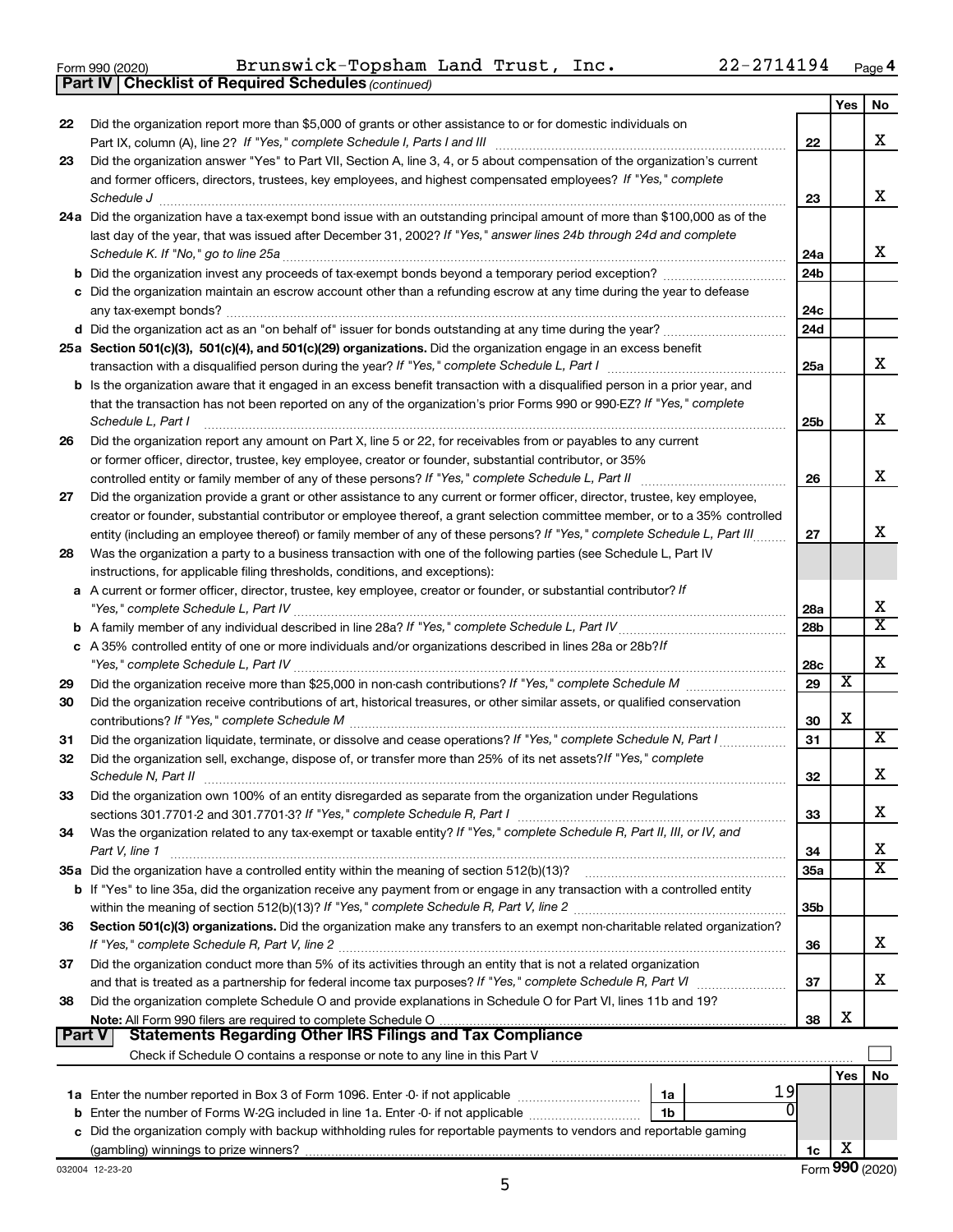$\epsilon$  Form 990 (2020) Brunswick-Topsham Land Trust, Inc.  $22-2114194$  Page **5** Brunswick-Topsham Land Trust, Inc. 22-2714194

|     |                                                                                                                                                              |                | Yes | No                      |  |  |  |  |
|-----|--------------------------------------------------------------------------------------------------------------------------------------------------------------|----------------|-----|-------------------------|--|--|--|--|
|     | 2a Enter the number of employees reported on Form W-3, Transmittal of Wage and Tax Statements,                                                               |                |     |                         |  |  |  |  |
|     | 9<br>filed for the calendar year ending with or within the year covered by this return<br>2a                                                                 |                |     |                         |  |  |  |  |
|     |                                                                                                                                                              | 2 <sub>b</sub> | х   |                         |  |  |  |  |
|     |                                                                                                                                                              |                |     |                         |  |  |  |  |
| За  | Did the organization have unrelated business gross income of \$1,000 or more during the year?                                                                | За             |     | х                       |  |  |  |  |
| b   |                                                                                                                                                              | 3 <sub>b</sub> |     |                         |  |  |  |  |
|     | 4a At any time during the calendar year, did the organization have an interest in, or a signature or other authority over, a                                 |                |     |                         |  |  |  |  |
|     | financial account in a foreign country (such as a bank account, securities account, or other financial account)?                                             | 4a             |     | х                       |  |  |  |  |
|     | <b>b</b> If "Yes," enter the name of the foreign country $\blacktriangleright$                                                                               |                |     |                         |  |  |  |  |
|     | See instructions for filing requirements for FinCEN Form 114, Report of Foreign Bank and Financial Accounts (FBAR).                                          |                |     |                         |  |  |  |  |
| 5a  |                                                                                                                                                              |                |     |                         |  |  |  |  |
| b   |                                                                                                                                                              | 5 <sub>b</sub> |     | $\overline{\texttt{X}}$ |  |  |  |  |
| с   |                                                                                                                                                              | 5c             |     |                         |  |  |  |  |
|     | 6a Does the organization have annual gross receipts that are normally greater than \$100,000, and did the organization solicit                               |                |     |                         |  |  |  |  |
|     |                                                                                                                                                              | 6a             |     | х                       |  |  |  |  |
|     | <b>b</b> If "Yes," did the organization include with every solicitation an express statement that such contributions or gifts                                |                |     |                         |  |  |  |  |
|     |                                                                                                                                                              | 6b             |     |                         |  |  |  |  |
| 7   | Organizations that may receive deductible contributions under section 170(c).                                                                                |                |     |                         |  |  |  |  |
| а   | Did the organization receive a payment in excess of \$75 made partly as a contribution and partly for goods and services provided to the payor?              | 7a             |     | x.                      |  |  |  |  |
| b   |                                                                                                                                                              | 7b             |     |                         |  |  |  |  |
|     | c Did the organization sell, exchange, or otherwise dispose of tangible personal property for which it was required                                          |                |     |                         |  |  |  |  |
|     |                                                                                                                                                              | 7c             |     | x.                      |  |  |  |  |
|     | 7d                                                                                                                                                           |                |     |                         |  |  |  |  |
|     | Did the organization receive any funds, directly or indirectly, to pay premiums on a personal benefit contract?<br>е                                         |                |     |                         |  |  |  |  |
|     | f.                                                                                                                                                           |                |     |                         |  |  |  |  |
|     | If the organization received a contribution of qualified intellectual property, did the organization file Form 8899 as required?<br>g                        |                |     |                         |  |  |  |  |
|     | If the organization received a contribution of cars, boats, airplanes, or other vehicles, did the organization file a Form 1098-C?<br>h                      |                |     |                         |  |  |  |  |
| 8   | Sponsoring organizations maintaining donor advised funds. Did a donor advised fund maintained by the                                                         |                |     |                         |  |  |  |  |
|     |                                                                                                                                                              | 8              |     |                         |  |  |  |  |
| 9   | Sponsoring organizations maintaining donor advised funds.                                                                                                    |                |     |                         |  |  |  |  |
| а   | Did the sponsoring organization make any taxable distributions under section 4966?                                                                           | 9а             |     |                         |  |  |  |  |
| b   |                                                                                                                                                              | 9b             |     |                         |  |  |  |  |
| 10  | Section 501(c)(7) organizations. Enter:                                                                                                                      |                |     |                         |  |  |  |  |
| а   | 10a                                                                                                                                                          |                |     |                         |  |  |  |  |
|     | 10 <sub>b</sub><br><b>b</b> Gross receipts, included on Form 990, Part VIII, line 12, for public use of club facilities <i>manumum</i>                       |                |     |                         |  |  |  |  |
| 11  | Section 501(c)(12) organizations. Enter:                                                                                                                     |                |     |                         |  |  |  |  |
| а   | 11a                                                                                                                                                          |                |     |                         |  |  |  |  |
| b   | Gross income from other sources (Do not net amounts due or paid to other sources against                                                                     |                |     |                         |  |  |  |  |
|     | amounts due or received from them.)<br>11b<br>12a Section 4947(a)(1) non-exempt charitable trusts. Is the organization filing Form 990 in lieu of Form 1041? | 12a            |     |                         |  |  |  |  |
|     | 12b<br><b>b</b> If "Yes," enter the amount of tax-exempt interest received or accrued during the year                                                        |                |     |                         |  |  |  |  |
| 13  | Section 501(c)(29) qualified nonprofit health insurance issuers.                                                                                             |                |     |                         |  |  |  |  |
|     | a Is the organization licensed to issue qualified health plans in more than one state?                                                                       | 13a            |     |                         |  |  |  |  |
|     | Note: See the instructions for additional information the organization must report on Schedule O.                                                            |                |     |                         |  |  |  |  |
|     | <b>b</b> Enter the amount of reserves the organization is required to maintain by the states in which the                                                    |                |     |                         |  |  |  |  |
|     | 13b                                                                                                                                                          |                |     |                         |  |  |  |  |
| с   | 13с                                                                                                                                                          |                |     |                         |  |  |  |  |
| 14a | Did the organization receive any payments for indoor tanning services during the tax year?                                                                   | 14a            |     | х                       |  |  |  |  |
| b   | If "Yes," has it filed a Form 720 to report these payments? If "No," provide an explanation on Schedule O                                                    | 14b            |     |                         |  |  |  |  |
| 15  | Is the organization subject to the section 4960 tax on payment(s) of more than \$1,000,000 in remuneration or                                                |                |     |                         |  |  |  |  |
|     | excess parachute payment(s) during the year?                                                                                                                 | 15             |     | x                       |  |  |  |  |
|     | If "Yes," see instructions and file Form 4720, Schedule N.                                                                                                   |                |     |                         |  |  |  |  |
| 16  | Is the organization an educational institution subject to the section 4968 excise tax on net investment income?                                              | 16             |     | x                       |  |  |  |  |
|     | If "Yes," complete Form 4720, Schedule O.                                                                                                                    |                |     |                         |  |  |  |  |

Form (2020) **990**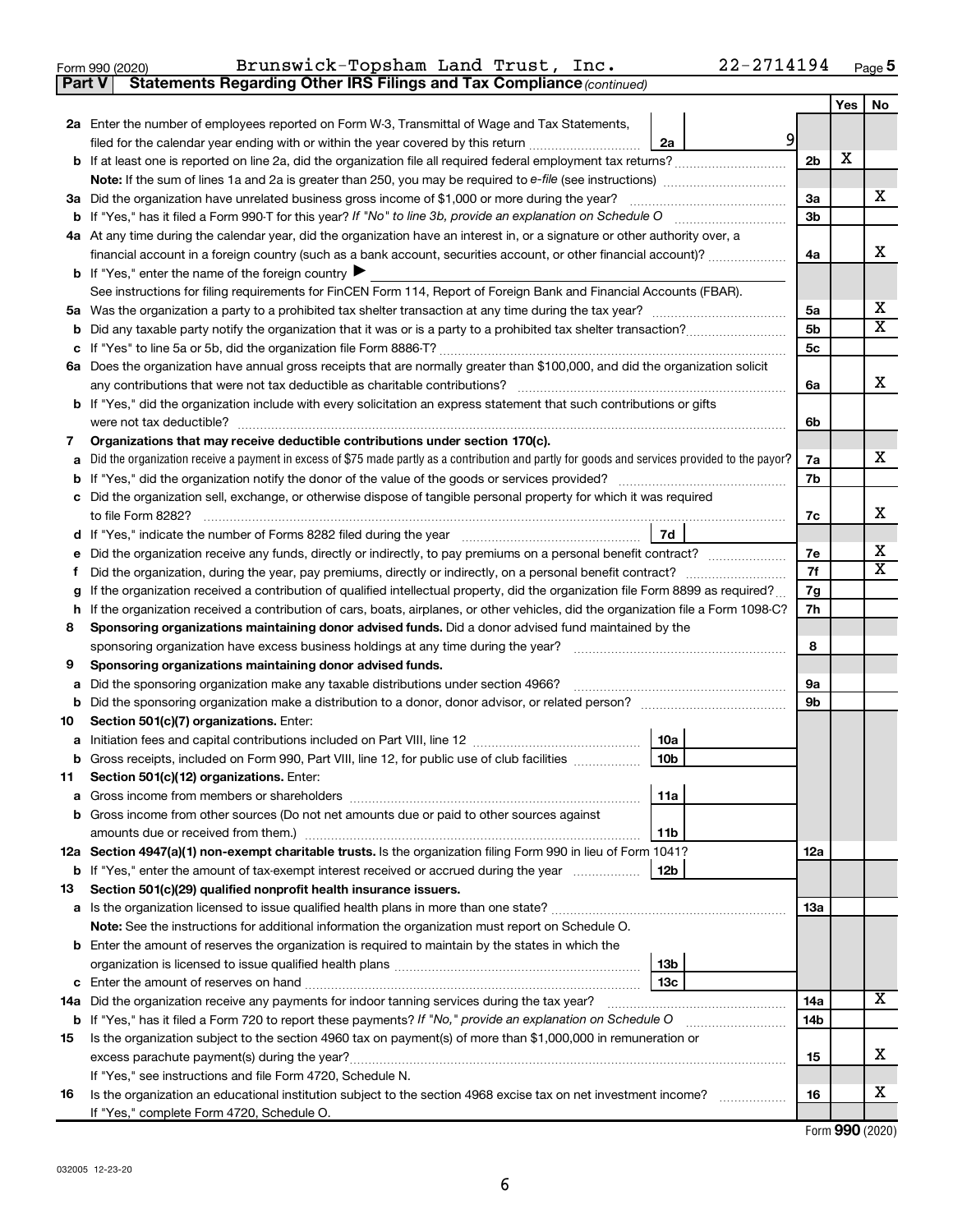| Form 990 (2020) |  |
|-----------------|--|
|-----------------|--|

Form 990 (2020)  ${\tt Brunswick-Topsham\ Land\ Trust}$ ,  ${\tt Inc.}$   $22-2714194$   $_{\tt Page}$ 

**Part VI** Governance, Management, and Disclosure For each "Yes" response to lines 2 through 7b below, and for a "No" response *to line 8a, 8b, or 10b below, describe the circumstances, processes, or changes on Schedule O. See instructions.*

|     |                                                                                                                                                                                                                                |                               |    |                 |                         | $\mathbf{X}$            |  |  |  |
|-----|--------------------------------------------------------------------------------------------------------------------------------------------------------------------------------------------------------------------------------|-------------------------------|----|-----------------|-------------------------|-------------------------|--|--|--|
|     | Section A. Governing Body and Management                                                                                                                                                                                       |                               |    |                 |                         |                         |  |  |  |
|     |                                                                                                                                                                                                                                |                               |    |                 | Yes                     | No                      |  |  |  |
|     | <b>1a</b> Enter the number of voting members of the governing body at the end of the tax year                                                                                                                                  | 1a                            | 19 |                 |                         |                         |  |  |  |
|     | If there are material differences in voting rights among members of the governing body, or if the governing                                                                                                                    |                               |    |                 |                         |                         |  |  |  |
|     | body delegated broad authority to an executive committee or similar committee, explain on Schedule O.                                                                                                                          |                               |    |                 |                         |                         |  |  |  |
| b   | 19<br>Enter the number of voting members included on line 1a, above, who are independent<br>1b                                                                                                                                 |                               |    |                 |                         |                         |  |  |  |
| 2   | Did any officer, director, trustee, or key employee have a family relationship or a business relationship with any other                                                                                                       |                               |    |                 |                         |                         |  |  |  |
|     | officer, director, trustee, or key employee?                                                                                                                                                                                   |                               |    | 2               | х                       |                         |  |  |  |
| 3   | Did the organization delegate control over management duties customarily performed by or under the direct supervision                                                                                                          |                               |    |                 |                         |                         |  |  |  |
|     |                                                                                                                                                                                                                                |                               |    | З               |                         | x                       |  |  |  |
| 4   | Did the organization make any significant changes to its governing documents since the prior Form 990 was filed?                                                                                                               |                               |    | 4               |                         | $\overline{\textbf{x}}$ |  |  |  |
| 5   |                                                                                                                                                                                                                                |                               |    | 5               |                         | $\overline{\textbf{X}}$ |  |  |  |
| 6   |                                                                                                                                                                                                                                |                               |    | 6               | $\overline{\textbf{x}}$ |                         |  |  |  |
|     | 7a Did the organization have members, stockholders, or other persons who had the power to elect or appoint one or                                                                                                              |                               |    |                 |                         |                         |  |  |  |
|     |                                                                                                                                                                                                                                |                               |    | 7a              | х                       |                         |  |  |  |
|     | <b>b</b> Are any governance decisions of the organization reserved to (or subject to approval by) members, stockholders, or                                                                                                    |                               |    |                 |                         |                         |  |  |  |
|     | persons other than the governing body?                                                                                                                                                                                         |                               |    | 7b              | х                       |                         |  |  |  |
| 8   | Did the organization contemporaneously document the meetings held or written actions undertaken during the year by the following:                                                                                              |                               |    |                 |                         |                         |  |  |  |
| a   | The governing body? [[11] notice is a construction of the construction of the construction of the construction of the construction of the construction of the construction of the construction of the construction of the cons |                               |    | 8а              | х                       |                         |  |  |  |
| b   | Each committee with authority to act on behalf of the governing body?                                                                                                                                                          |                               |    | 8b              | $\overline{\textbf{x}}$ |                         |  |  |  |
| 9   | Is there any officer, director, trustee, or key employee listed in Part VII, Section A, who cannot be reached at the                                                                                                           |                               |    |                 |                         |                         |  |  |  |
|     |                                                                                                                                                                                                                                |                               |    | 9               |                         | x                       |  |  |  |
|     | <b>Section B. Policies</b> (This Section B requests information about policies not required by the Internal Revenue Code.)                                                                                                     |                               |    |                 |                         |                         |  |  |  |
|     |                                                                                                                                                                                                                                |                               |    |                 | Yes                     | No                      |  |  |  |
|     |                                                                                                                                                                                                                                |                               |    | <b>10a</b>      |                         | х                       |  |  |  |
|     | <b>b</b> If "Yes," did the organization have written policies and procedures governing the activities of such chapters, affiliates,                                                                                            |                               |    |                 |                         |                         |  |  |  |
|     |                                                                                                                                                                                                                                |                               |    | 10 <sub>b</sub> |                         |                         |  |  |  |
|     | 11a Has the organization provided a complete copy of this Form 990 to all members of its governing body before filing the form?                                                                                                |                               |    | 11a             | х                       |                         |  |  |  |
|     | <b>b</b> Describe in Schedule O the process, if any, used by the organization to review this Form 990.                                                                                                                         |                               |    |                 |                         |                         |  |  |  |
| 12a |                                                                                                                                                                                                                                |                               |    | 12a             | х                       |                         |  |  |  |
| b   | Were officers, directors, or trustees, and key employees required to disclose annually interests that could give rise to conflicts?                                                                                            |                               |    | 12 <sub>b</sub> | $\overline{\textbf{x}}$ |                         |  |  |  |
| с   | Did the organization regularly and consistently monitor and enforce compliance with the policy? If "Yes," describe                                                                                                             |                               |    |                 |                         |                         |  |  |  |
|     | in Schedule O how this was done                                                                                                                                                                                                |                               |    | 12c             | х                       |                         |  |  |  |
| 13  | Did the organization have a written whistleblower policy?                                                                                                                                                                      |                               |    | 13              | $\overline{\textbf{x}}$ |                         |  |  |  |
| 14  |                                                                                                                                                                                                                                |                               |    | 14              | $\overline{\textbf{x}}$ |                         |  |  |  |
| 15  | Did the process for determining compensation of the following persons include a review and approval by independent                                                                                                             |                               |    |                 |                         |                         |  |  |  |
|     | persons, comparability data, and contemporaneous substantiation of the deliberation and decision?                                                                                                                              |                               |    |                 |                         |                         |  |  |  |
|     |                                                                                                                                                                                                                                |                               |    | <b>15a</b>      | х                       |                         |  |  |  |
|     |                                                                                                                                                                                                                                |                               |    | 15 <sub>b</sub> | х                       |                         |  |  |  |
|     | If "Yes" to line 15a or 15b, describe the process in Schedule O (see instructions).                                                                                                                                            |                               |    |                 |                         |                         |  |  |  |
|     | 16a Did the organization invest in, contribute assets to, or participate in a joint venture or similar arrangement with a                                                                                                      |                               |    |                 |                         |                         |  |  |  |
|     | taxable entity during the year?                                                                                                                                                                                                |                               |    | 16a             |                         | х                       |  |  |  |
|     | b If "Yes," did the organization follow a written policy or procedure requiring the organization to evaluate its participation                                                                                                 |                               |    |                 |                         |                         |  |  |  |
|     | in joint venture arrangements under applicable federal tax law, and take steps to safeguard the organization's                                                                                                                 |                               |    |                 |                         |                         |  |  |  |
|     | exempt status with respect to such arrangements?                                                                                                                                                                               |                               |    | 16b             |                         |                         |  |  |  |
|     | <b>Section C. Disclosure</b>                                                                                                                                                                                                   |                               |    |                 |                         |                         |  |  |  |
| 17  | None<br>List the states with which a copy of this Form 990 is required to be filed $\blacktriangleright$                                                                                                                       |                               |    |                 |                         |                         |  |  |  |
| 18  | Section 6104 requires an organization to make its Forms 1023 (1024 or 1024-A, if applicable), 990, and 990-T (Section 501(c)(3)s only) available                                                                               |                               |    |                 |                         |                         |  |  |  |
|     | for public inspection. Indicate how you made these available. Check all that apply.                                                                                                                                            |                               |    |                 |                         |                         |  |  |  |
|     | $\lfloor x \rfloor$ Upon request<br>  X   Own website<br>$ \mathbf{X} $ Another's website                                                                                                                                      | Other (explain on Schedule O) |    |                 |                         |                         |  |  |  |
| 19  | Describe on Schedule O whether (and if so, how) the organization made its governing documents, conflict of interest policy, and financial                                                                                      |                               |    |                 |                         |                         |  |  |  |
|     | statements available to the public during the tax year.                                                                                                                                                                        |                               |    |                 |                         |                         |  |  |  |
| 20  | State the name, address, and telephone number of the person who possesses the organization's books and records                                                                                                                 |                               |    |                 |                         |                         |  |  |  |
|     | Angela Twitchell - 207-729-7694                                                                                                                                                                                                |                               |    |                 |                         |                         |  |  |  |
|     | 179 Neptune Drive, Brunswick, ME<br>04011                                                                                                                                                                                      |                               |    |                 |                         |                         |  |  |  |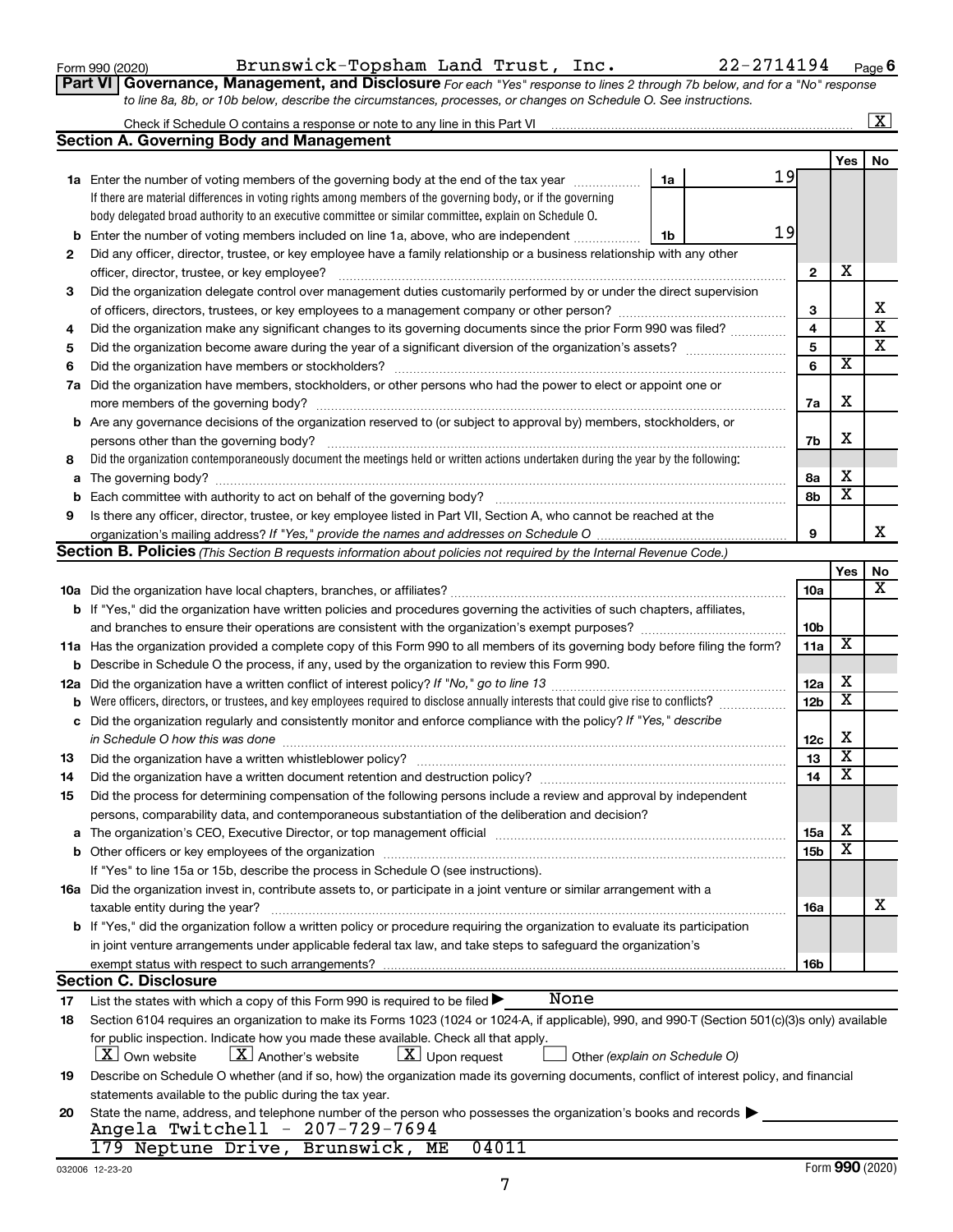$\Box$ 

| Part VII Compensation of Officers, Directors, Trustees, Key Employees, Highest Compensated |
|--------------------------------------------------------------------------------------------|
| <b>Employees, and Independent Contractors</b>                                              |

Check if Schedule O contains a response or note to any line in this Part VII

**Section A. Officers, Directors, Trustees, Key Employees, and Highest Compensated Employees**

**1a**  Complete this table for all persons required to be listed. Report compensation for the calendar year ending with or within the organization's tax year.  $\bullet$  List all of the organization's current officers, directors, trustees (whether individuals or organizations), regardless of amount of compensation.

Enter -0- in columns (D), (E), and (F) if no compensation was paid.

**•** List all of the organization's current key employees, if any. See instructions for definition of "key employee."

• List the organization's five *current* highest compensated employees (other than an officer, director, trustee, or key employee) who received reportable compensation (Box 5 of Form W-2 and/or Box 7 of Form 1099-MISC) of more than \$100,000 from the organization and any related organizations.

 $\bullet$  List all of the organization's former officers, key employees, and highest compensated employees who received more than \$100,000 of reportable compensation from the organization and any related organizations.

**•** List all of the organization's former directors or trustees that received, in the capacity as a former director or trustee of the organization, more than \$10,000 of reportable compensation from the organization and any related organizations.

See instructions for the order in which to list the persons above.

Check this box if neither the organization nor any related organization compensated any current officer, director, or trustee.  $\Box$ 

| (A)                     | (B)            |                                                                                                                          |                       | (C)         |              |                                   |        | (D)                        | (E)                        | (F)                    |
|-------------------------|----------------|--------------------------------------------------------------------------------------------------------------------------|-----------------------|-------------|--------------|-----------------------------------|--------|----------------------------|----------------------------|------------------------|
| Name and title          | Average        | Position<br>(do not check more than one<br>hours per<br>box, unless person is both an<br>officer and a director/trustee) |                       |             |              |                                   |        | Reportable<br>compensation | Reportable<br>compensation | Estimated<br>amount of |
|                         | week           |                                                                                                                          |                       |             |              |                                   |        | from                       | from related               | other                  |
|                         | (list any      |                                                                                                                          |                       |             |              |                                   |        | the                        | organizations              | compensation           |
|                         | hours for      |                                                                                                                          |                       |             |              |                                   |        | organization               | (W-2/1099-MISC)            | from the               |
|                         | related        |                                                                                                                          |                       |             |              |                                   |        | (W-2/1099-MISC)            |                            | organization           |
|                         | organizations  |                                                                                                                          |                       |             |              |                                   |        |                            |                            | and related            |
|                         | below<br>line) | Individual trustee or director                                                                                           | Institutional trustee | Officer     | Key employee | Highest compensated<br>  employee | Former |                            |                            | organizations          |
| Angela Twitchell<br>(1) | 32.00          |                                                                                                                          |                       |             |              |                                   |        |                            |                            |                        |
| Executive Director      |                |                                                                                                                          |                       | $\mathbf x$ |              |                                   |        | 80,289.                    | $\mathbf 0$ .              | 2,529.                 |
| Emily Swan<br>(2)       | 1.00           |                                                                                                                          |                       |             |              |                                   |        |                            |                            |                        |
| President               |                | $\mathbf X$                                                                                                              |                       | X           |              |                                   |        | $\mathbf 0$ .              | $\mathbf 0$ .              | 0.                     |
| Margaret Wilson<br>(3)  | 1.00           |                                                                                                                          |                       |             |              |                                   |        |                            |                            |                        |
| Vice President          |                | $\mathbf X$                                                                                                              |                       | $\mathbf X$ |              |                                   |        | $\mathbf 0$ .              | $\mathbf 0$ .              | $\mathbf 0$ .          |
| Jamie Tatham<br>(4)     | 1.00           |                                                                                                                          |                       |             |              |                                   |        |                            |                            |                        |
| Treasurer               |                | $\mathbf x$                                                                                                              |                       | X           |              |                                   |        | $\mathbf 0$ .              | $\mathbf 0$ .              | $\mathbf 0$ .          |
| (5) Bill Ferdinand      | 1.00           |                                                                                                                          |                       |             |              |                                   |        |                            |                            |                        |
| Secretary               |                | $\mathbf X$                                                                                                              |                       | $\mathbf X$ |              |                                   |        | 0.                         | $\mathbf 0$ .              | $\mathbf 0$ .          |
| (6) Elizabeth Armstrong | 1.00           |                                                                                                                          |                       |             |              |                                   |        |                            |                            |                        |
| Director                |                | $\mathbf x$                                                                                                              |                       |             |              |                                   |        | $\mathbf 0$ .              | $\mathbf 0$ .              | $\mathbf 0$ .          |
| (7)<br>Brad Babson      | 1.00           |                                                                                                                          |                       |             |              |                                   |        |                            |                            |                        |
| Director                |                | $\mathbf x$                                                                                                              |                       |             |              |                                   |        | 0.                         | $\mathbf 0$ .              | $\mathbf 0$ .          |
| (8) Doug Bennett        | 1.00           |                                                                                                                          |                       |             |              |                                   |        |                            |                            |                        |
| Director                |                | $\mathbf x$                                                                                                              |                       |             |              |                                   |        | 0.                         | $\mathbf 0$ .              | $0$ .                  |
| (9) Averil Fessenden    | 1.00           |                                                                                                                          |                       |             |              |                                   |        |                            |                            |                        |
| Director                |                | $\mathbf x$                                                                                                              |                       |             |              |                                   |        | 0.                         | $\mathbf 0$ .              | $\mathbf 0$ .          |
| (10) Wells Johnson      | 1.00           |                                                                                                                          |                       |             |              |                                   |        |                            |                            |                        |
| Director                |                | $\mathbf x$                                                                                                              |                       |             |              |                                   |        | $\mathbf 0$ .              | $\mathbf 0$ .              | $\mathbf 0$ .          |
| (11) John Lichter       | 1.00           |                                                                                                                          |                       |             |              |                                   |        |                            |                            |                        |
| Director                |                | $\mathbf X$                                                                                                              |                       |             |              |                                   |        | 0.                         | $\mathbf 0$ .              | $\mathbf 0$ .          |
| (12) Richard Mersereau  | 1.00           |                                                                                                                          |                       |             |              |                                   |        |                            |                            |                        |
| Director                |                | $\mathbf x$                                                                                                              |                       |             |              |                                   |        | 0.                         | $\mathbf 0$ .              | $\mathbf 0$ .          |
| (13) Dan Morgenstern    | 1.00           |                                                                                                                          |                       |             |              |                                   |        |                            |                            |                        |
| Director                |                | X                                                                                                                        |                       |             |              |                                   |        | $\mathbf 0$ .              | $\mathbf 0$ .              | $\boldsymbol{0}$ .     |
| (14) Jeff Nelson        | 1.00           |                                                                                                                          |                       |             |              |                                   |        |                            |                            |                        |
| Director                |                | $\mathbf X$                                                                                                              |                       |             |              |                                   |        | $\mathbf 0$ .              | $\mathbf 0$ .              | $\boldsymbol{0}$ .     |
| (15) Keisha Payson      | 1.00           |                                                                                                                          |                       |             |              |                                   |        |                            |                            |                        |
| Director                |                | $\mathbf X$                                                                                                              |                       |             |              |                                   |        | $\mathbf 0$ .              | $\mathbf 0$ .              | $\boldsymbol{0}$ .     |
| (16) Tom Settlemire     | 1.00           |                                                                                                                          |                       |             |              |                                   |        |                            |                            |                        |
| Director                |                | $\mathbf X$                                                                                                              |                       |             |              |                                   |        | $\mathbf 0$ .              | $\mathbf 0$ .              | $\mathbf 0$ .          |
| (17) Peter Simmons      | 1.00           |                                                                                                                          |                       |             |              |                                   |        |                            |                            |                        |
| Director                |                | $\mathbf X$                                                                                                              |                       |             |              |                                   |        | $\mathbf 0$ .              | $\mathbf 0$ .              | $\mathbf 0$ .          |

032007 12-23-20

Form (2020) **990**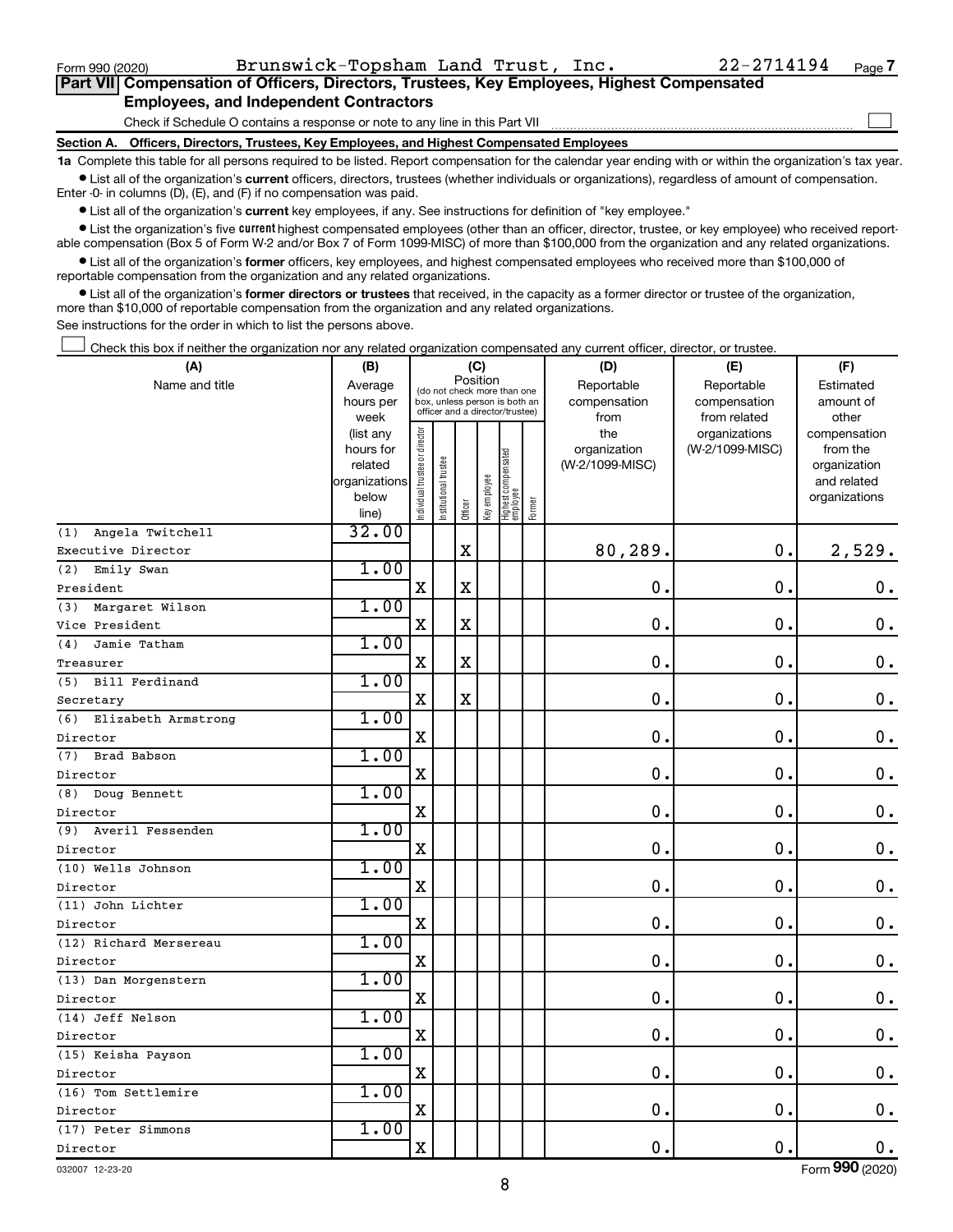| Brunswick-Topsham Land Trust, Inc.<br>Form 990 (2020)                                                                                                                                                                                                       |                                                         |                                |                       |         |                                                                                                                    |                                   |        |                                                  | 22-2714194                                                         |          |                     |                                                          | Page 8                     |
|-------------------------------------------------------------------------------------------------------------------------------------------------------------------------------------------------------------------------------------------------------------|---------------------------------------------------------|--------------------------------|-----------------------|---------|--------------------------------------------------------------------------------------------------------------------|-----------------------------------|--------|--------------------------------------------------|--------------------------------------------------------------------|----------|---------------------|----------------------------------------------------------|----------------------------|
| <b>Part VII</b><br>Section A. Officers, Directors, Trustees, Key Employees, and Highest Compensated Employees (continued)                                                                                                                                   |                                                         |                                |                       |         |                                                                                                                    |                                   |        |                                                  |                                                                    |          |                     |                                                          |                            |
| (A)<br>Name and title                                                                                                                                                                                                                                       | (B)<br>Average<br>hours per<br>week<br>(list any        |                                |                       |         | (C)<br>Position<br>(do not check more than one<br>box, unless person is both an<br>officer and a director/trustee) |                                   |        | (D)<br>Reportable<br>compensation<br>from<br>the | (E)<br>Reportable<br>compensation<br>from related<br>organizations |          |                     | (F)<br>Estimated<br>amount of<br>other<br>compensation   |                            |
|                                                                                                                                                                                                                                                             | hours for<br>related<br>organizations<br>below<br>line) | Individual trustee or director | Institutional trustee | Officer | Key employee                                                                                                       | Highest compensated<br>  employee | Former | organization<br>(W-2/1099-MISC)                  | (W-2/1099-MISC)                                                    |          |                     | from the<br>organization<br>and related<br>organizations |                            |
| (18) Sandy Stott                                                                                                                                                                                                                                            | 1.00                                                    | X                              |                       |         |                                                                                                                    |                                   |        | 0.                                               |                                                                    | 0.       |                     |                                                          | 0.                         |
| Director<br>(19) Lloyd Van Lunen                                                                                                                                                                                                                            | 1.00                                                    |                                |                       |         |                                                                                                                    |                                   |        |                                                  |                                                                    |          |                     |                                                          |                            |
| Director                                                                                                                                                                                                                                                    |                                                         | X                              |                       |         |                                                                                                                    |                                   |        | 0.                                               |                                                                    | 0.       |                     |                                                          | 0.                         |
| (20) Nick Whatley<br>Director                                                                                                                                                                                                                               | 1.00                                                    | X                              |                       |         |                                                                                                                    |                                   |        | 0.                                               |                                                                    | 0.       |                     |                                                          | 0.                         |
|                                                                                                                                                                                                                                                             |                                                         |                                |                       |         |                                                                                                                    |                                   |        |                                                  |                                                                    |          |                     |                                                          |                            |
|                                                                                                                                                                                                                                                             |                                                         |                                |                       |         |                                                                                                                    |                                   |        |                                                  |                                                                    |          |                     |                                                          |                            |
|                                                                                                                                                                                                                                                             |                                                         |                                |                       |         |                                                                                                                    |                                   |        |                                                  |                                                                    |          |                     |                                                          |                            |
|                                                                                                                                                                                                                                                             |                                                         |                                |                       |         |                                                                                                                    |                                   |        |                                                  |                                                                    |          |                     |                                                          |                            |
|                                                                                                                                                                                                                                                             |                                                         |                                |                       |         |                                                                                                                    |                                   |        |                                                  |                                                                    |          |                     |                                                          |                            |
| 1b Subtotal                                                                                                                                                                                                                                                 |                                                         |                                |                       |         |                                                                                                                    |                                   |        | 80, 289.                                         |                                                                    | 0.       |                     |                                                          | 2,529.                     |
| c Total from continuation sheets to Part VII, Section A                                                                                                                                                                                                     |                                                         |                                |                       |         |                                                                                                                    |                                   |        | $\overline{0}$ .<br>80, 289.                     |                                                                    | σ.<br>0. |                     |                                                          | $\overline{0}$ .<br>2,529. |
| Total number of individuals (including but not limited to those listed above) who received more than \$100,000 of reportable<br>2<br>compensation from the organization $\blacktriangleright$                                                               |                                                         |                                |                       |         |                                                                                                                    |                                   |        |                                                  |                                                                    |          |                     |                                                          | 0                          |
|                                                                                                                                                                                                                                                             |                                                         |                                |                       |         |                                                                                                                    |                                   |        |                                                  |                                                                    |          |                     | Yes                                                      | No                         |
| Did the organization list any former officer, director, trustee, key employee, or highest compensated employee on<br>3<br>line 1a? If "Yes," complete Schedule J for such individual manufacture content to the content of the complete                     |                                                         |                                |                       |         |                                                                                                                    |                                   |        |                                                  |                                                                    |          | 3                   |                                                          | х                          |
| For any individual listed on line 1a, is the sum of reportable compensation and other compensation from the organization<br>and related organizations greater than \$150,000? If "Yes," complete Schedule J for such individual                             |                                                         |                                |                       |         |                                                                                                                    |                                   |        |                                                  |                                                                    |          | 4                   |                                                          | х                          |
| Did any person listed on line 1a receive or accrue compensation from any unrelated organization or individual for services<br>5                                                                                                                             |                                                         |                                |                       |         |                                                                                                                    |                                   |        |                                                  |                                                                    |          | 5                   |                                                          | х                          |
| <b>Section B. Independent Contractors</b>                                                                                                                                                                                                                   |                                                         |                                |                       |         |                                                                                                                    |                                   |        |                                                  |                                                                    |          |                     |                                                          |                            |
| Complete this table for your five highest compensated independent contractors that received more than \$100,000 of compensation from<br>1<br>the organization. Report compensation for the calendar year ending with or within the organization's tax year. |                                                         |                                |                       |         |                                                                                                                    |                                   |        |                                                  |                                                                    |          |                     |                                                          |                            |
| (A)<br>Name and business address                                                                                                                                                                                                                            |                                                         |                                | <b>NONE</b>           |         |                                                                                                                    |                                   |        | (B)<br>Description of services                   |                                                                    |          | (C)<br>Compensation |                                                          |                            |
|                                                                                                                                                                                                                                                             |                                                         |                                |                       |         |                                                                                                                    |                                   |        |                                                  |                                                                    |          |                     |                                                          |                            |
|                                                                                                                                                                                                                                                             |                                                         |                                |                       |         |                                                                                                                    |                                   |        |                                                  |                                                                    |          |                     |                                                          |                            |
|                                                                                                                                                                                                                                                             |                                                         |                                |                       |         |                                                                                                                    |                                   |        |                                                  |                                                                    |          |                     |                                                          |                            |
|                                                                                                                                                                                                                                                             |                                                         |                                |                       |         |                                                                                                                    |                                   |        |                                                  |                                                                    |          |                     |                                                          |                            |
| Total number of independent contractors (including but not limited to those listed above) who received more than<br>2                                                                                                                                       |                                                         |                                |                       |         |                                                                                                                    |                                   |        |                                                  |                                                                    |          |                     |                                                          |                            |
| \$100,000 of compensation from the organization                                                                                                                                                                                                             |                                                         |                                |                       |         | 0                                                                                                                  |                                   |        |                                                  |                                                                    |          |                     |                                                          |                            |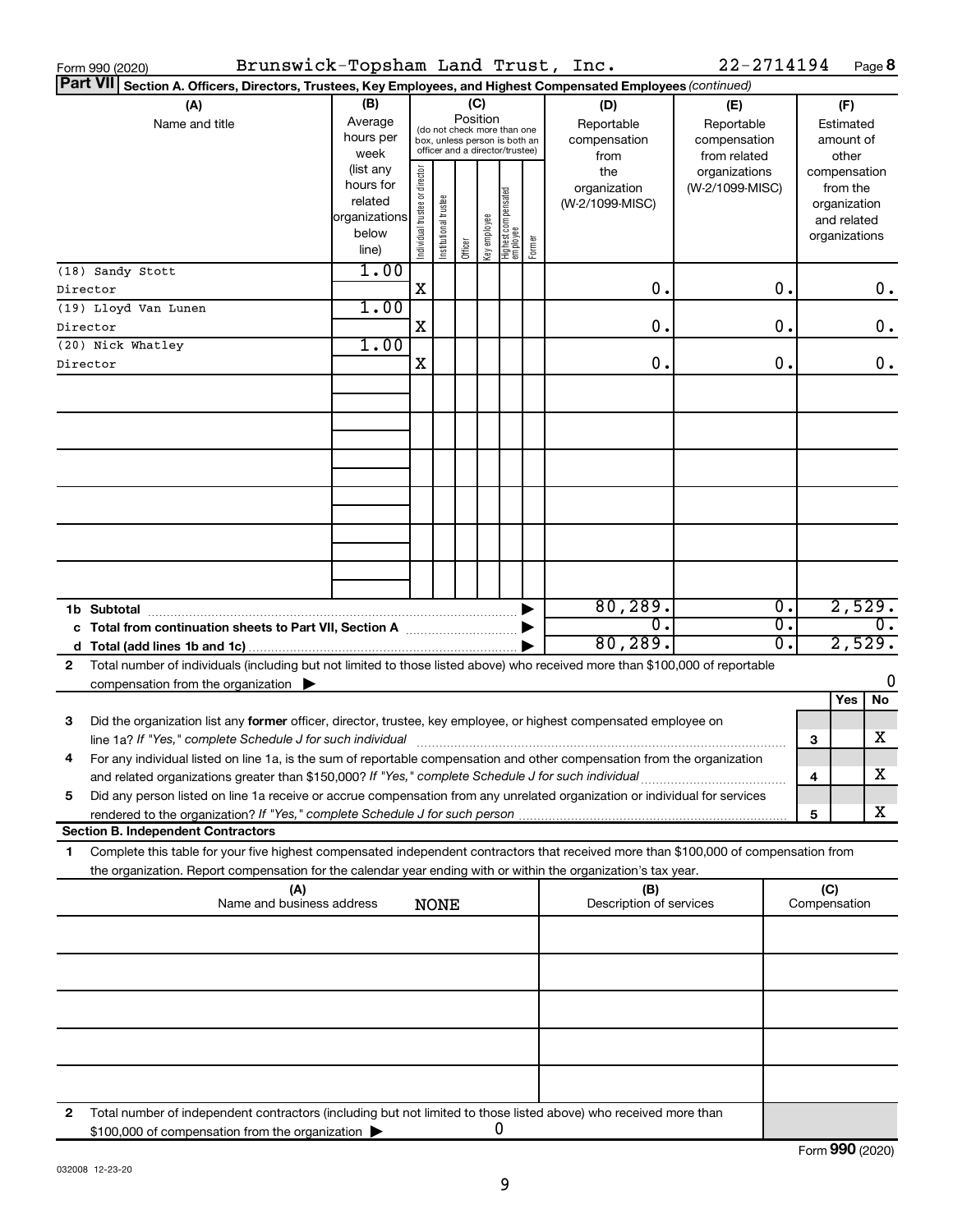|                                                           |                  | Brunswick-Topsham Land Trust, Inc.<br>Form 990 (2020)                           |                      |               |                   | 22-2714194       | Page 9                               |
|-----------------------------------------------------------|------------------|---------------------------------------------------------------------------------|----------------------|---------------|-------------------|------------------|--------------------------------------|
|                                                           | <b>Part VIII</b> | <b>Statement of Revenue</b>                                                     |                      |               |                   |                  |                                      |
|                                                           |                  |                                                                                 |                      | (A)           | (B)               | (C)              | (D)                                  |
|                                                           |                  |                                                                                 |                      | Total revenue | Related or exempt | Unrelated        | Revenue excluded                     |
|                                                           |                  |                                                                                 |                      |               | function revenue  | business revenue | from tax under<br>sections 512 - 514 |
|                                                           |                  | 1a                                                                              |                      |               |                   |                  |                                      |
|                                                           |                  | 1 a Federated campaigns<br>1 <sub>b</sub><br><b>b</b> Membership dues           | 273,089.             |               |                   |                  |                                      |
|                                                           |                  | 1 <sub>c</sub><br>c Fundraising events                                          | 8,555.               |               |                   |                  |                                      |
|                                                           |                  | 1 <sub>d</sub><br>d Related organizations                                       |                      |               |                   |                  |                                      |
|                                                           |                  | e Government grants (contributions)<br>1e                                       | 49, 157.             |               |                   |                  |                                      |
|                                                           |                  | f All other contributions, gifts, grants, and                                   |                      |               |                   |                  |                                      |
|                                                           |                  | similar amounts not included above<br>1f                                        | 342,868.             |               |                   |                  |                                      |
| Contributions, Gifts, Grants<br>and Other Similar Amounts |                  | 1g   \$<br>g Noncash contributions included in lines 1a-1f                      | 100,451.             |               |                   |                  |                                      |
|                                                           |                  |                                                                                 |                      | 673,669.      |                   |                  |                                      |
|                                                           |                  |                                                                                 | <b>Business Code</b> |               |                   |                  |                                      |
|                                                           |                  | 2a Crystal Spring Farm                                                          | 111000               | 51,796.       | 51,796.           |                  |                                      |
|                                                           | b                | <u> 1989 - Johann John Stein, mars an de British (b. 1989)</u>                  |                      |               |                   |                  |                                      |
|                                                           | c                | the control of the control of the control of the control of the control of      |                      |               |                   |                  |                                      |
|                                                           | d                | the contract of the contract of the contract of the contract of the contract of |                      |               |                   |                  |                                      |
| Program Service<br>Revenue                                | е                |                                                                                 |                      |               |                   |                  |                                      |
|                                                           | 1.               | All other program service revenue                                               | ▶                    | 51,796.       |                   |                  |                                      |
|                                                           | 3                | Investment income (including dividends, interest, and                           |                      |               |                   |                  |                                      |
|                                                           |                  |                                                                                 | ▶                    | 14,267.       |                   |                  | 14,267.                              |
|                                                           | 4                | Income from investment of tax-exempt bond proceeds                              | ▶                    |               |                   |                  |                                      |
|                                                           | 5                |                                                                                 |                      |               |                   |                  |                                      |
|                                                           |                  | (i) Real                                                                        | (ii) Personal        |               |                   |                  |                                      |
|                                                           |                  | 6 a Gross rents<br>l 6a<br>.                                                    |                      |               |                   |                  |                                      |
|                                                           |                  | <b>b</b> Less: rental expenses<br>6b                                            |                      |               |                   |                  |                                      |
|                                                           |                  | c Rental income or (loss)<br>6с                                                 |                      |               |                   |                  |                                      |
|                                                           |                  | d Net rental income or (loss)                                                   |                      |               |                   |                  |                                      |
|                                                           |                  | (i) Securities<br>7 a Gross amount from sales of                                | (ii) Other           |               |                   |                  |                                      |
|                                                           |                  | $7a$ 145, 815.<br>assets other than inventory                                   |                      |               |                   |                  |                                      |
|                                                           |                  | <b>b</b> Less: cost or other basis<br>7b 145,820.                               |                      |               |                   |                  |                                      |
| wenue                                                     |                  | and sales expenses<br>$-5.$<br>7c                                               |                      |               |                   |                  |                                      |
| č                                                         |                  | c Gain or (loss)                                                                |                      | -5.           |                   |                  | $-5.$                                |
|                                                           |                  | 8 a Gross income from fundraising events (not                                   |                      |               |                   |                  |                                      |
| Other                                                     |                  | including $$$ 8, 555. of                                                        |                      |               |                   |                  |                                      |
|                                                           |                  | contributions reported on line 1c). See                                         |                      |               |                   |                  |                                      |
|                                                           |                  | l 8a                                                                            | 2,851.               |               |                   |                  |                                      |
|                                                           |                  | l 8b<br><b>b</b> Less: direct expenses                                          | 2,851                |               |                   |                  |                                      |
|                                                           |                  | c Net income or (loss) from fundraising events                                  | .                    | ο.            |                   |                  |                                      |
|                                                           |                  | 9 a Gross income from gaming activities. See                                    |                      |               |                   |                  |                                      |
|                                                           |                  | 9a                                                                              |                      |               |                   |                  |                                      |
|                                                           |                  | l 9b                                                                            |                      |               |                   |                  |                                      |
|                                                           |                  | c Net income or (loss) from gaming activities                                   | Þ                    |               |                   |                  |                                      |
|                                                           |                  | 10 a Gross sales of inventory, less returns                                     |                      |               |                   |                  |                                      |
|                                                           |                  | <b>10a</b><br>l10bl<br><b>b</b> Less: cost of goods sold                        |                      |               |                   |                  |                                      |
|                                                           |                  | c Net income or (loss) from sales of inventory                                  |                      |               |                   |                  |                                      |
|                                                           |                  |                                                                                 | <b>Business Code</b> |               |                   |                  |                                      |
|                                                           | 11 a             | Other Income                                                                    | 900099               | 531.          | 531.              |                  |                                      |
| Miscellaneous<br>Revenue                                  | b                |                                                                                 |                      |               |                   |                  |                                      |
|                                                           | c                |                                                                                 |                      |               |                   |                  |                                      |
|                                                           |                  | d                                                                               |                      |               |                   |                  |                                      |
|                                                           |                  |                                                                                 | ▶                    | 531.          |                   |                  |                                      |
|                                                           | 12               |                                                                                 |                      | 740, 258.     | 52,327.           | $\overline{0}$ . | 14, 262.                             |

032009 12-23-20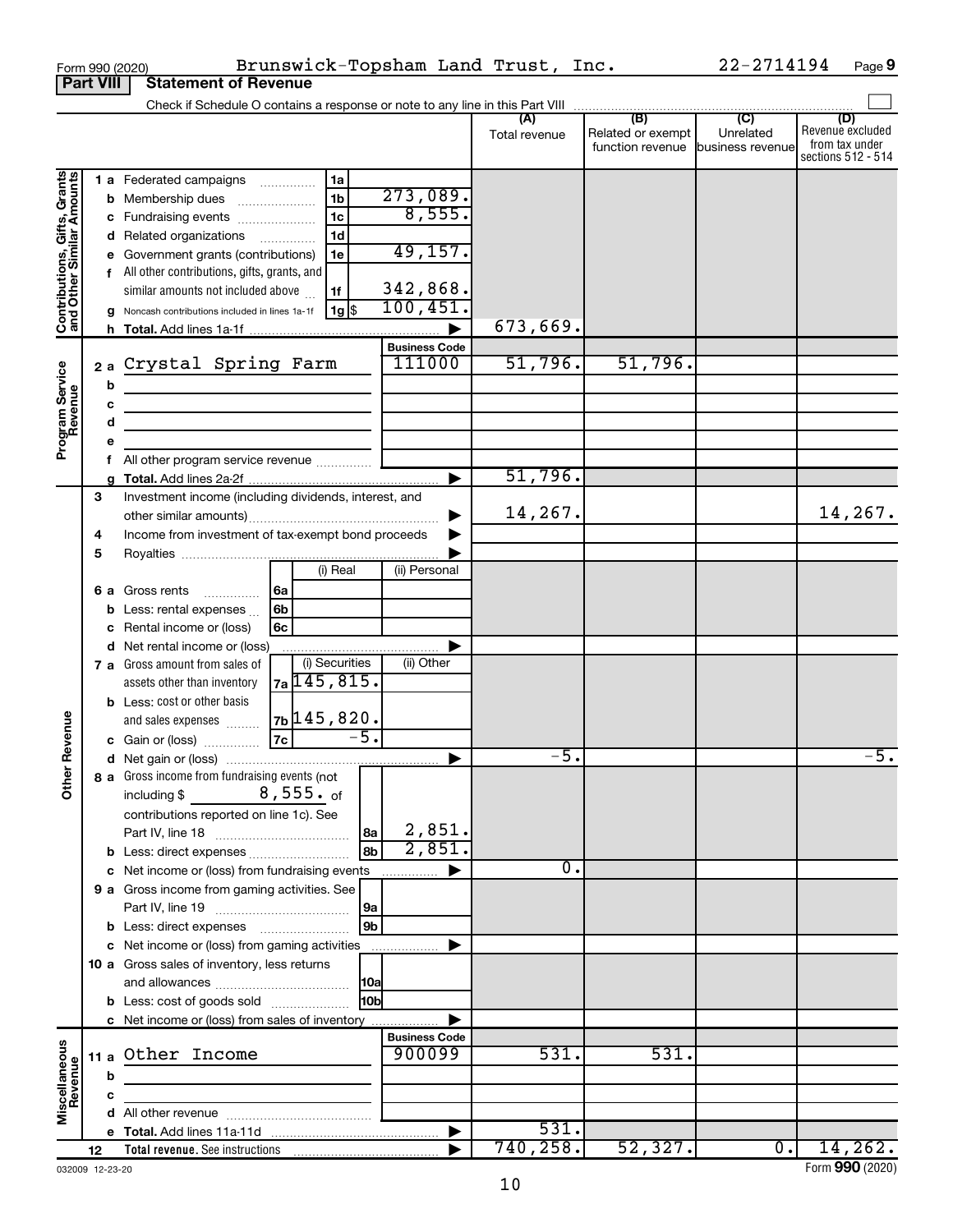Form 990 (2020)  ${\tt Brunswick-Topsham\ Land\ Trust\,,\ Inc.}$  22-2714194  $_{\tt Page}$ **Part IX Statement of Functional Expenses**

|    | Section 501(c)(3) and 501(c)(4) organizations must complete all columns. All other organizations must complete column (A).                                                                                 |                       |                                    |                                           |                                |
|----|------------------------------------------------------------------------------------------------------------------------------------------------------------------------------------------------------------|-----------------------|------------------------------------|-------------------------------------------|--------------------------------|
|    | Check if Schedule O contains a response or note to any line in this Part IX                                                                                                                                |                       |                                    |                                           | $\mathbf{X}$                   |
|    | Do not include amounts reported on lines 6b,<br>7b, 8b, 9b, and 10b of Part VIII.                                                                                                                          | (A)<br>Total expenses | (B)<br>Program service<br>expenses | (C)<br>Management and<br>general expenses | (D)<br>Fundraising<br>expenses |
| 1. | Grants and other assistance to domestic organizations<br>and domestic governments. See Part IV, line 21                                                                                                    |                       |                                    |                                           |                                |
| 2  | Grants and other assistance to domestic                                                                                                                                                                    |                       |                                    |                                           |                                |
|    | individuals. See Part IV, line 22                                                                                                                                                                          |                       |                                    |                                           |                                |
| 3  | Grants and other assistance to foreign                                                                                                                                                                     |                       |                                    |                                           |                                |
|    | organizations, foreign governments, and foreign<br>individuals. See Part IV, lines 15 and 16                                                                                                               |                       |                                    |                                           |                                |
| 4  | Benefits paid to or for members                                                                                                                                                                            |                       |                                    |                                           |                                |
| 5  | Compensation of current officers, directors,                                                                                                                                                               |                       |                                    |                                           |                                |
|    | trustees, and key employees                                                                                                                                                                                | 80, 289.              | 53,431.                            | 9,743.                                    | 17,115.                        |
| 6  | Compensation not included above to disqualified                                                                                                                                                            |                       |                                    |                                           |                                |
|    | persons (as defined under section 4958(f)(1)) and                                                                                                                                                          |                       |                                    |                                           |                                |
|    | persons described in section 4958(c)(3)(B)                                                                                                                                                                 |                       |                                    |                                           |                                |
| 7  | Other salaries and wages                                                                                                                                                                                   | 195, 272.             | 129,950.                           | 23,697.                                   | 41,625.                        |
| 8  | Pension plan accruals and contributions (include                                                                                                                                                           |                       |                                    |                                           |                                |
|    | section 401(k) and 403(b) employer contributions)                                                                                                                                                          |                       |                                    | 4,319.                                    |                                |
| 9  |                                                                                                                                                                                                            | 7,556.<br>7,707.      | $\frac{2,496}{2,546}$              | 4,406.                                    | $\frac{741}{755}$ .            |
| 10 |                                                                                                                                                                                                            | 22,577.               | 14,728.                            | 3,132.                                    | 4,717.                         |
| 11 | Fees for services (nonemployees):                                                                                                                                                                          |                       |                                    |                                           |                                |
|    |                                                                                                                                                                                                            |                       |                                    |                                           |                                |
|    |                                                                                                                                                                                                            | 3,323.                | 881.                               | 2,260.                                    | 182.                           |
|    |                                                                                                                                                                                                            | 28,403.               | 7,536.                             | 19,315.                                   | 1,552.                         |
| d  |                                                                                                                                                                                                            |                       |                                    |                                           |                                |
|    | e Professional fundraising services. See Part IV, line 17                                                                                                                                                  |                       |                                    |                                           |                                |
| f  | Investment management fees                                                                                                                                                                                 |                       |                                    |                                           |                                |
|    | g Other. (If line 11g amount exceeds 10% of line 25,                                                                                                                                                       |                       |                                    |                                           |                                |
|    | column (A) amount, list line 11g expenses on Sch O.)                                                                                                                                                       | 113,311.              | 92,694.                            | 18,646.                                   |                                |
| 12 |                                                                                                                                                                                                            | 3,105.                | 585.                               |                                           | $\frac{1,971}{2,520}$          |
| 13 |                                                                                                                                                                                                            | 17,241.               | 8,037.                             | 7,301.                                    | 1,903.                         |
| 14 |                                                                                                                                                                                                            |                       |                                    |                                           |                                |
| 15 |                                                                                                                                                                                                            |                       |                                    |                                           |                                |
| 16 |                                                                                                                                                                                                            | 15,732.               | 10, 262.                           | 2,183.                                    | 3,287.                         |
| 17 |                                                                                                                                                                                                            |                       |                                    |                                           |                                |
| 18 | Payments of travel or entertainment expenses                                                                                                                                                               |                       |                                    |                                           |                                |
|    | for any federal, state, or local public officials                                                                                                                                                          |                       |                                    |                                           |                                |
| 19 | Conferences, conventions, and meetings                                                                                                                                                                     | 2,684.                | 1,615.                             | 1,000.                                    | 69.                            |
| 20 | Interest                                                                                                                                                                                                   |                       |                                    |                                           |                                |
| 21 |                                                                                                                                                                                                            |                       |                                    |                                           |                                |
| 22 | Depreciation, depletion, and amortization                                                                                                                                                                  | 37,857.               | 37,184.                            | 673.                                      |                                |
| 23 | Insurance                                                                                                                                                                                                  | 8,787.                | 7,323.                             | 1,061.                                    | 403.                           |
| 24 | Other expenses. Itemize expenses not covered<br>above (List miscellaneous expenses on line 24e. If<br>line 24e amount exceeds 10% of line 25, column (A)<br>amount, list line 24e expenses on Schedule O.) |                       |                                    |                                           |                                |
| a  | Donations                                                                                                                                                                                                  | 108, 237.             | 108, 237.                          |                                           |                                |
|    | Community Project Expen                                                                                                                                                                                    | 30, 562.              | 30, 562.                           |                                           |                                |
| с  | Printing                                                                                                                                                                                                   | 15,849.               | 9,236.                             | 505.                                      | 6,108.                         |
| d  | Property Taxes                                                                                                                                                                                             | 13,554.               | 13,554.                            |                                           |                                |
|    | e All other expenses                                                                                                                                                                                       | 9,231.                | 6,091.                             | 713.                                      | 2,427.                         |
| 25 | Total functional expenses. Add lines 1 through 24e                                                                                                                                                         | 721,277.              | 536,948.                           | 98,954.                                   | 85,375.                        |
| 26 | Joint costs. Complete this line only if the organization                                                                                                                                                   |                       |                                    |                                           |                                |
|    | reported in column (B) joint costs from a combined                                                                                                                                                         |                       |                                    |                                           |                                |
|    | educational campaign and fundraising solicitation.                                                                                                                                                         |                       |                                    |                                           |                                |
|    | Check here $\blacktriangleright$<br>if following SOP 98-2 (ASC 958-720)                                                                                                                                    |                       |                                    |                                           |                                |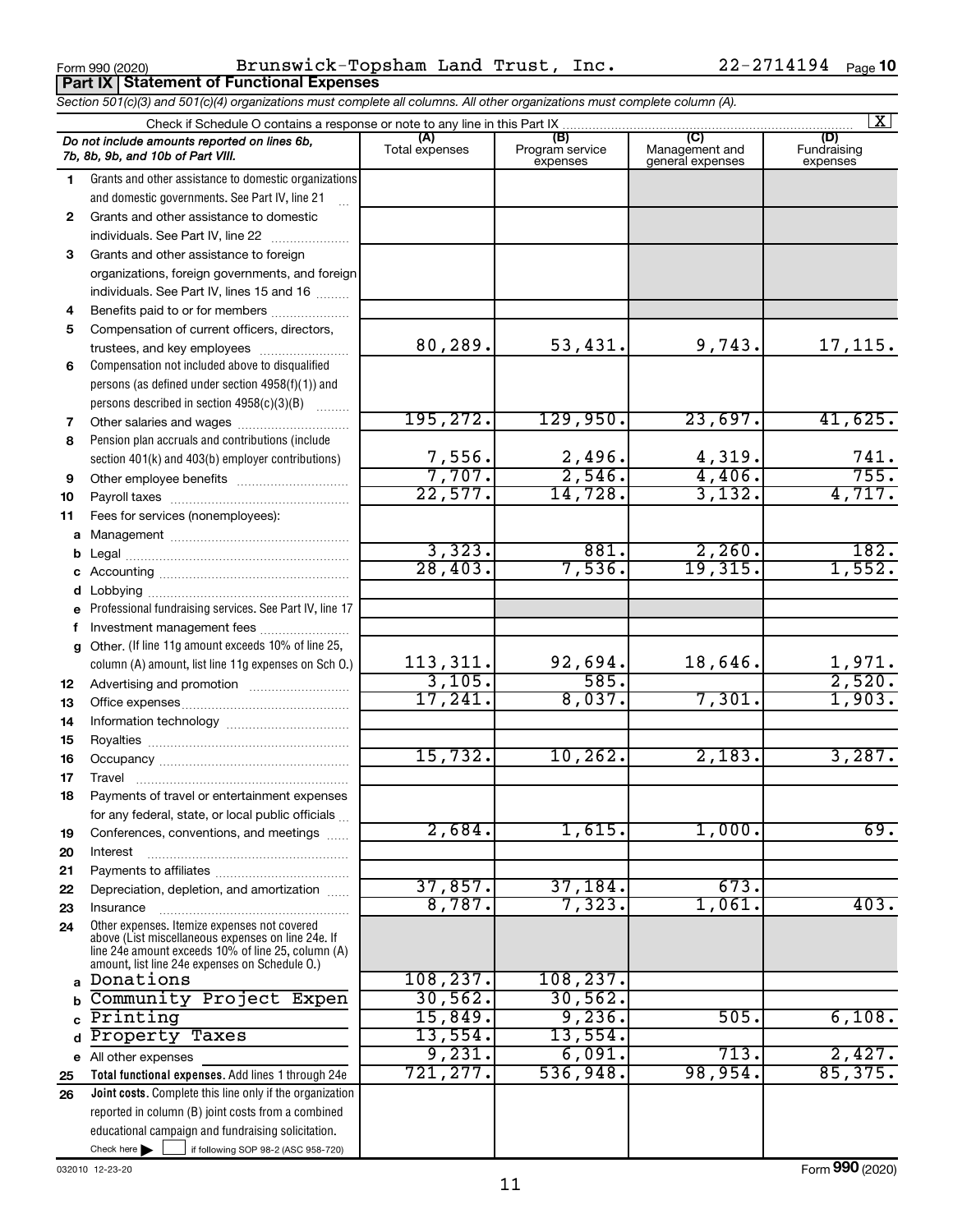| ' 1 9 4<br>ה ה<br>.<br>Brunswick-Topsham<br>Trust<br>ב14 י'<br>Land<br>Inc.<br>Form 990 (2020)<br>. . | Page |
|-------------------------------------------------------------------------------------------------------|------|
|-------------------------------------------------------------------------------------------------------|------|

|                             |    |                                                                                                                                                                                                                                |                   |                        | (A)<br>Beginning of year |                | (B)<br>End of year |
|-----------------------------|----|--------------------------------------------------------------------------------------------------------------------------------------------------------------------------------------------------------------------------------|-------------------|------------------------|--------------------------|----------------|--------------------|
|                             | 1  |                                                                                                                                                                                                                                |                   |                        |                          | 1              |                    |
|                             | 2  |                                                                                                                                                                                                                                |                   |                        | 438,190.                 | $\mathbf{2}$   | 541,580.           |
|                             | з  |                                                                                                                                                                                                                                |                   |                        | 86,782.                  | $\mathbf{3}$   | 77,775.            |
|                             | 4  |                                                                                                                                                                                                                                |                   | 9,847.                 | 4                        | 13,052.        |                    |
|                             | 5  | Loans and other receivables from any current or former officer, director,                                                                                                                                                      |                   |                        |                          |                |                    |
|                             |    | trustee, key employee, creator or founder, substantial contributor, or 35%                                                                                                                                                     |                   |                        |                          |                |                    |
|                             |    | controlled entity or family member of any of these persons                                                                                                                                                                     |                   |                        |                          | 5              |                    |
|                             | 6  | Loans and other receivables from other disqualified persons (as defined                                                                                                                                                        |                   |                        |                          |                |                    |
|                             |    | under section $4958(f)(1)$ , and persons described in section $4958(c)(3)(B)$                                                                                                                                                  |                   | $\ldots$               |                          | 6              |                    |
|                             | 7  |                                                                                                                                                                                                                                |                   |                        |                          | $\overline{7}$ |                    |
| Assets                      | 8  |                                                                                                                                                                                                                                |                   |                        |                          | 8              |                    |
|                             | 9  | Prepaid expenses and deferred charges                                                                                                                                                                                          |                   |                        | 8,360.                   | 9              | 8,714.             |
|                             |    | <b>10a</b> Land, buildings, and equipment: cost or other                                                                                                                                                                       |                   |                        |                          |                |                    |
|                             |    | basis. Complete Part VI of Schedule D  10a                                                                                                                                                                                     | 10 <sub>b</sub>   | 4,215,465.<br>616,621. |                          |                |                    |
|                             |    | <b>b</b> Less: accumulated depreciation                                                                                                                                                                                        | $3,636,701$ . 10c |                        | 3,598,844.               |                |                    |
|                             | 11 |                                                                                                                                                                                                                                | 731,601.          | 11                     | 874, 160.                |                |                    |
|                             | 12 |                                                                                                                                                                                                                                |                   | 12                     |                          |                |                    |
|                             | 13 |                                                                                                                                                                                                                                |                   | 13                     |                          |                |                    |
|                             | 14 |                                                                                                                                                                                                                                | 3,120.            | 14                     |                          |                |                    |
|                             | 15 |                                                                                                                                                                                                                                | 4,914,601.        | 15                     | 3,120.<br>5, 117, 245.   |                |                    |
|                             | 16 |                                                                                                                                                                                                                                |                   |                        | 47,328.                  | 16             | 74,650.            |
|                             | 17 |                                                                                                                                                                                                                                |                   | 17                     |                          |                |                    |
|                             | 18 |                                                                                                                                                                                                                                |                   | 18                     |                          |                |                    |
|                             | 19 | Deferred revenue manual contracts and contracts are all the manual contracts and contracts are contracted and contracts are contracted and contract are contracted and contract are contracted and contract are contracted and |                   |                        |                          | 19             |                    |
|                             | 20 |                                                                                                                                                                                                                                |                   |                        |                          | 20             |                    |
|                             | 21 | Escrow or custodial account liability. Complete Part IV of Schedule D                                                                                                                                                          |                   |                        |                          | 21             |                    |
| Liabilities                 | 22 | Loans and other payables to any current or former officer, director,                                                                                                                                                           |                   |                        |                          |                |                    |
|                             |    | trustee, key employee, creator or founder, substantial contributor, or 35%                                                                                                                                                     |                   |                        |                          | 22             |                    |
|                             | 23 | Secured mortgages and notes payable to unrelated third parties                                                                                                                                                                 |                   |                        |                          | 23             |                    |
|                             | 24 | Unsecured notes and loans payable to unrelated third parties                                                                                                                                                                   |                   |                        | 56, 157.                 | 24             | 54,729.            |
|                             | 25 | Other liabilities (including federal income tax, payables to related third                                                                                                                                                     |                   |                        |                          |                |                    |
|                             |    | parties, and other liabilities not included on lines 17-24). Complete Part X                                                                                                                                                   |                   |                        |                          |                |                    |
|                             |    |                                                                                                                                                                                                                                |                   |                        | 21,528.                  | 25             | 21,528.            |
|                             | 26 |                                                                                                                                                                                                                                |                   |                        | 125,013.                 | 26             | 150,907.           |
|                             |    | Organizations that follow FASB ASC 958, check here $\blacktriangleright \lfloor \underline{X} \rfloor$                                                                                                                         |                   |                        |                          |                |                    |
|                             |    | and complete lines 27, 28, 32, and 33.                                                                                                                                                                                         |                   |                        |                          |                |                    |
|                             | 27 |                                                                                                                                                                                                                                |                   |                        | 4,361,754.               | 27             | 4,506,488.         |
|                             | 28 |                                                                                                                                                                                                                                |                   |                        | 427,834.                 | 28             | 459,850.           |
|                             |    | Organizations that do not follow FASB ASC 958, check here $\blacktriangleright$                                                                                                                                                |                   |                        |                          |                |                    |
|                             |    | and complete lines 29 through 33.                                                                                                                                                                                              |                   |                        |                          |                |                    |
|                             | 29 |                                                                                                                                                                                                                                |                   |                        |                          | 29             |                    |
| Net Assets or Fund Balances | 30 | Paid-in or capital surplus, or land, building, or equipment fund                                                                                                                                                               |                   |                        |                          | 30             |                    |
|                             | 31 | Retained earnings, endowment, accumulated income, or other funds                                                                                                                                                               |                   |                        |                          | 31             |                    |
|                             | 32 |                                                                                                                                                                                                                                |                   |                        | 4,789,588.               | 32             | 4,966,338.         |
|                             | 33 |                                                                                                                                                                                                                                |                   |                        | 4,914,601.               | 33             | 5,117,245.         |
|                             |    |                                                                                                                                                                                                                                |                   |                        |                          |                |                    |

Form (2020) **990**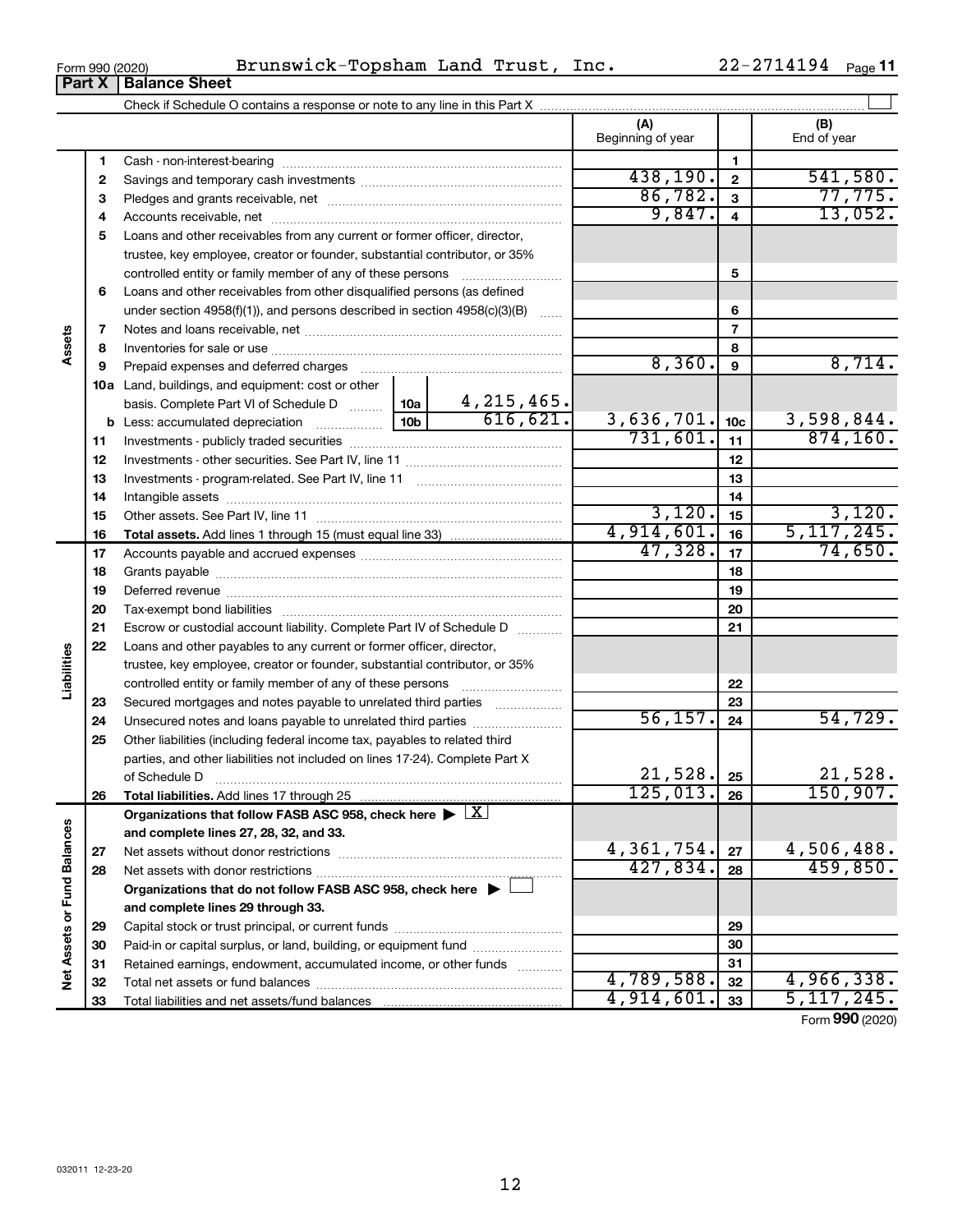|    | Brunswick-Topsham Land Trust, Inc.<br>Form 990 (2020)                                                                           |                         | 22-2714194 Page 12 |            |                         |  |  |
|----|---------------------------------------------------------------------------------------------------------------------------------|-------------------------|--------------------|------------|-------------------------|--|--|
|    | Part XI   Reconciliation of Net Assets                                                                                          |                         |                    |            |                         |  |  |
|    |                                                                                                                                 |                         |                    |            |                         |  |  |
|    |                                                                                                                                 |                         |                    |            |                         |  |  |
| 1  |                                                                                                                                 | 1                       |                    |            | 740,258.                |  |  |
| 2  |                                                                                                                                 | $\mathbf{2}$            |                    |            | 721, 277.<br>18,981.    |  |  |
| З  | 3<br>Revenue less expenses. Subtract line 2 from line 1                                                                         |                         |                    |            |                         |  |  |
| 4  |                                                                                                                                 | $\overline{\mathbf{4}}$ | 4,789,588.         |            |                         |  |  |
| 5  |                                                                                                                                 | 5                       |                    |            | 149, 137.               |  |  |
| 6  |                                                                                                                                 | 6                       |                    |            | 15, 162.                |  |  |
| 7  |                                                                                                                                 | $\overline{7}$          |                    |            | $-6,530.$               |  |  |
| 8  | Prior period adjustments www.communication.communication.communication.com/                                                     | 8                       |                    |            |                         |  |  |
| 9  |                                                                                                                                 | 9                       |                    |            | $\overline{0}$ .        |  |  |
| 10 | Net assets or fund balances at end of year. Combine lines 3 through 9 (must equal Part X, line 32,                              |                         |                    |            |                         |  |  |
|    |                                                                                                                                 | 10                      | 4,966,338.         |            |                         |  |  |
|    | Part XII Financial Statements and Reporting                                                                                     |                         |                    |            |                         |  |  |
|    |                                                                                                                                 |                         |                    |            | $\overline{\mathbf{x}}$ |  |  |
|    |                                                                                                                                 |                         |                    | <b>Yes</b> | No                      |  |  |
| 1  | Accounting method used to prepare the Form 990: $\Box$ Cash $\Box$ Accrual<br>$\Box$ Other                                      |                         |                    |            |                         |  |  |
|    | If the organization changed its method of accounting from a prior year or checked "Other," explain in Schedule O.               |                         |                    |            |                         |  |  |
|    |                                                                                                                                 |                         | 2a                 |            | х                       |  |  |
|    | If "Yes," check a box below to indicate whether the financial statements for the year were compiled or reviewed on a            |                         |                    |            |                         |  |  |
|    | separate basis, consolidated basis, or both:                                                                                    |                         |                    |            |                         |  |  |
|    | Both consolidated and separate basis<br>Separate basis<br>Consolidated basis                                                    |                         |                    |            |                         |  |  |
|    |                                                                                                                                 |                         | 2 <sub>b</sub>     | х          |                         |  |  |
|    | If "Yes," check a box below to indicate whether the financial statements for the year were audited on a separate basis,         |                         |                    |            |                         |  |  |
|    | consolidated basis, or both:                                                                                                    |                         |                    |            |                         |  |  |
|    | $\lfloor x \rfloor$ Separate basis<br><b>Consolidated basis</b><br>Both consolidated and separate basis                         |                         |                    |            |                         |  |  |
|    | c If "Yes" to line 2a or 2b, does the organization have a committee that assumes responsibility for oversight of the audit,     |                         |                    |            |                         |  |  |
|    |                                                                                                                                 |                         | 2c                 | х          |                         |  |  |
|    | If the organization changed either its oversight process or selection process during the tax year, explain on Schedule O.       |                         |                    |            |                         |  |  |
|    | 3a As a result of a federal award, was the organization required to undergo an audit or audits as set forth in the Single Audit |                         |                    |            |                         |  |  |
|    |                                                                                                                                 |                         | За                 |            | X                       |  |  |
|    | b If "Yes," did the organization undergo the required audit or audits? If the organization did not undergo the required audit   |                         |                    |            |                         |  |  |
|    |                                                                                                                                 |                         | 3 <sub>b</sub>     |            |                         |  |  |

Form (2020) **990**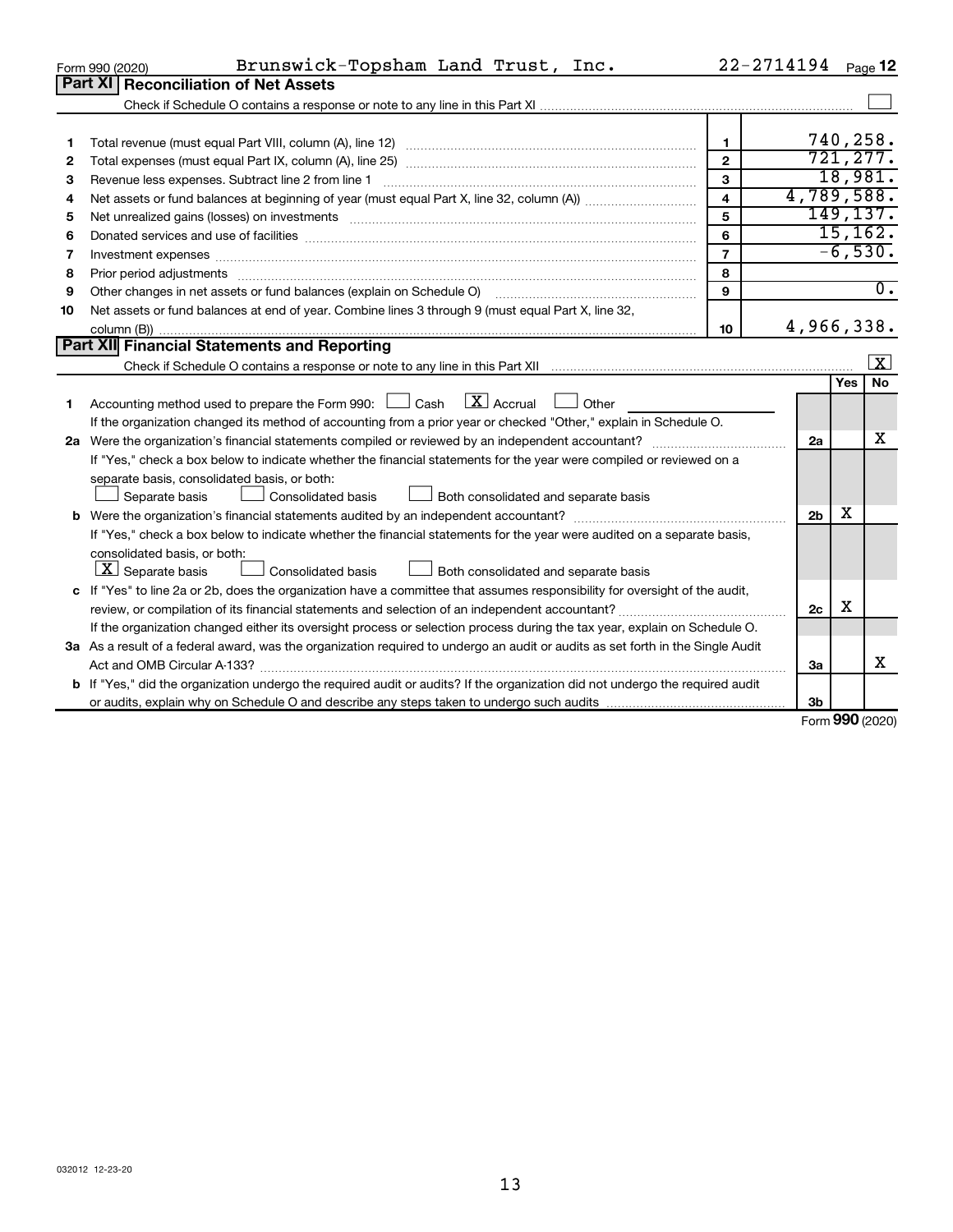| <b>SCHEDULE A</b> |  |
|-------------------|--|
|-------------------|--|

|  |  | (Form 990 or 990-EZ) |
|--|--|----------------------|
|  |  |                      |

## Form 990 or 990-EZ) **Public Charity Status and Public Support**<br>
Complete if the organization is a section 501(c)(3) organization or a section<br> **2020**

**4947(a)(1) nonexempt charitable trust.**

**| Attach to Form 990 or Form 990-EZ.** 

| OMB No 1545-0047                    |
|-------------------------------------|
| $\mathbf{U}$                        |
| <b>Open to Public</b><br>Inspection |

| Department of the Treasury<br>Internal Revenue Service |                    |                                                                                                   |  | Attach to Form 990 or Form 990-EZ.<br>$\blacktriangleright$ Go to www.irs.gov/Form990 for instructions and the latest information. | <b>Open to Public</b><br>Inspection                                                                                                          |                                 |      |                                                      |  |                                                    |
|--------------------------------------------------------|--------------------|---------------------------------------------------------------------------------------------------|--|------------------------------------------------------------------------------------------------------------------------------------|----------------------------------------------------------------------------------------------------------------------------------------------|---------------------------------|------|------------------------------------------------------|--|----------------------------------------------------|
|                                                        |                    | Name of the organization                                                                          |  |                                                                                                                                    |                                                                                                                                              |                                 |      |                                                      |  | <b>Employer identification number</b>              |
|                                                        |                    |                                                                                                   |  |                                                                                                                                    | Brunswick-Topsham Land Trust,                                                                                                                |                                 | Inc. |                                                      |  | 22-2714194                                         |
|                                                        | Part I             |                                                                                                   |  |                                                                                                                                    | Reason for Public Charity Status. (All organizations must complete this part.) See instructions.                                             |                                 |      |                                                      |  |                                                    |
|                                                        |                    |                                                                                                   |  |                                                                                                                                    | The organization is not a private foundation because it is: (For lines 1 through 12, check only one box.)                                    |                                 |      |                                                      |  |                                                    |
| 1                                                      |                    |                                                                                                   |  |                                                                                                                                    | A church, convention of churches, or association of churches described in section 170(b)(1)(A)(i).                                           |                                 |      |                                                      |  |                                                    |
| 2                                                      |                    | A school described in section 170(b)(1)(A)(ii). (Attach Schedule E (Form 990 or 990-EZ).)         |  |                                                                                                                                    |                                                                                                                                              |                                 |      |                                                      |  |                                                    |
| 3                                                      |                    | A hospital or a cooperative hospital service organization described in section 170(b)(1)(A)(iii). |  |                                                                                                                                    |                                                                                                                                              |                                 |      |                                                      |  |                                                    |
| 4                                                      |                    |                                                                                                   |  |                                                                                                                                    | A medical research organization operated in conjunction with a hospital described in section 170(b)(1)(A)(iii). Enter the hospital's name,   |                                 |      |                                                      |  |                                                    |
|                                                        |                    | city, and state:                                                                                  |  |                                                                                                                                    |                                                                                                                                              |                                 |      |                                                      |  |                                                    |
| 5                                                      |                    |                                                                                                   |  |                                                                                                                                    | An organization operated for the benefit of a college or university owned or operated by a governmental unit described in                    |                                 |      |                                                      |  |                                                    |
|                                                        |                    |                                                                                                   |  | section 170(b)(1)(A)(iv). (Complete Part II.)                                                                                      |                                                                                                                                              |                                 |      |                                                      |  |                                                    |
| 6                                                      |                    |                                                                                                   |  |                                                                                                                                    | A federal, state, or local government or governmental unit described in section 170(b)(1)(A)(v).                                             |                                 |      |                                                      |  |                                                    |
| 7                                                      |                    |                                                                                                   |  |                                                                                                                                    | An organization that normally receives a substantial part of its support from a governmental unit or from the general public described in    |                                 |      |                                                      |  |                                                    |
|                                                        |                    |                                                                                                   |  | section 170(b)(1)(A)(vi). (Complete Part II.)                                                                                      |                                                                                                                                              |                                 |      |                                                      |  |                                                    |
| 8                                                      |                    |                                                                                                   |  |                                                                                                                                    | A community trust described in section 170(b)(1)(A)(vi). (Complete Part II.)                                                                 |                                 |      |                                                      |  |                                                    |
| 9                                                      |                    |                                                                                                   |  |                                                                                                                                    | An agricultural research organization described in section 170(b)(1)(A)(ix) operated in conjunction with a land-grant college                |                                 |      |                                                      |  |                                                    |
|                                                        |                    |                                                                                                   |  |                                                                                                                                    | or university or a non-land-grant college of agriculture (see instructions). Enter the name, city, and state of the college or               |                                 |      |                                                      |  |                                                    |
|                                                        |                    | university:                                                                                       |  |                                                                                                                                    |                                                                                                                                              |                                 |      |                                                      |  |                                                    |
| 10                                                     | $\boxed{\text{X}}$ |                                                                                                   |  |                                                                                                                                    | An organization that normally receives (1) more than 33 1/3% of its support from contributions, membership fees, and gross receipts from     |                                 |      |                                                      |  |                                                    |
|                                                        |                    |                                                                                                   |  |                                                                                                                                    | activities related to its exempt functions, subject to certain exceptions; and (2) no more than 33 1/3% of its support from gross investment |                                 |      |                                                      |  |                                                    |
|                                                        |                    |                                                                                                   |  |                                                                                                                                    | income and unrelated business taxable income (less section 511 tax) from businesses acquired by the organization after June 30, 1975.        |                                 |      |                                                      |  |                                                    |
|                                                        |                    |                                                                                                   |  | See section 509(a)(2). (Complete Part III.)                                                                                        |                                                                                                                                              |                                 |      |                                                      |  |                                                    |
| 11                                                     |                    |                                                                                                   |  |                                                                                                                                    | An organization organized and operated exclusively to test for public safety. See section 509(a)(4).                                         |                                 |      |                                                      |  |                                                    |
| 12                                                     |                    |                                                                                                   |  |                                                                                                                                    | An organization organized and operated exclusively for the benefit of, to perform the functions of, or to carry out the purposes of one or   |                                 |      |                                                      |  |                                                    |
|                                                        |                    |                                                                                                   |  |                                                                                                                                    | more publicly supported organizations described in section 509(a)(1) or section 509(a)(2). See section 509(a)(3). Check the box in           |                                 |      |                                                      |  |                                                    |
|                                                        |                    |                                                                                                   |  |                                                                                                                                    | lines 12a through 12d that describes the type of supporting organization and complete lines 12e, 12f, and 12g.                               |                                 |      |                                                      |  |                                                    |
| а                                                      |                    |                                                                                                   |  |                                                                                                                                    | Type I. A supporting organization operated, supervised, or controlled by its supported organization(s), typically by giving                  |                                 |      |                                                      |  |                                                    |
|                                                        |                    |                                                                                                   |  |                                                                                                                                    | the supported organization(s) the power to regularly appoint or elect a majority of the directors or trustees of the supporting              |                                 |      |                                                      |  |                                                    |
|                                                        |                    |                                                                                                   |  | organization. You must complete Part IV, Sections A and B.                                                                         |                                                                                                                                              |                                 |      |                                                      |  |                                                    |
| b                                                      |                    |                                                                                                   |  |                                                                                                                                    | Type II. A supporting organization supervised or controlled in connection with its supported organization(s), by having                      |                                 |      |                                                      |  |                                                    |
|                                                        |                    |                                                                                                   |  |                                                                                                                                    | control or management of the supporting organization vested in the same persons that control or manage the supported                         |                                 |      |                                                      |  |                                                    |
|                                                        |                    |                                                                                                   |  | organization(s). You must complete Part IV, Sections A and C.                                                                      |                                                                                                                                              |                                 |      |                                                      |  |                                                    |
| с                                                      |                    |                                                                                                   |  |                                                                                                                                    | Type III functionally integrated. A supporting organization operated in connection with, and functionally integrated with,                   |                                 |      |                                                      |  |                                                    |
|                                                        |                    |                                                                                                   |  |                                                                                                                                    | its supported organization(s) (see instructions). You must complete Part IV, Sections A, D, and E.                                           |                                 |      |                                                      |  |                                                    |
| d                                                      |                    |                                                                                                   |  |                                                                                                                                    | Type III non-functionally integrated. A supporting organization operated in connection with its supported organization(s)                    |                                 |      |                                                      |  |                                                    |
|                                                        |                    |                                                                                                   |  |                                                                                                                                    | that is not functionally integrated. The organization generally must satisfy a distribution requirement and an attentiveness                 |                                 |      |                                                      |  |                                                    |
|                                                        |                    |                                                                                                   |  |                                                                                                                                    | requirement (see instructions). You must complete Part IV, Sections A and D, and Part V.                                                     |                                 |      |                                                      |  |                                                    |
| е                                                      |                    |                                                                                                   |  |                                                                                                                                    | Check this box if the organization received a written determination from the IRS that it is a Type I, Type II, Type III                      |                                 |      |                                                      |  |                                                    |
|                                                        |                    |                                                                                                   |  |                                                                                                                                    | functionally integrated, or Type III non-functionally integrated supporting organization.                                                    |                                 |      |                                                      |  |                                                    |
|                                                        |                    |                                                                                                   |  |                                                                                                                                    |                                                                                                                                              |                                 |      |                                                      |  |                                                    |
| g                                                      |                    |                                                                                                   |  | Provide the following information about the supported organization(s).                                                             |                                                                                                                                              | (iv) Is the organization listed |      |                                                      |  |                                                    |
|                                                        |                    | (i) Name of supported<br>organization                                                             |  | (ii) EIN                                                                                                                           | (iii) Type of organization<br>(described on lines 1-10                                                                                       | in your governing document?     |      | (v) Amount of monetary<br>support (see instructions) |  | (vi) Amount of other<br>support (see instructions) |
|                                                        |                    |                                                                                                   |  |                                                                                                                                    | above (see instructions))                                                                                                                    | Yes                             | No   |                                                      |  |                                                    |
|                                                        |                    |                                                                                                   |  |                                                                                                                                    |                                                                                                                                              |                                 |      |                                                      |  |                                                    |
|                                                        |                    |                                                                                                   |  |                                                                                                                                    |                                                                                                                                              |                                 |      |                                                      |  |                                                    |
|                                                        |                    |                                                                                                   |  |                                                                                                                                    |                                                                                                                                              |                                 |      |                                                      |  |                                                    |
|                                                        |                    |                                                                                                   |  |                                                                                                                                    |                                                                                                                                              |                                 |      |                                                      |  |                                                    |
|                                                        |                    |                                                                                                   |  |                                                                                                                                    |                                                                                                                                              |                                 |      |                                                      |  |                                                    |
|                                                        |                    |                                                                                                   |  |                                                                                                                                    |                                                                                                                                              |                                 |      |                                                      |  |                                                    |
|                                                        |                    |                                                                                                   |  |                                                                                                                                    |                                                                                                                                              |                                 |      |                                                      |  |                                                    |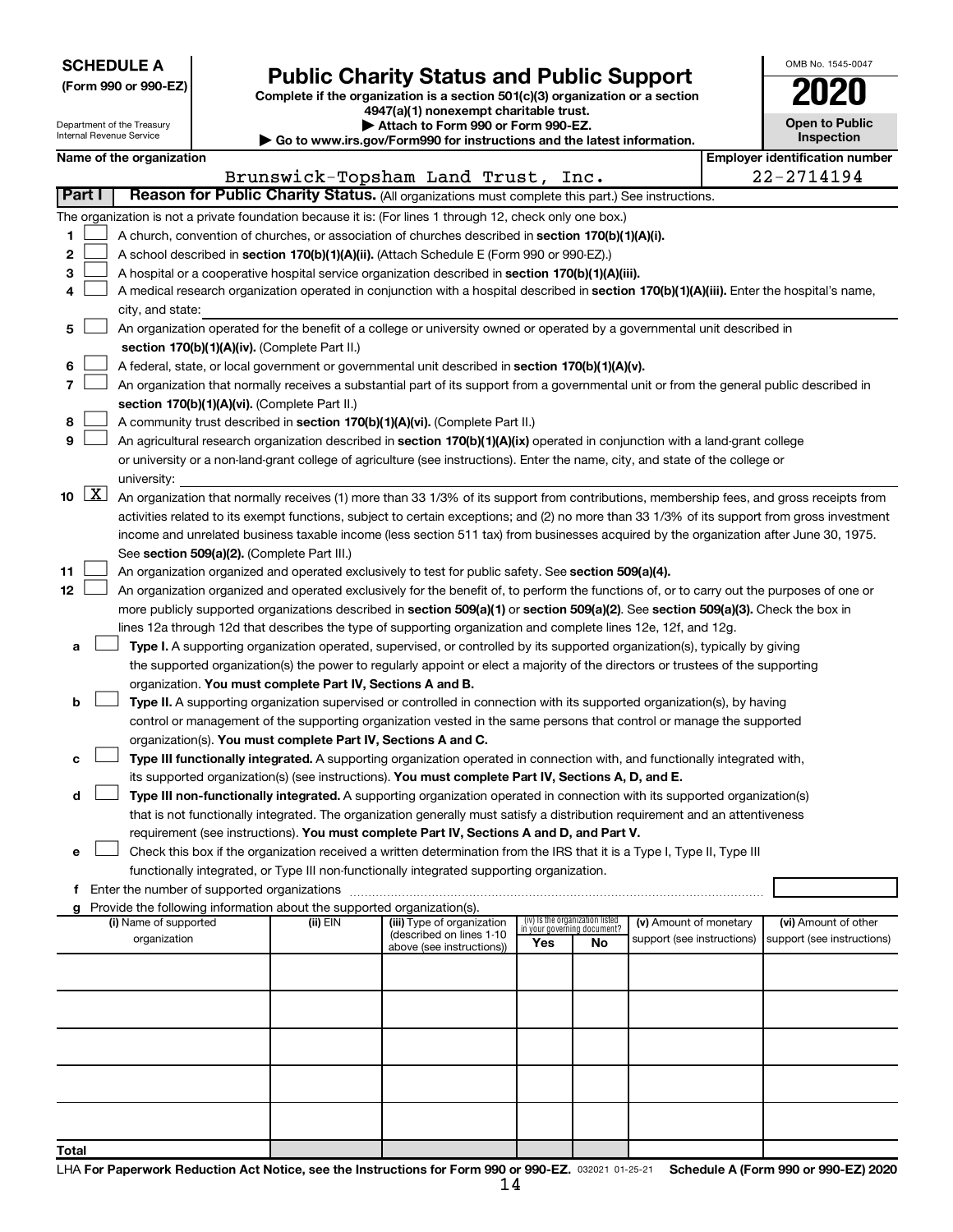### Schedule A (Form 990 or 990-EZ) 2020  ${\tt Brunswick-Topsham\_Land\_Trust}$  ,  ${\tt Inc.}$   $22\text{--}2714194$   ${\tt Page}$

(Complete only if you checked the box on line 5, 7, or 8 of Part I or if the organization failed to qualify under Part III. If the organization **Part II Support Schedule for Organizations Described in Sections 170(b)(1)(A)(iv) and 170(b)(1)(A)(vi)**

fails to qualify under the tests listed below, please complete Part III.)

|   | <b>Section A. Public Support</b>                                                                                                                                                                                                    |          |          |            |            |          |           |
|---|-------------------------------------------------------------------------------------------------------------------------------------------------------------------------------------------------------------------------------------|----------|----------|------------|------------|----------|-----------|
|   | Calendar year (or fiscal year beginning in)                                                                                                                                                                                         | (a) 2016 | (b) 2017 | $(c)$ 2018 | $(d)$ 2019 | (e) 2020 | (f) Total |
|   | 1 Gifts, grants, contributions, and                                                                                                                                                                                                 |          |          |            |            |          |           |
|   | membership fees received. (Do not                                                                                                                                                                                                   |          |          |            |            |          |           |
|   | include any "unusual grants.")                                                                                                                                                                                                      |          |          |            |            |          |           |
|   | 2 Tax revenues levied for the organ-                                                                                                                                                                                                |          |          |            |            |          |           |
|   | ization's benefit and either paid to                                                                                                                                                                                                |          |          |            |            |          |           |
|   | or expended on its behalf                                                                                                                                                                                                           |          |          |            |            |          |           |
|   | 3 The value of services or facilities                                                                                                                                                                                               |          |          |            |            |          |           |
|   | furnished by a governmental unit to                                                                                                                                                                                                 |          |          |            |            |          |           |
|   | the organization without charge                                                                                                                                                                                                     |          |          |            |            |          |           |
|   | 4 Total. Add lines 1 through 3                                                                                                                                                                                                      |          |          |            |            |          |           |
| 5 | The portion of total contributions                                                                                                                                                                                                  |          |          |            |            |          |           |
|   | by each person (other than a                                                                                                                                                                                                        |          |          |            |            |          |           |
|   | governmental unit or publicly                                                                                                                                                                                                       |          |          |            |            |          |           |
|   | supported organization) included                                                                                                                                                                                                    |          |          |            |            |          |           |
|   | on line 1 that exceeds 2% of the                                                                                                                                                                                                    |          |          |            |            |          |           |
|   | amount shown on line 11,                                                                                                                                                                                                            |          |          |            |            |          |           |
|   | column (f)                                                                                                                                                                                                                          |          |          |            |            |          |           |
|   | 6 Public support. Subtract line 5 from line 4.                                                                                                                                                                                      |          |          |            |            |          |           |
|   | <b>Section B. Total Support</b>                                                                                                                                                                                                     |          |          |            |            |          |           |
|   | Calendar year (or fiscal year beginning in)                                                                                                                                                                                         | (a) 2016 | (b) 2017 | $(c)$ 2018 | $(d)$ 2019 | (e) 2020 | (f) Total |
|   | 7 Amounts from line 4                                                                                                                                                                                                               |          |          |            |            |          |           |
| 8 | Gross income from interest,                                                                                                                                                                                                         |          |          |            |            |          |           |
|   | dividends, payments received on                                                                                                                                                                                                     |          |          |            |            |          |           |
|   | securities loans, rents, royalties,                                                                                                                                                                                                 |          |          |            |            |          |           |
|   | and income from similar sources                                                                                                                                                                                                     |          |          |            |            |          |           |
| 9 | Net income from unrelated business                                                                                                                                                                                                  |          |          |            |            |          |           |
|   | activities, whether or not the                                                                                                                                                                                                      |          |          |            |            |          |           |
|   | business is regularly carried on                                                                                                                                                                                                    |          |          |            |            |          |           |
|   | 10 Other income. Do not include gain                                                                                                                                                                                                |          |          |            |            |          |           |
|   | or loss from the sale of capital                                                                                                                                                                                                    |          |          |            |            |          |           |
|   | assets (Explain in Part VI.)                                                                                                                                                                                                        |          |          |            |            |          |           |
|   | <b>11 Total support.</b> Add lines 7 through 10                                                                                                                                                                                     |          |          |            |            |          |           |
|   | <b>12</b> Gross receipts from related activities, etc. (see instructions)                                                                                                                                                           |          |          |            |            | 12       |           |
|   | 13 First 5 years. If the Form 990 is for the organization's first, second, third, fourth, or fifth tax year as a section 501(c)(3)                                                                                                  |          |          |            |            |          |           |
|   | organization, check this box and stop here <b>construction and construction</b> construction of the state of the state of the state of the state of the state of the state of the state of the state of the state of the state of t |          |          |            |            |          |           |
|   | <b>Section C. Computation of Public Support Percentage</b>                                                                                                                                                                          |          |          |            |            |          |           |
|   |                                                                                                                                                                                                                                     |          |          |            |            | 14       | %         |
|   |                                                                                                                                                                                                                                     |          |          |            |            | 15       | %         |
|   | 16a 33 1/3% support test - 2020. If the organization did not check the box on line 13, and line 14 is 33 1/3% or more, check this box and                                                                                           |          |          |            |            |          |           |
|   | stop here. The organization qualifies as a publicly supported organization                                                                                                                                                          |          |          |            |            |          |           |
|   | b 33 1/3% support test - 2019. If the organization did not check a box on line 13 or 16a, and line 15 is 33 1/3% or more, check this box                                                                                            |          |          |            |            |          |           |
|   |                                                                                                                                                                                                                                     |          |          |            |            |          |           |
|   | 17a 10% -facts-and-circumstances test - 2020. If the organization did not check a box on line 13, 16a, or 16b, and line 14 is 10% or more,                                                                                          |          |          |            |            |          |           |
|   | and if the organization meets the facts-and-circumstances test, check this box and stop here. Explain in Part VI how the organization                                                                                               |          |          |            |            |          |           |
|   | meets the facts-and-circumstances test. The organization qualifies as a publicly supported organization                                                                                                                             |          |          |            |            |          |           |
|   | <b>b 10%</b> -facts-and-circumstances test - 2019. If the organization did not check a box on line 13, 16a, 16b, or 17a, and line 15 is 10% or                                                                                      |          |          |            |            |          |           |
|   | more, and if the organization meets the facts-and-circumstances test, check this box and stop here. Explain in Part VI how the                                                                                                      |          |          |            |            |          |           |
|   | organization meets the facts-and-circumstances test. The organization qualifies as a publicly supported organization                                                                                                                |          |          |            |            |          |           |
|   | 18 Private foundation. If the organization did not check a box on line 13, 16a, 16b, 17a, or 17b, check this box and see instructions                                                                                               |          |          |            |            |          |           |

**Schedule A (Form 990 or 990-EZ) 2020**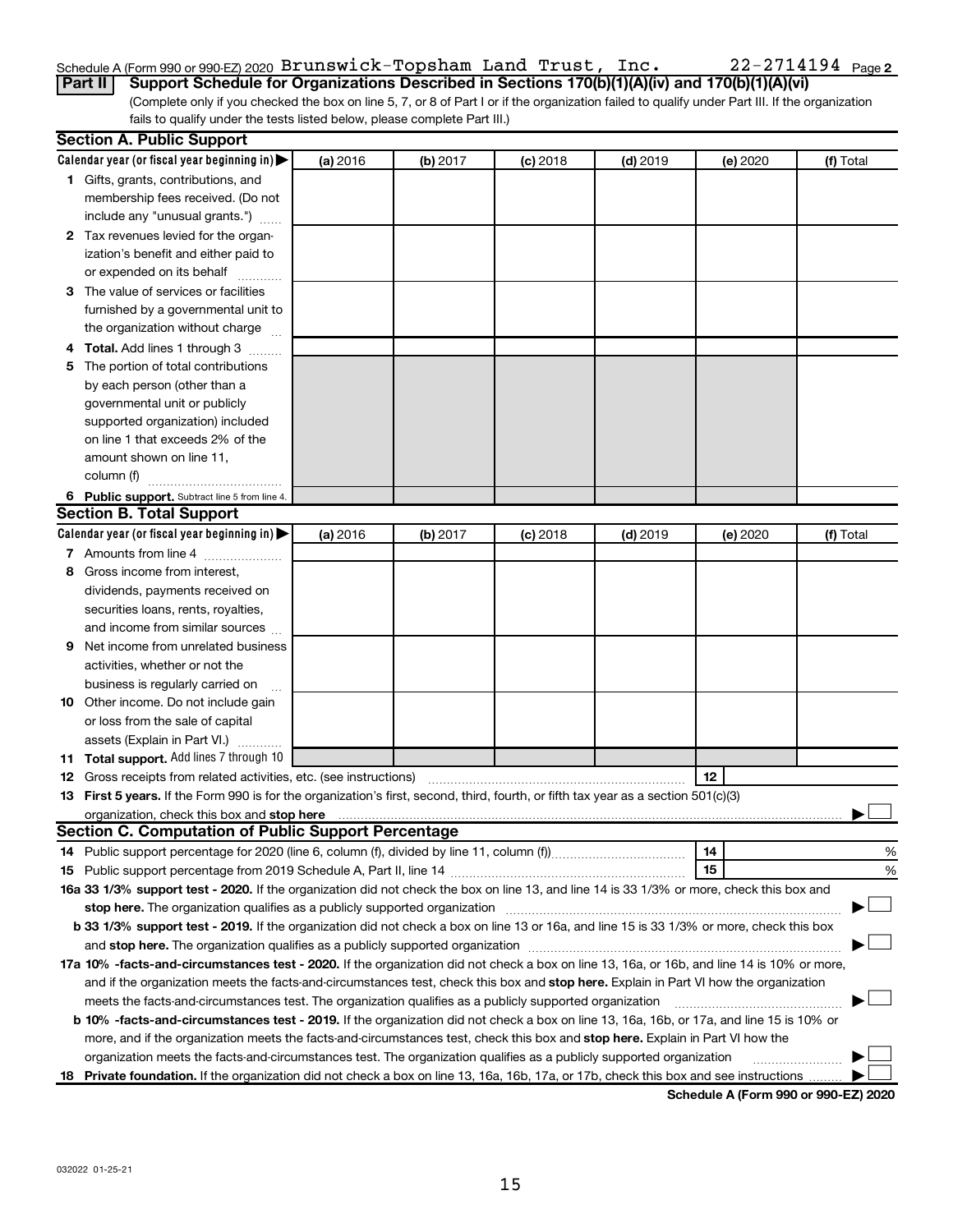#### Schedule A (Form 990 or 990-EZ) 2020  ${\tt Brunswick-Topsham\_Land\_Trust}$  ,  ${\tt Inc.}$   $22\text{--}2714194$   ${\tt Page}$ **Part III Support Schedule for Organizations Described in Section 509(a)(2)**

(Complete only if you checked the box on line 10 of Part I or if the organization failed to qualify under Part II. If the organization fails to qualify under the tests listed below, please complete Part II.)

| <b>Section A. Public Support</b>                                                                                                                 |          |          |            |            |           |                                    |
|--------------------------------------------------------------------------------------------------------------------------------------------------|----------|----------|------------|------------|-----------|------------------------------------|
| Calendar year (or fiscal year beginning in)                                                                                                      | (a) 2016 | (b) 2017 | $(c)$ 2018 | $(d)$ 2019 | (e) 2020  | (f) Total                          |
| 1 Gifts, grants, contributions, and                                                                                                              |          |          |            |            |           |                                    |
| membership fees received. (Do not                                                                                                                |          |          |            |            |           |                                    |
| include any "unusual grants.")                                                                                                                   | 1039016. | 1011249. | 850,308.   | 1035168.   | 673,669.  | 4609410.                           |
| 2 Gross receipts from admissions,                                                                                                                |          |          |            |            |           |                                    |
| merchandise sold or services per-                                                                                                                |          |          |            |            |           |                                    |
| formed, or facilities furnished in                                                                                                               |          |          |            |            |           |                                    |
| any activity that is related to the<br>organization's tax-exempt purpose                                                                         |          |          |            |            |           |                                    |
| 3 Gross receipts from activities that                                                                                                            |          |          |            |            |           |                                    |
| are not an unrelated trade or bus-                                                                                                               |          |          |            |            |           |                                    |
| iness under section 513                                                                                                                          |          |          |            |            |           |                                    |
| 4 Tax revenues levied for the organ-                                                                                                             |          |          |            |            |           |                                    |
| ization's benefit and either paid to                                                                                                             |          |          |            |            |           |                                    |
|                                                                                                                                                  |          |          |            |            |           |                                    |
| or expended on its behalf                                                                                                                        |          |          |            |            |           |                                    |
| 5 The value of services or facilities                                                                                                            |          |          |            |            |           |                                    |
| furnished by a governmental unit to                                                                                                              |          |          |            |            |           |                                    |
| the organization without charge                                                                                                                  | 1039016. | 1011249. | 850, 308.  | 1035168.   | 673,669.  | 4609410.                           |
| 6 Total. Add lines 1 through 5                                                                                                                   |          |          |            |            |           |                                    |
| 7a Amounts included on lines 1, 2, and                                                                                                           |          |          |            |            |           |                                    |
| 3 received from disqualified persons                                                                                                             |          |          |            |            |           | 0.                                 |
| <b>b</b> Amounts included on lines 2 and 3 received<br>from other than disqualified persons that                                                 |          |          |            |            |           |                                    |
| exceed the greater of \$5,000 or 1% of the                                                                                                       |          |          |            |            |           |                                    |
| amount on line 13 for the year                                                                                                                   |          |          |            |            |           | 0.                                 |
| c Add lines 7a and 7b                                                                                                                            |          |          |            |            |           | $\overline{0}$ .                   |
| 8 Public support. (Subtract line 7c from line 6.)                                                                                                |          |          |            |            |           | 4609410.                           |
| <b>Section B. Total Support</b>                                                                                                                  |          |          |            |            |           |                                    |
| Calendar year (or fiscal year beginning in)                                                                                                      | (a) 2016 | (b) 2017 | $(c)$ 2018 | $(d)$ 2019 | (e) 2020  | (f) Total                          |
| 9 Amounts from line 6                                                                                                                            | 1039016. | 1011249. | 850,308.   | 1035168.   | 673,669.  | 4609410.                           |
| <b>10a</b> Gross income from interest,                                                                                                           |          |          |            |            |           |                                    |
| dividends, payments received on<br>securities loans, rents, royalties,                                                                           |          |          |            |            |           |                                    |
| and income from similar sources                                                                                                                  | 6,094.   | 7,472.   | 15,705.    | 18,244.    | 14,267.   | 61,782.                            |
| <b>b</b> Unrelated business taxable income                                                                                                       |          |          |            |            |           |                                    |
| (less section 511 taxes) from businesses                                                                                                         |          |          |            |            |           |                                    |
| acquired after June 30, 1975<br>and and control and a                                                                                            |          |          |            |            |           |                                    |
| c Add lines 10a and 10b                                                                                                                          | 6,094.   | 7,472.   | 15,705.    | 18,244.    | 14,267.   | 61,782.                            |
| <b>11</b> Net income from unrelated business                                                                                                     |          |          |            |            |           |                                    |
| activities not included in line 10b.<br>whether or not the business is                                                                           |          |          |            |            |           |                                    |
| regularly carried on                                                                                                                             |          |          |            |            |           |                                    |
| <b>12</b> Other income. Do not include gain                                                                                                      |          |          |            |            |           |                                    |
| or loss from the sale of capital                                                                                                                 | 57,770.  | 54,693.  | 58,751.    | 52,391.    | 52, 327.  | 275,932.                           |
| assets (Explain in Part VI.)<br>13 Total support. (Add lines 9, 10c, 11, and 12.)                                                                | 1102880. | 1073414. | 924,764.   | 1105803.   | 740, 263. | 49471<br>24.                       |
| 14 First 5 years. If the Form 990 is for the organization's first, second, third, fourth, or fifth tax year as a section 501(c)(3) organization, |          |          |            |            |           |                                    |
| check this box and stop here                                                                                                                     |          |          |            |            |           |                                    |
| <b>Section C. Computation of Public Support Percentage</b>                                                                                       |          |          |            |            |           |                                    |
| 15 Public support percentage for 2020 (line 8, column (f), divided by line 13, column (f))                                                       |          |          |            |            | 15        | 93.17<br>%                         |
| 16 Public support percentage from 2019 Schedule A, Part III, line 15                                                                             |          |          |            |            | 16        | 93.70<br>$\%$                      |
| Section D. Computation of Investment Income Percentage                                                                                           |          |          |            |            |           |                                    |
| 17 Investment income percentage for 2020 (line 10c, column (f), divided by line 13, column (f))                                                  |          |          |            |            | 17        | 1.25<br>$\%$                       |
| 18 Investment income percentage from 2019 Schedule A, Part III, line 17                                                                          |          |          |            |            | 18        | .96<br>%                           |
| 19a 33 1/3% support tests - 2020. If the organization did not check the box on line 14, and line 15 is more than 33 1/3%, and line 17 is not     |          |          |            |            |           |                                    |
|                                                                                                                                                  |          |          |            |            |           | $\blacktriangleright$ $\mathbf{X}$ |
| more than 33 1/3%, check this box and stop here. The organization qualifies as a publicly supported organization                                 |          |          |            |            |           |                                    |
| b 33 1/3% support tests - 2019. If the organization did not check a box on line 14 or line 19a, and line 16 is more than 33 1/3%, and            |          |          |            |            |           |                                    |
| line 18 is not more than 33 1/3%, check this box and stop here. The organization qualifies as a publicly supported organization                  |          |          |            |            |           |                                    |
|                                                                                                                                                  |          |          |            |            |           |                                    |

**Schedule A (Form 990 or 990-EZ) 2020**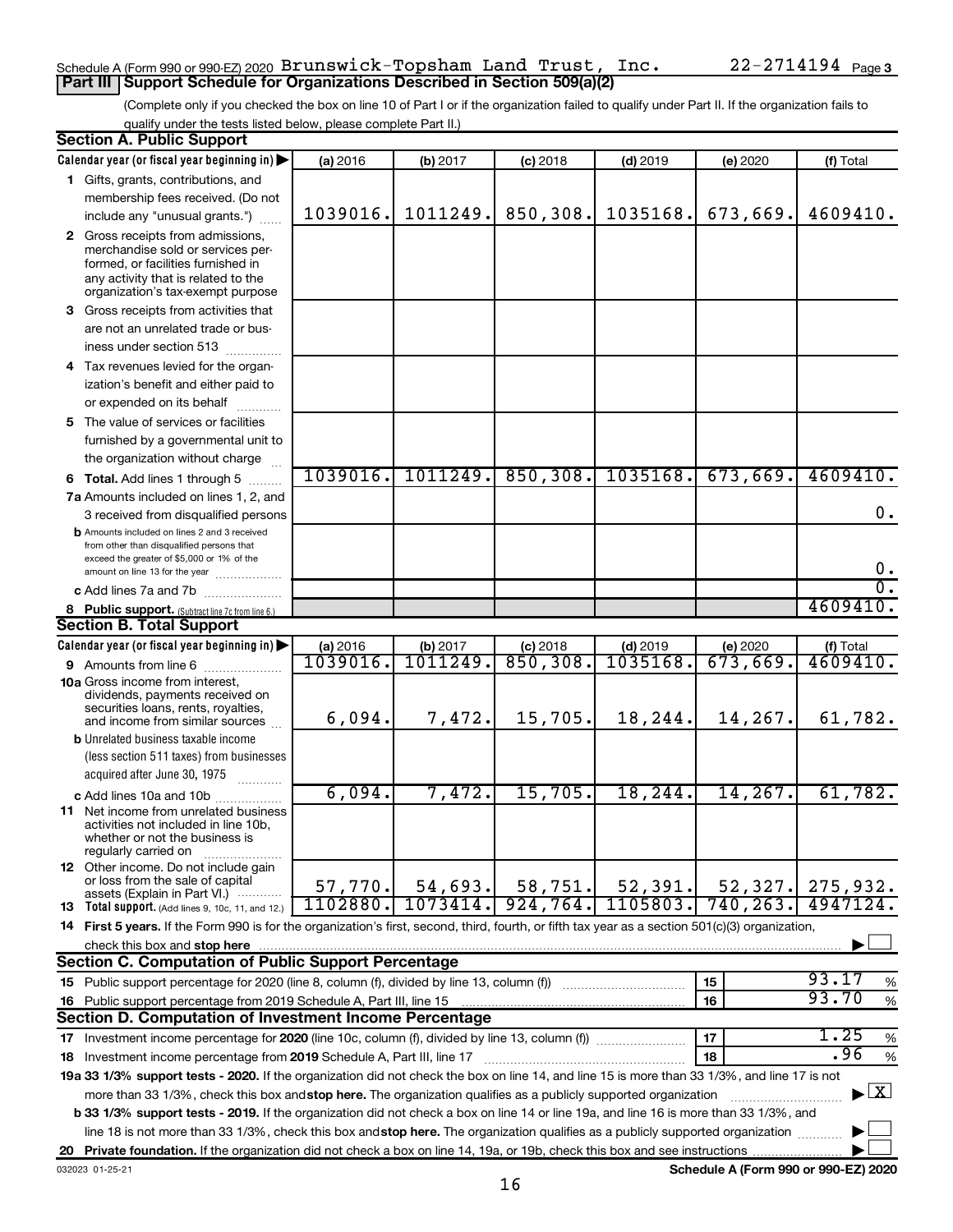**Yes No**

#### **Part IV Supporting Organizations**

(Complete only if you checked a box in line 12 on Part I. If you checked box 12a, Part I, complete Sections A and B. If you checked box 12b, Part I, complete Sections A and C. If you checked box 12c, Part I, complete Sections A, D, and E. If you checked box 12d, Part I, complete Sections A and D, and complete Part V.)

#### **Section A. All Supporting Organizations**

- **1** Are all of the organization's supported organizations listed by name in the organization's governing documents? If "No," describe in Part VI how the supported organizations are designated. If designated by *class or purpose, describe the designation. If historic and continuing relationship, explain.*
- **2** Did the organization have any supported organization that does not have an IRS determination of status under section 509(a)(1) or (2)? If "Yes," explain in Part **VI** how the organization determined that the supported *organization was described in section 509(a)(1) or (2).*
- **3a** Did the organization have a supported organization described in section 501(c)(4), (5), or (6)? If "Yes," answer *lines 3b and 3c below.*
- **b** Did the organization confirm that each supported organization qualified under section 501(c)(4), (5), or (6) and satisfied the public support tests under section 509(a)(2)? If "Yes," describe in Part VI when and how the *organization made the determination.*
- **c** Did the organization ensure that all support to such organizations was used exclusively for section 170(c)(2)(B) purposes? If "Yes," explain in Part VI what controls the organization put in place to ensure such use.
- **4 a** *If* Was any supported organization not organized in the United States ("foreign supported organization")? *"Yes," and if you checked box 12a or 12b in Part I, answer lines 4b and 4c below.*
- **b** Did the organization have ultimate control and discretion in deciding whether to make grants to the foreign supported organization? If "Yes," describe in Part VI how the organization had such control and discretion *despite being controlled or supervised by or in connection with its supported organizations.*
- **c** Did the organization support any foreign supported organization that does not have an IRS determination under sections 501(c)(3) and 509(a)(1) or (2)? If "Yes," explain in Part VI what controls the organization used *to ensure that all support to the foreign supported organization was used exclusively for section 170(c)(2)(B) purposes.*
- **5a** Did the organization add, substitute, or remove any supported organizations during the tax year? If "Yes," answer lines 5b and 5c below (if applicable). Also, provide detail in **Part VI,** including (i) the names and EIN *numbers of the supported organizations added, substituted, or removed; (ii) the reasons for each such action; (iii) the authority under the organization's organizing document authorizing such action; and (iv) how the action was accomplished (such as by amendment to the organizing document).*
- **b Type I or Type II only.** Was any added or substituted supported organization part of a class already designated in the organization's organizing document?
- **c Substitutions only.**  Was the substitution the result of an event beyond the organization's control?
- **6** Did the organization provide support (whether in the form of grants or the provision of services or facilities) to **Part VI.** support or benefit one or more of the filing organization's supported organizations? If "Yes," provide detail in anyone other than (i) its supported organizations, (ii) individuals that are part of the charitable class benefited by one or more of its supported organizations, or (iii) other supporting organizations that also
- **7** Did the organization provide a grant, loan, compensation, or other similar payment to a substantial contributor regard to a substantial contributor? If "Yes," complete Part I of Schedule L (Form 990 or 990-EZ). (as defined in section 4958(c)(3)(C)), a family member of a substantial contributor, or a 35% controlled entity with
- **8** Did the organization make a loan to a disqualified person (as defined in section 4958) not described in line 7? *If "Yes," complete Part I of Schedule L (Form 990 or 990-EZ).*
- **9 a** Was the organization controlled directly or indirectly at any time during the tax year by one or more in section 509(a)(1) or (2))? If "Yes," provide detail in **Part VI.** disqualified persons, as defined in section 4946 (other than foundation managers and organizations described
- **b** Did one or more disqualified persons (as defined in line 9a) hold a controlling interest in any entity in which the supporting organization had an interest? If "Yes," provide detail in Part VI.
- **c** Did a disqualified person (as defined in line 9a) have an ownership interest in, or derive any personal benefit from, assets in which the supporting organization also had an interest? If "Yes," provide detail in Part VI.
- **10 a** Was the organization subject to the excess business holdings rules of section 4943 because of section supporting organizations)? If "Yes," answer line 10b below. 4943(f) (regarding certain Type II supporting organizations, and all Type III non-functionally integrated
- **b** Did the organization have any excess business holdings in the tax year? (Use Schedule C, Form 4720, to *determine whether the organization had excess business holdings.)*

**1 2 3a 3b 3c 4a 4b 4c 5a 5b 5c 6 7 8 9a 9b 9c**

032024 01-25-21

**10a**

**10b**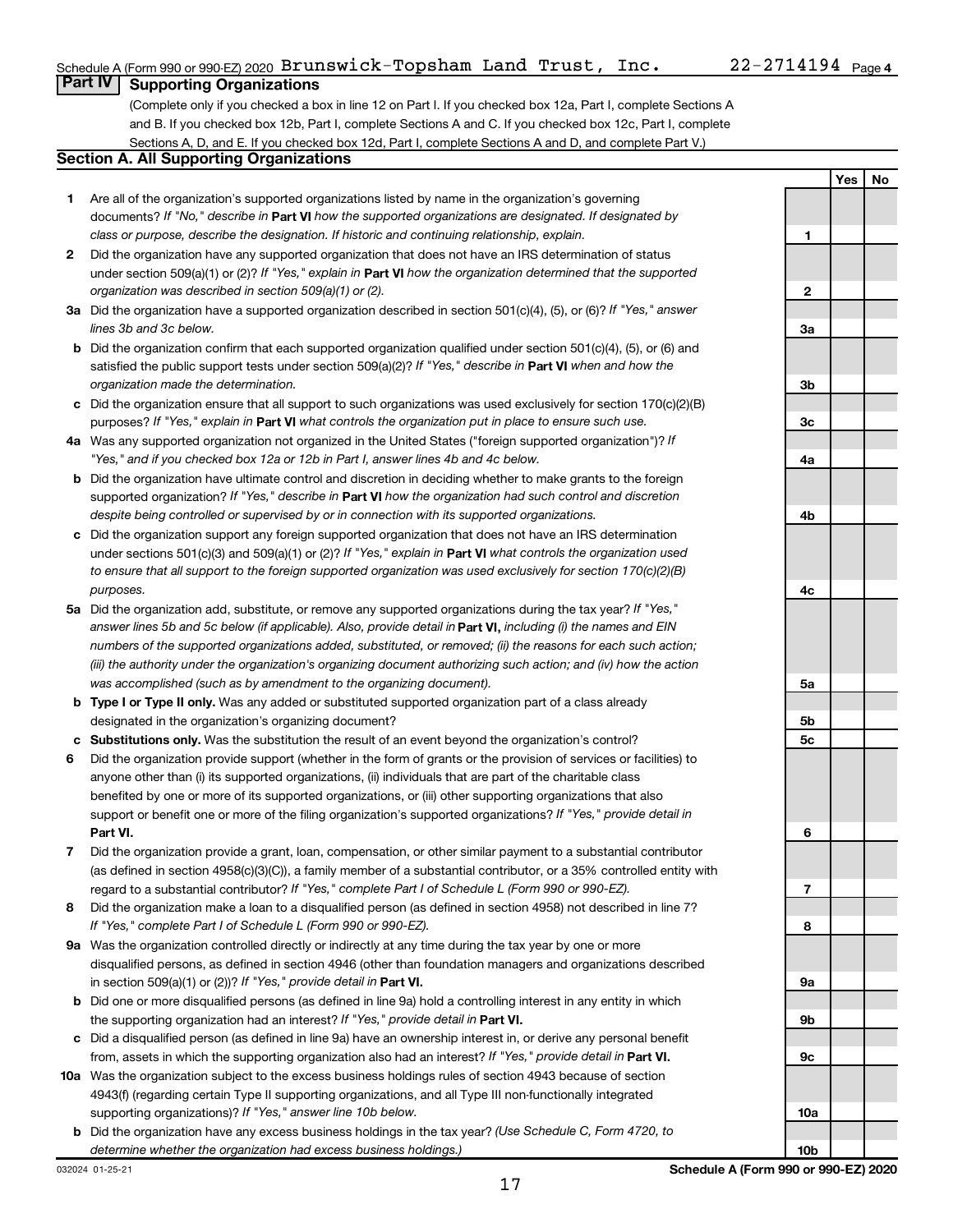#### Schedule A (Form 990 or 990-EZ) 2020  ${\tt Brunswick-Topsham\_Land\_Trust}$  ,  ${\tt Inc.}$   $22\text{--}2714194$   ${\tt Page}$ **Part IV Supporting Organizations** *(continued)*

|    |                                                                                                                                                                                                                                                             |                 | Yes | No  |
|----|-------------------------------------------------------------------------------------------------------------------------------------------------------------------------------------------------------------------------------------------------------------|-----------------|-----|-----|
| 11 | Has the organization accepted a gift or contribution from any of the following persons?                                                                                                                                                                     |                 |     |     |
|    | a A person who directly or indirectly controls, either alone or together with persons described in lines 11b and                                                                                                                                            |                 |     |     |
|    | 11c below, the governing body of a supported organization?                                                                                                                                                                                                  | 11a             |     |     |
|    | <b>b</b> A family member of a person described in line 11a above?                                                                                                                                                                                           | 11 <sub>b</sub> |     |     |
|    | c A 35% controlled entity of a person described in line 11a or 11b above?If "Yes" to line 11a, 11b, or 11c, provide                                                                                                                                         |                 |     |     |
|    | detail in Part VI.<br><b>Section B. Type I Supporting Organizations</b>                                                                                                                                                                                     | 11c             |     |     |
|    |                                                                                                                                                                                                                                                             |                 |     |     |
|    |                                                                                                                                                                                                                                                             |                 | Yes | No. |
| 1  | Did the governing body, members of the governing body, officers acting in their official capacity, or membership of one or<br>more supported organizations have the power to regularly appoint or elect at least a majority of the organization's officers, |                 |     |     |
|    | directors, or trustees at all times during the tax year? If "No," describe in Part VI how the supported organization(s)                                                                                                                                     |                 |     |     |
|    | effectively operated, supervised, or controlled the organization's activities. If the organization had more than one supported                                                                                                                              |                 |     |     |
|    | organization, describe how the powers to appoint and/or remove officers, directors, or trustees were allocated among the                                                                                                                                    |                 |     |     |
|    | supported organizations and what conditions or restrictions, if any, applied to such powers during the tax year.                                                                                                                                            | 1               |     |     |
| 2  | Did the organization operate for the benefit of any supported organization other than the supported<br>organization(s) that operated, supervised, or controlled the supporting organization? If "Yes," explain in                                           |                 |     |     |
|    | Part VI how providing such benefit carried out the purposes of the supported organization(s) that operated,                                                                                                                                                 |                 |     |     |
|    | supervised, or controlled the supporting organization.                                                                                                                                                                                                      | $\mathbf{2}$    |     |     |
|    | <b>Section C. Type II Supporting Organizations</b>                                                                                                                                                                                                          |                 |     |     |
|    |                                                                                                                                                                                                                                                             |                 | Yes | No. |
| 1. | Were a majority of the organization's directors or trustees during the tax year also a majority of the directors                                                                                                                                            |                 |     |     |
|    | or trustees of each of the organization's supported organization(s)? If "No," describe in Part VI how control                                                                                                                                               |                 |     |     |
|    | or management of the supporting organization was vested in the same persons that controlled or managed                                                                                                                                                      |                 |     |     |
|    | the supported organization(s).                                                                                                                                                                                                                              | 1               |     |     |
|    | <b>Section D. All Type III Supporting Organizations</b>                                                                                                                                                                                                     |                 |     |     |
|    |                                                                                                                                                                                                                                                             |                 | Yes | No. |
| 1. | Did the organization provide to each of its supported organizations, by the last day of the fifth month of the                                                                                                                                              |                 |     |     |
|    | organization's tax year, (i) a written notice describing the type and amount of support provided during the prior tax                                                                                                                                       |                 |     |     |
|    | year, (ii) a copy of the Form 990 that was most recently filed as of the date of notification, and (iii) copies of the                                                                                                                                      |                 |     |     |
|    | organization's governing documents in effect on the date of notification, to the extent not previously provided?                                                                                                                                            | 1               |     |     |
| 2  | Were any of the organization's officers, directors, or trustees either (i) appointed or elected by the supported                                                                                                                                            |                 |     |     |
|    | organization(s) or (ii) serving on the governing body of a supported organization? If "No," explain in <b>Part VI</b> how                                                                                                                                   |                 |     |     |
|    | the organization maintained a close and continuous working relationship with the supported organization(s).                                                                                                                                                 | $\mathbf{2}$    |     |     |
| 3  | By reason of the relationship described in line 2, above, did the organization's supported organizations have a                                                                                                                                             |                 |     |     |
|    | significant voice in the organization's investment policies and in directing the use of the organization's                                                                                                                                                  |                 |     |     |
|    | income or assets at all times during the tax year? If "Yes," describe in Part VI the role the organization's                                                                                                                                                |                 |     |     |
|    | supported organizations played in this regard.                                                                                                                                                                                                              | 3               |     |     |
|    | Section E. Type III Functionally Integrated Supporting Organizations                                                                                                                                                                                        |                 |     |     |
| 1  | Check the box next to the method that the organization used to satisfy the Integral Part Test during the yealsee instructions).                                                                                                                             |                 |     |     |
| a  | The organization satisfied the Activities Test. Complete line 2 below.                                                                                                                                                                                      |                 |     |     |
| b  | The organization is the parent of each of its supported organizations. Complete line 3 below.                                                                                                                                                               |                 |     |     |
| с  | The organization supported a governmental entity. Describe in Part VI how you supported a governmental entity (see instructions).                                                                                                                           |                 |     |     |
| 2  | Activities Test. Answer lines 2a and 2b below.                                                                                                                                                                                                              |                 | Yes | No  |
| а  | Did substantially all of the organization's activities during the tax year directly further the exempt purposes of                                                                                                                                          |                 |     |     |
|    | the supported organization(s) to which the organization was responsive? If "Yes," then in Part VI identify                                                                                                                                                  |                 |     |     |
|    | those supported organizations and explain how these activities directly furthered their exempt purposes,                                                                                                                                                    |                 |     |     |
|    | how the organization was responsive to those supported organizations, and how the organization determined                                                                                                                                                   |                 |     |     |
|    | that these activities constituted substantially all of its activities.                                                                                                                                                                                      | 2a              |     |     |
|    | <b>b</b> Did the activities described in line 2a, above, constitute activities that, but for the organization's involvement,                                                                                                                                |                 |     |     |
|    | one or more of the organization's supported organization(s) would have been engaged in? If "Yes," explain in                                                                                                                                                |                 |     |     |
|    | <b>Part VI</b> the reasons for the organization's position that its supported organization(s) would have engaged in                                                                                                                                         |                 |     |     |
|    | these activities but for the organization's involvement.                                                                                                                                                                                                    | 2 <sub>b</sub>  |     |     |
| 3  | Parent of Supported Organizations. Answer lines 3a and 3b below.                                                                                                                                                                                            |                 |     |     |
| а  | Did the organization have the power to regularly appoint or elect a majority of the officers, directors, or                                                                                                                                                 |                 |     |     |
|    | trustees of each of the supported organizations? If "Yes" or "No" provide details in Part VI.                                                                                                                                                               | За              |     |     |
|    | <b>b</b> Did the organization exercise a substantial degree of direction over the policies, programs, and activities of each                                                                                                                                |                 |     |     |

of its supported organizations? If "Yes," describe in Part VI the role played by the organization in this regard. Did the organization exercise a substantial degree of direction over the policies, programs, and activities of each

**Schedule A (Form 990 or 990-EZ) 2020**

**3b**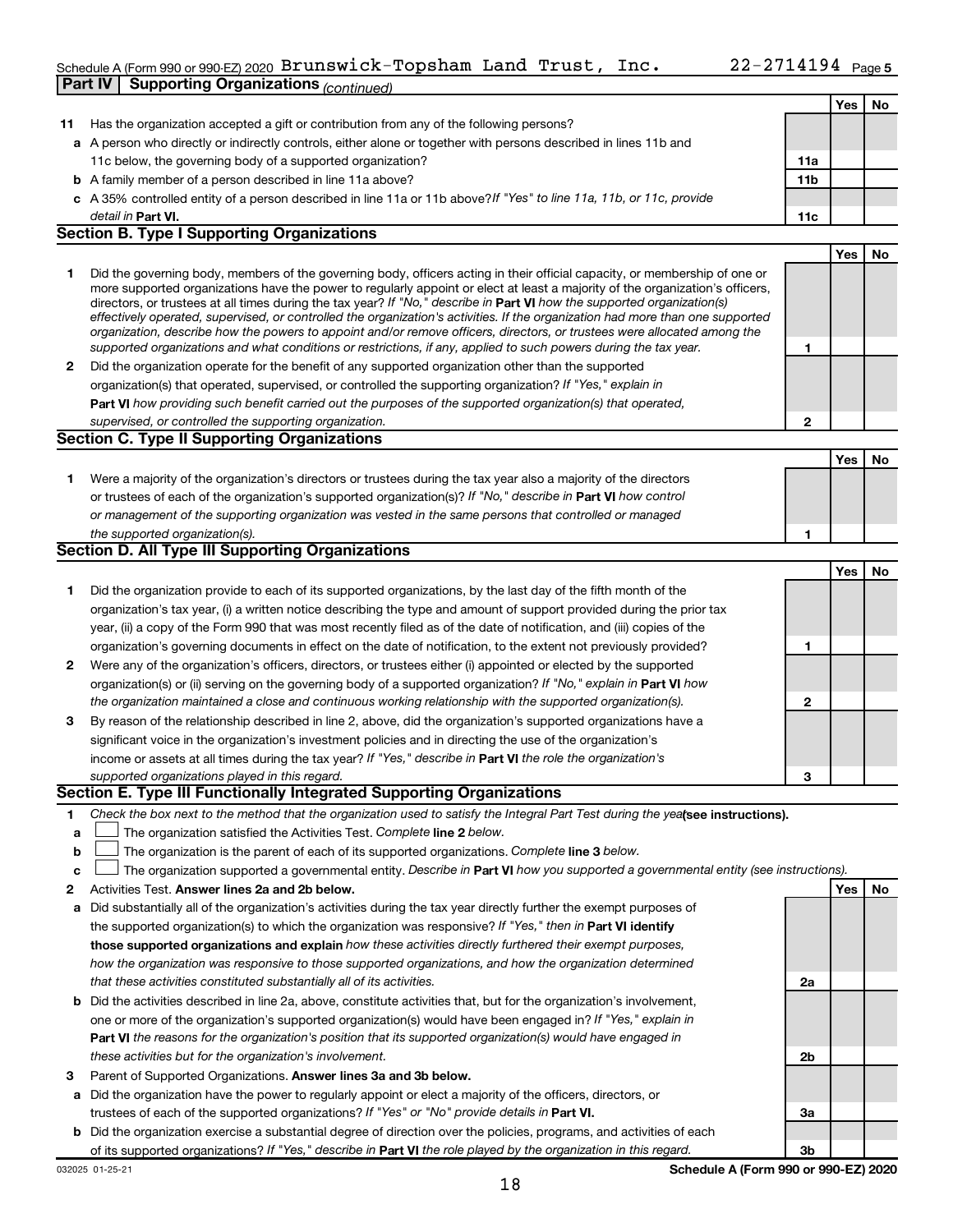| Schedule A (Form 990 or 990-EZ) 2020 Brunswick-Topsham Land Trust, Inc.          |  |  | $22 - 2714194$ Page 6 |  |
|----------------------------------------------------------------------------------|--|--|-----------------------|--|
| Part V   Type III Non-Functionally Integrated 509(a)(3) Supporting Organizations |  |  |                       |  |

1 **Letter See instructions.** Check here if the organization satisfied the Integral Part Test as a qualifying trust on Nov. 20, 1970 (*explain in* Part **VI**). See instructions. All other Type III non-functionally integrated supporting organizations must complete Sections A through E.

| Section A - Adjusted Net Income |                                                                             | (A) Prior Year | (B) Current Year<br>(optional) |                                |
|---------------------------------|-----------------------------------------------------------------------------|----------------|--------------------------------|--------------------------------|
| 1                               | Net short-term capital gain                                                 | 1              |                                |                                |
| 2                               | Recoveries of prior-year distributions                                      | $\mathbf{2}$   |                                |                                |
| 3                               | Other gross income (see instructions)                                       | 3              |                                |                                |
| 4                               | Add lines 1 through 3.                                                      | 4              |                                |                                |
| 5                               | Depreciation and depletion                                                  | 5              |                                |                                |
| 6                               | Portion of operating expenses paid or incurred for production or            |                |                                |                                |
|                                 | collection of gross income or for management, conservation, or              |                |                                |                                |
|                                 | maintenance of property held for production of income (see instructions)    | 6              |                                |                                |
| 7                               | Other expenses (see instructions)                                           | $\overline{7}$ |                                |                                |
| 8                               | Adjusted Net Income (subtract lines 5, 6, and 7 from line 4)                | 8              |                                |                                |
|                                 | <b>Section B - Minimum Asset Amount</b>                                     |                | (A) Prior Year                 | (B) Current Year<br>(optional) |
| 1.                              | Aggregate fair market value of all non-exempt-use assets (see               |                |                                |                                |
|                                 | instructions for short tax year or assets held for part of year):           |                |                                |                                |
|                                 | a Average monthly value of securities                                       | 1a             |                                |                                |
|                                 | <b>b</b> Average monthly cash balances                                      | 1 <sub>b</sub> |                                |                                |
|                                 | <b>c</b> Fair market value of other non-exempt-use assets                   | 1 <sub>c</sub> |                                |                                |
|                                 | d Total (add lines 1a, 1b, and 1c)                                          | 1d             |                                |                                |
|                                 | <b>e</b> Discount claimed for blockage or other factors                     |                |                                |                                |
|                                 | (explain in detail in <b>Part VI</b> ):                                     |                |                                |                                |
| 2                               | Acquisition indebtedness applicable to non-exempt-use assets                | $\mathbf{2}$   |                                |                                |
| З                               | Subtract line 2 from line 1d.                                               | 3              |                                |                                |
| 4                               | Cash deemed held for exempt use. Enter 0.015 of line 3 (for greater amount, |                |                                |                                |
|                                 | see instructions).                                                          | 4              |                                |                                |
| 5                               | Net value of non-exempt-use assets (subtract line 4 from line 3)            | 5              |                                |                                |
| 6                               | Multiply line 5 by 0.035.                                                   | 6              |                                |                                |
| 7                               | Recoveries of prior-year distributions                                      | 7              |                                |                                |
| 8                               | Minimum Asset Amount (add line 7 to line 6)                                 | 8              |                                |                                |
|                                 | <b>Section C - Distributable Amount</b>                                     |                |                                | <b>Current Year</b>            |
| 1                               | Adjusted net income for prior year (from Section A, line 8, column A)       | 1              |                                |                                |
| $\mathbf{2}$                    | Enter 0.85 of line 1.                                                       | $\overline{2}$ |                                |                                |
| з                               | Minimum asset amount for prior year (from Section B, line 8, column A)      | 3              |                                |                                |
| 4                               | Enter greater of line 2 or line 3.                                          | 4              |                                |                                |
| 5                               | Income tax imposed in prior year                                            | 5              |                                |                                |
| 6                               | Distributable Amount. Subtract line 5 from line 4, unless subject to        |                |                                |                                |
|                                 | emergency temporary reduction (see instructions).                           | 6              |                                |                                |
|                                 |                                                                             |                |                                |                                |

**7** Check here if the current year is the organization's first as a non-functionally integrated Type III supporting organization (see † instructions).

**Schedule A (Form 990 or 990-EZ) 2020**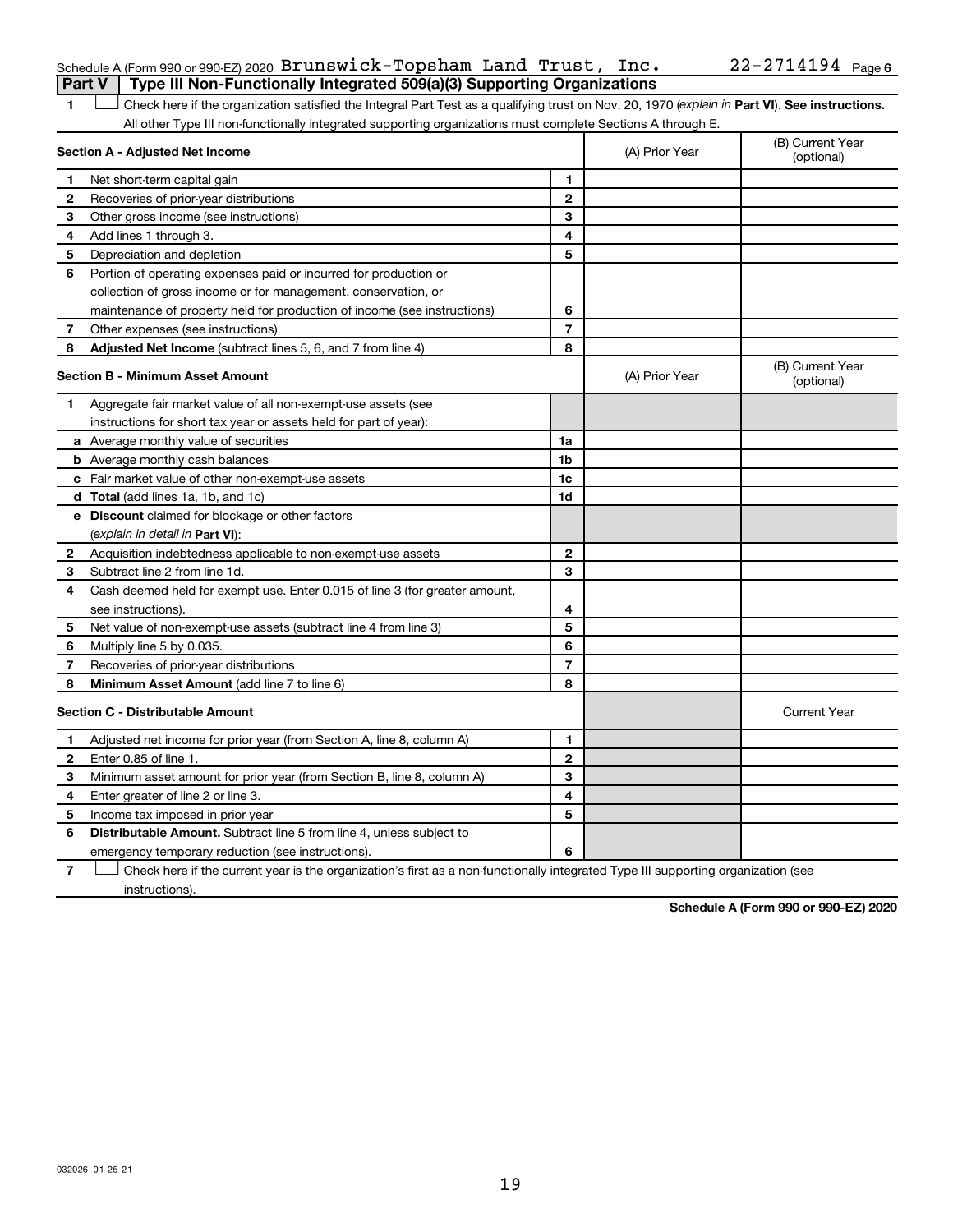#### Schedule A (Form 990 or 990-EZ) 2020 <code>Brunswick-Topsnam Land Trust, Inc.</code>  $22-2714194$   $Page$ Brunswick-Topsham Land Trust, Inc. 22-2714194

| <b>Part V</b> | Type III Non-Functionally Integrated 509(a)(3) Supporting Organizations (continued)        |                                    |                                               |    |                                                  |
|---------------|--------------------------------------------------------------------------------------------|------------------------------------|-----------------------------------------------|----|--------------------------------------------------|
|               | <b>Section D - Distributions</b>                                                           |                                    |                                               |    | <b>Current Year</b>                              |
| 1             | Amounts paid to supported organizations to accomplish exempt purposes                      |                                    |                                               | 1  |                                                  |
| 2             | Amounts paid to perform activity that directly furthers exempt purposes of supported       |                                    |                                               |    |                                                  |
|               | organizations, in excess of income from activity                                           |                                    |                                               | 2  |                                                  |
| 3             | Administrative expenses paid to accomplish exempt purposes of supported organizations      |                                    |                                               | 3  |                                                  |
| 4             | Amounts paid to acquire exempt-use assets                                                  |                                    |                                               | 4  |                                                  |
| 5             | Qualified set-aside amounts (prior IRS approval required - provide details in Part VI)     |                                    |                                               | 5  |                                                  |
| 6             | Other distributions ( <i>describe in Part VI</i> ). See instructions.                      |                                    |                                               | 6  |                                                  |
| 7             | Total annual distributions. Add lines 1 through 6.                                         |                                    |                                               | 7  |                                                  |
| 8             | Distributions to attentive supported organizations to which the organization is responsive |                                    |                                               |    |                                                  |
|               | (provide details in Part VI). See instructions.                                            |                                    |                                               | 8  |                                                  |
| 9             | Distributable amount for 2020 from Section C, line 6                                       |                                    |                                               | 9  |                                                  |
| 10            | Line 8 amount divided by line 9 amount                                                     |                                    |                                               | 10 |                                                  |
|               | <b>Section E - Distribution Allocations (see instructions)</b>                             | (i)<br><b>Excess Distributions</b> | (ii)<br><b>Underdistributions</b><br>Pre-2020 |    | (iii)<br><b>Distributable</b><br>Amount for 2020 |
| 1             | Distributable amount for 2020 from Section C, line 6                                       |                                    |                                               |    |                                                  |
| 2             | Underdistributions, if any, for years prior to 2020 (reason-                               |                                    |                                               |    |                                                  |
|               | able cause required - explain in Part VI). See instructions.                               |                                    |                                               |    |                                                  |
| 3             | Excess distributions carryover, if any, to 2020                                            |                                    |                                               |    |                                                  |
|               | a From 2015                                                                                |                                    |                                               |    |                                                  |
|               | <b>b</b> From 2016                                                                         |                                    |                                               |    |                                                  |
|               | c From 2017                                                                                |                                    |                                               |    |                                                  |
|               | d From 2018                                                                                |                                    |                                               |    |                                                  |
|               | e From 2019                                                                                |                                    |                                               |    |                                                  |
|               | f Total of lines 3a through 3e                                                             |                                    |                                               |    |                                                  |
|               | g Applied to underdistributions of prior years                                             |                                    |                                               |    |                                                  |
|               | <b>h</b> Applied to 2020 distributable amount                                              |                                    |                                               |    |                                                  |
| Ť.            | Carryover from 2015 not applied (see instructions)                                         |                                    |                                               |    |                                                  |
|               | Remainder. Subtract lines 3g, 3h, and 3i from line 3f.                                     |                                    |                                               |    |                                                  |
| 4             | Distributions for 2020 from Section D,                                                     |                                    |                                               |    |                                                  |
|               | line $7:$                                                                                  |                                    |                                               |    |                                                  |
|               | a Applied to underdistributions of prior years                                             |                                    |                                               |    |                                                  |
|               | <b>b</b> Applied to 2020 distributable amount                                              |                                    |                                               |    |                                                  |
|               | c Remainder. Subtract lines 4a and 4b from line 4.                                         |                                    |                                               |    |                                                  |
| 5             | Remaining underdistributions for years prior to 2020, if                                   |                                    |                                               |    |                                                  |
|               | any. Subtract lines 3g and 4a from line 2. For result greater                              |                                    |                                               |    |                                                  |
|               | than zero, explain in Part VI. See instructions.                                           |                                    |                                               |    |                                                  |
| 6             | Remaining underdistributions for 2020. Subtract lines 3h                                   |                                    |                                               |    |                                                  |
|               | and 4b from line 1. For result greater than zero, explain in                               |                                    |                                               |    |                                                  |
|               | <b>Part VI.</b> See instructions.                                                          |                                    |                                               |    |                                                  |
| 7             | Excess distributions carryover to 2021. Add lines 3j                                       |                                    |                                               |    |                                                  |
|               | and 4c.                                                                                    |                                    |                                               |    |                                                  |
| 8             | Breakdown of line 7:                                                                       |                                    |                                               |    |                                                  |
|               | a Excess from 2016                                                                         |                                    |                                               |    |                                                  |
|               | <b>b</b> Excess from 2017                                                                  |                                    |                                               |    |                                                  |
|               | c Excess from 2018                                                                         |                                    |                                               |    |                                                  |
|               | d Excess from 2019                                                                         |                                    |                                               |    |                                                  |
|               | e Excess from 2020                                                                         |                                    |                                               |    |                                                  |

**Schedule A (Form 990 or 990-EZ) 2020**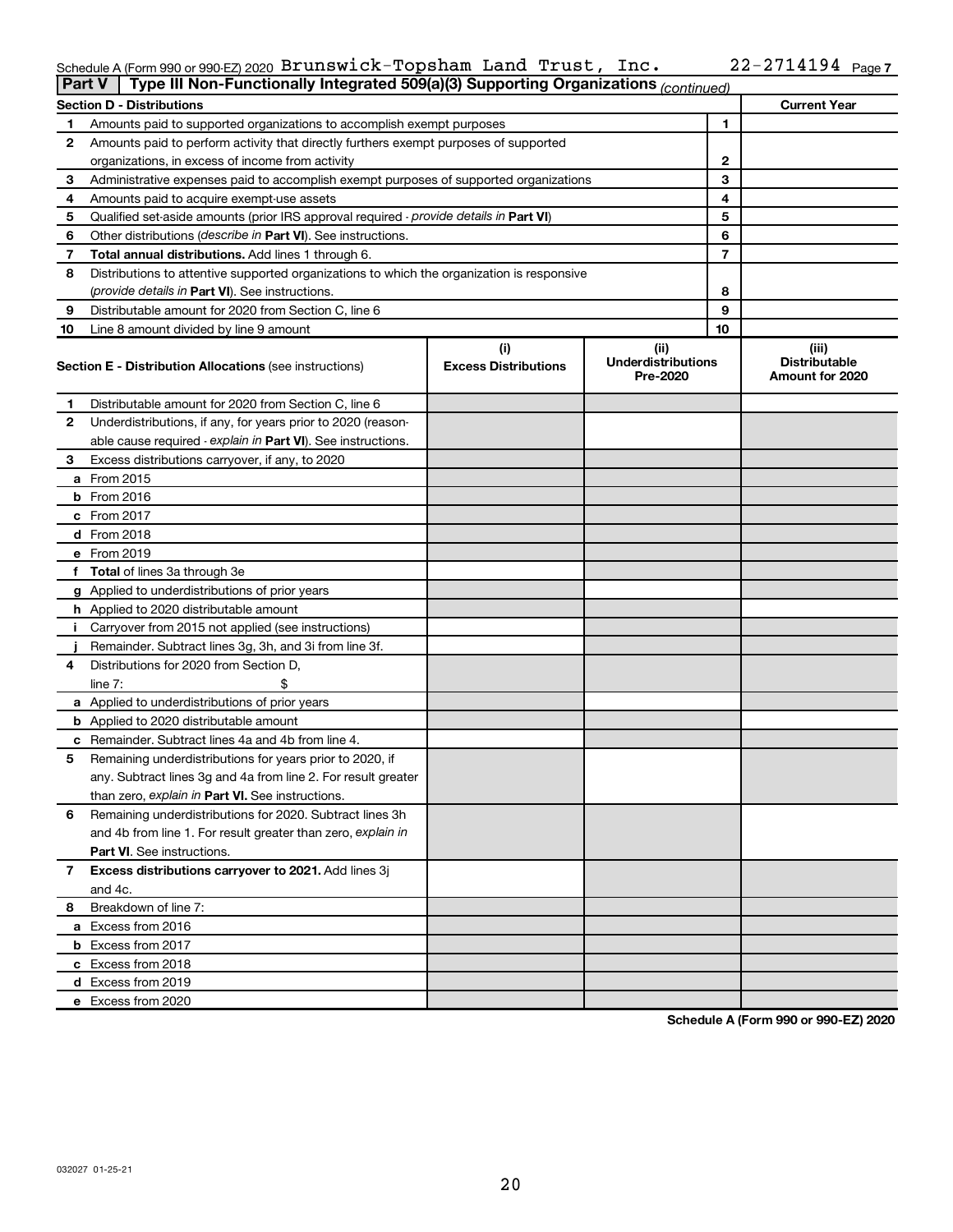|                | Schedule A (Form 990 or 990-EZ) 2020 Brunswick-Topsham Land Trust, Inc.                                                                                                                                                                                          |  | 22-2714194 Page 8                                                                                                                                                                                                                                                                                |
|----------------|------------------------------------------------------------------------------------------------------------------------------------------------------------------------------------------------------------------------------------------------------------------|--|--------------------------------------------------------------------------------------------------------------------------------------------------------------------------------------------------------------------------------------------------------------------------------------------------|
| <b>Part VI</b> | Supplemental Information. Provide the explanations required by Part II, line 10; Part II, line 17a or 17b; Part III, line 12;<br>Section D, lines 5, 6, and 8; and Part V, Section E, lines 2, 5, and 6. Also complete this part for any additional information. |  | Part IV, Section A, lines 1, 2, 3b, 3c, 4b, 4c, 5a, 6, 9a, 9b, 9c, 11a, 11b, and 11c; Part IV, Section B, lines 1 and 2; Part IV, Section C,<br>line 1; Part IV, Section D, lines 2 and 3; Part IV, Section E, lines 1c, 2a, 2b, 3a, and 3b; Part V, line 1; Part V, Section B, line 1e; Part V, |
|                | (See instructions.)                                                                                                                                                                                                                                              |  |                                                                                                                                                                                                                                                                                                  |
|                |                                                                                                                                                                                                                                                                  |  |                                                                                                                                                                                                                                                                                                  |
|                |                                                                                                                                                                                                                                                                  |  |                                                                                                                                                                                                                                                                                                  |
|                |                                                                                                                                                                                                                                                                  |  |                                                                                                                                                                                                                                                                                                  |
|                |                                                                                                                                                                                                                                                                  |  |                                                                                                                                                                                                                                                                                                  |
|                |                                                                                                                                                                                                                                                                  |  |                                                                                                                                                                                                                                                                                                  |
|                |                                                                                                                                                                                                                                                                  |  |                                                                                                                                                                                                                                                                                                  |
|                |                                                                                                                                                                                                                                                                  |  |                                                                                                                                                                                                                                                                                                  |
|                |                                                                                                                                                                                                                                                                  |  |                                                                                                                                                                                                                                                                                                  |
|                |                                                                                                                                                                                                                                                                  |  |                                                                                                                                                                                                                                                                                                  |
|                |                                                                                                                                                                                                                                                                  |  |                                                                                                                                                                                                                                                                                                  |
|                |                                                                                                                                                                                                                                                                  |  |                                                                                                                                                                                                                                                                                                  |
|                |                                                                                                                                                                                                                                                                  |  |                                                                                                                                                                                                                                                                                                  |
|                |                                                                                                                                                                                                                                                                  |  |                                                                                                                                                                                                                                                                                                  |
|                |                                                                                                                                                                                                                                                                  |  |                                                                                                                                                                                                                                                                                                  |
|                |                                                                                                                                                                                                                                                                  |  |                                                                                                                                                                                                                                                                                                  |
|                |                                                                                                                                                                                                                                                                  |  |                                                                                                                                                                                                                                                                                                  |
|                |                                                                                                                                                                                                                                                                  |  |                                                                                                                                                                                                                                                                                                  |
|                |                                                                                                                                                                                                                                                                  |  |                                                                                                                                                                                                                                                                                                  |
|                |                                                                                                                                                                                                                                                                  |  |                                                                                                                                                                                                                                                                                                  |
|                |                                                                                                                                                                                                                                                                  |  |                                                                                                                                                                                                                                                                                                  |
|                |                                                                                                                                                                                                                                                                  |  |                                                                                                                                                                                                                                                                                                  |
|                |                                                                                                                                                                                                                                                                  |  |                                                                                                                                                                                                                                                                                                  |
|                |                                                                                                                                                                                                                                                                  |  |                                                                                                                                                                                                                                                                                                  |
|                |                                                                                                                                                                                                                                                                  |  |                                                                                                                                                                                                                                                                                                  |
|                |                                                                                                                                                                                                                                                                  |  |                                                                                                                                                                                                                                                                                                  |
|                |                                                                                                                                                                                                                                                                  |  |                                                                                                                                                                                                                                                                                                  |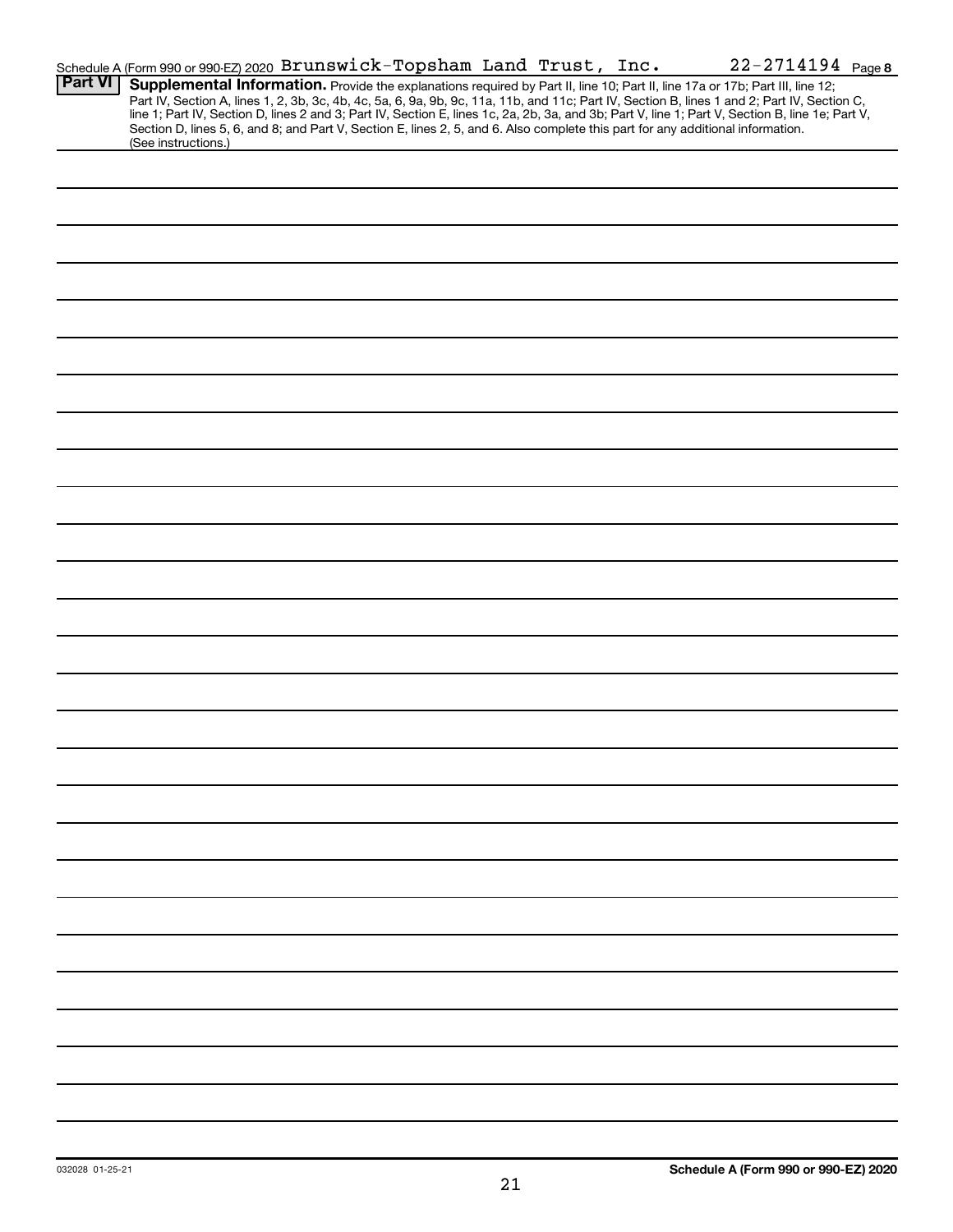# **(Form 990, 990-EZ,**

Department of the Treasury Internal Revenue Service

Name of the organization

#### \*\* PUBLIC DISCLOSURE COPY \*\*

### **Schedule B Schedule of Contributors**

**or 990-PF) | Attach to Form 990, Form 990-EZ, or Form 990-PF. | Go to www.irs.gov/Form990 for the latest information.** OMB No. 1545-0047

**2020**

**Employer identification number**

| $\frac{1}{2}$                  | Linployer lueritilication number                                                   |            |
|--------------------------------|------------------------------------------------------------------------------------|------------|
|                                | Brunswick-Topsham Land Trust, Inc.                                                 | 22-2714194 |
| Organization type (check one): |                                                                                    |            |
| Filers of:                     | Section:                                                                           |            |
| Form 990 or 990-EZ             | $\lfloor \mathbf{X} \rfloor$ 501(c)( 3) (enter number) organization                |            |
|                                | $4947(a)(1)$ nonexempt charitable trust <b>not</b> treated as a private foundation |            |
|                                | 527 political organization                                                         |            |
| Form 990-PF                    | 501(c)(3) exempt private foundation                                                |            |
|                                | 4947(a)(1) nonexempt charitable trust treated as a private foundation              |            |
|                                | 501(c)(3) taxable private foundation                                               |            |

Check if your organization is covered by the General Rule or a Special Rule.

**Note:**  Only a section 501(c)(7), (8), or (10) organization can check boxes for both the General Rule and a Special Rule. See instructions.

#### **General Rule**

**K** For an organization filing Form 990, 990-EZ, or 990-PF that received, during the year, contributions totaling \$5,000 or more (in money or property) from any one contributor. Complete Parts I and II. See instructions for determining a contributor's total contributions.

#### **Special Rules**

 $\Box$ 

any one contributor, during the year, total contributions of the greater of (1) \$5,000; or (2) 2% of the amount on (i) Form 990, Part VIII, line 1h; For an organization described in section 501(c)(3) filing Form 990 or 990-EZ that met the 33 1/3% support test of the regulations under sections 509(a)(1) and 170(b)(1)(A)(vi), that checked Schedule A (Form 990 or 990-EZ), Part II, line 13, 16a, or 16b, and that received from or (ii) Form 990-EZ, line 1. Complete Parts I and II.  $\Box$ 

For an organization described in section 501(c)(7), (8), or (10) filing Form 990 or 990-EZ that received from any one contributor, during the year, total contributions of more than \$1,000 exclusively for religious, charitable, scientific, literary, or educational purposes, or for the prevention of cruelty to children or animals. Complete Parts I (entering "N/A" in column (b) instead of the contributor name and address), II, and III.  $\Box$ 

purpose. Don't complete any of the parts unless the General Rule applies to this organization because it received nonexclusively year, contributions exclusively for religious, charitable, etc., purposes, but no such contributions totaled more than \$1,000. If this box is checked, enter here the total contributions that were received during the year for an exclusively religious, charitable, etc., For an organization described in section 501(c)(7), (8), or (10) filing Form 990 or 990-EZ that received from any one contributor, during the religious, charitable, etc., contributions totaling \$5,000 or more during the year  $\ldots$  $\ldots$  $\ldots$  $\ldots$  $\ldots$  $\ldots$ 

**Caution:**  An organization that isn't covered by the General Rule and/or the Special Rules doesn't file Schedule B (Form 990, 990-EZ, or 990-PF),  **must** but it answer "No" on Part IV, line 2, of its Form 990; or check the box on line H of its Form 990-EZ or on its Form 990-PF, Part I, line 2, to certify that it doesn't meet the filing requirements of Schedule B (Form 990, 990-EZ, or 990-PF).

**For Paperwork Reduction Act Notice, see the instructions for Form 990, 990-EZ, or 990-PF. Schedule B (Form 990, 990-EZ, or 990-PF) (2020)** LHA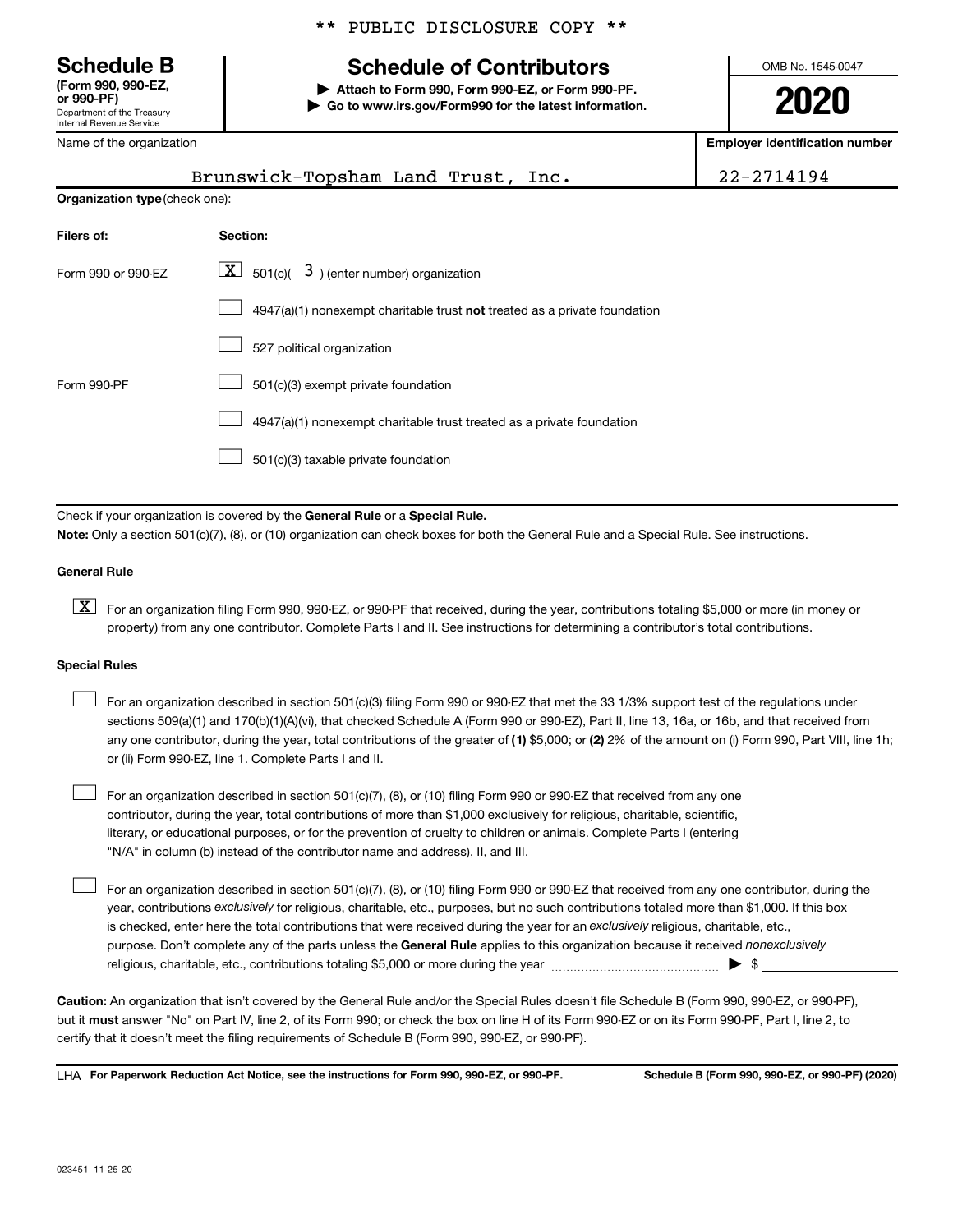**Employer identification number**

Brunswick-Topsham Land Trust, Inc. 22-2714194

**Part I** Contributors (see instructions). Use duplicate copies of Part I if additional space is needed.

| (a)<br>No. | (b)<br>Name, address, and ZIP + 4 | (c)<br><b>Total contributions</b> | (d)<br>Type of contribution                                                                                        |
|------------|-----------------------------------|-----------------------------------|--------------------------------------------------------------------------------------------------------------------|
| 1          |                                   | 81,000.<br>\$                     | Person<br>Payroll<br><b>Noncash</b><br>$\overline{\textbf{x}}$<br>(Complete Part II for<br>noncash contributions.) |
| (a)<br>No. | (b)<br>Name, address, and ZIP + 4 | (c)<br><b>Total contributions</b> | (d)<br>Type of contribution                                                                                        |
| 2          |                                   | 13,718.<br>\$                     | $\boxed{\mathbf{X}}$<br>Person<br>Payroll<br>Noncash<br>(Complete Part II for<br>noncash contributions.)           |
| (a)<br>No. | (b)<br>Name, address, and ZIP + 4 | (c)<br><b>Total contributions</b> | (d)<br>Type of contribution                                                                                        |
| 3          |                                   | 60,000.<br>\$                     | $\boxed{\mathbf{X}}$<br>Person<br>Payroll<br>Noncash<br>(Complete Part II for<br>noncash contributions.)           |
| (a)<br>No. | (b)<br>Name, address, and ZIP + 4 | (c)<br><b>Total contributions</b> | (d)<br>Type of contribution                                                                                        |
| 4          |                                   | 12,000.<br>\$                     | $\boxed{\mathbf{X}}$<br>Person<br>Payroll<br><b>Noncash</b><br>(Complete Part II for<br>noncash contributions.)    |
| (a)<br>No. | (b)<br>Name, address, and ZIP + 4 | (c)<br><b>Total contributions</b> | (d)<br>Type of contribution                                                                                        |
| 5          |                                   | 10,000.<br>\$                     | $\boxed{\textbf{X}}$<br>Person<br>Payroll<br>Noncash<br>(Complete Part II for<br>noncash contributions.)           |
| (a)<br>No. | (b)<br>Name, address, and ZIP + 4 | (c)<br><b>Total contributions</b> | (d)<br>Type of contribution                                                                                        |
| 6          |                                   | 11,000.<br>\$                     | $\boxed{\text{X}}$<br>Person<br>Payroll<br>Noncash<br>(Complete Part II for<br>noncash contributions.)             |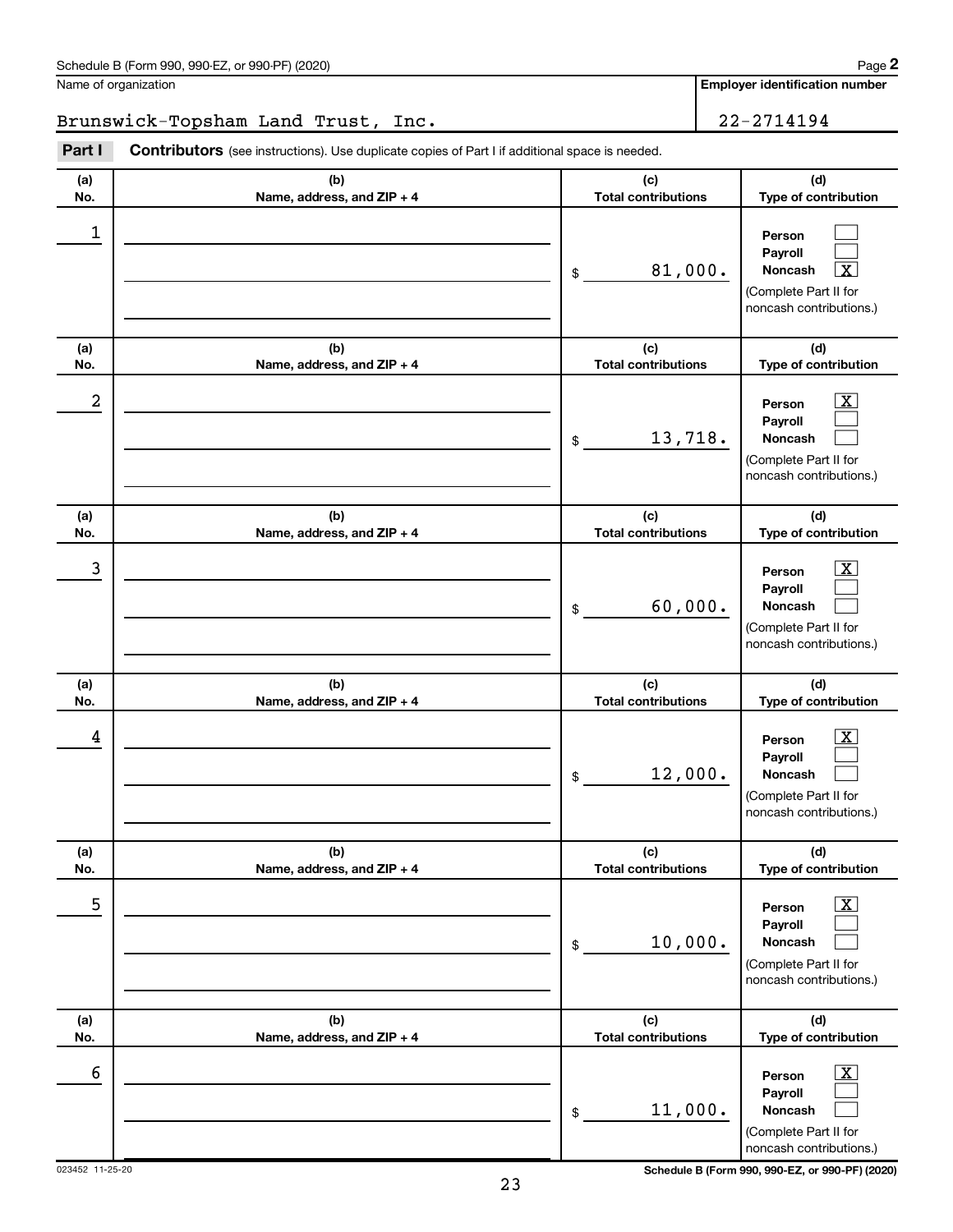Brunswick-Topsham Land Trust, Inc. 22-2714194

**Part I** Contributors (see instructions). Use duplicate copies of Part I if additional space is needed.

| (a)<br>No. | (b)<br>Name, address, and ZIP + 4 | (c)<br><b>Total contributions</b> | (d)<br>Type of contribution                                                                                        |
|------------|-----------------------------------|-----------------------------------|--------------------------------------------------------------------------------------------------------------------|
| 7          |                                   | 5,000.<br>\$                      | $\overline{\mathbf{X}}$<br>Person<br>Payroll<br><b>Noncash</b><br>(Complete Part II for<br>noncash contributions.) |
| (a)<br>No. | (b)<br>Name, address, and ZIP + 4 | (c)<br><b>Total contributions</b> | (d)<br>Type of contribution                                                                                        |
| 8          |                                   | 10,000.<br>\$                     | $\mathbf{X}$<br>Person<br>Payroll<br>Noncash<br>(Complete Part II for<br>noncash contributions.)                   |
| (a)<br>No. | (b)<br>Name, address, and ZIP + 4 | (c)<br><b>Total contributions</b> | (d)<br>Type of contribution                                                                                        |
| 9          |                                   | 7,000.<br>\$                      | $\overline{\mathbf{X}}$<br>Person<br>Payroll<br><b>Noncash</b><br>(Complete Part II for<br>noncash contributions.) |
| (a)<br>No. | (b)<br>Name, address, and ZIP + 4 | (c)<br><b>Total contributions</b> | (d)<br>Type of contribution                                                                                        |
| 10         |                                   | 7,000.<br>\$                      | $\overline{\mathbf{X}}$<br>Person<br>Payroll<br>Noncash<br>(Complete Part II for<br>noncash contributions.)        |
| (a)<br>No. | (b)<br>Name, address, and ZIP + 4 | (c)<br><b>Total contributions</b> | (d)<br>Type of contribution                                                                                        |
| 11         |                                   | 17,000.<br>\$                     | $\boxed{\text{X}}$<br>Person<br>Payroll<br>Noncash<br>(Complete Part II for<br>noncash contributions.)             |
| (a)<br>No. | (b)<br>Name, address, and ZIP + 4 | (c)<br><b>Total contributions</b> | (d)<br>Type of contribution                                                                                        |
| 12         |                                   | 15,000.<br>\$                     | $\boxed{\text{X}}$<br>Person<br>Payroll<br>Noncash<br>(Complete Part II for<br>noncash contributions.)             |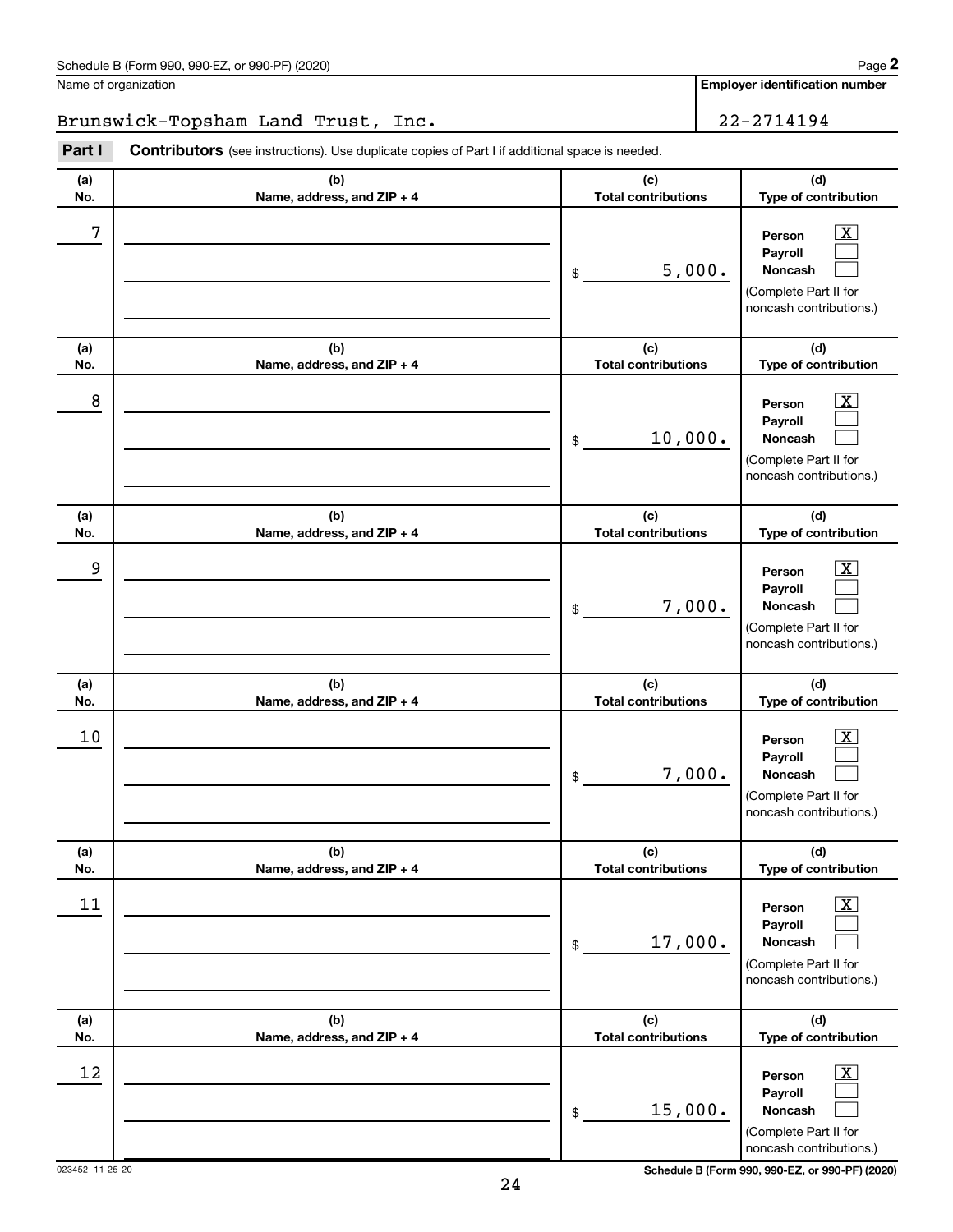**Employer identification number**

Brunswick-Topsham Land Trust, Inc. 22-2714194

**Part I** Contributors (see instructions). Use duplicate copies of Part I if additional space is needed.

| (a)<br>No. | (b)<br>Name, address, and ZIP + 4 | (c)<br><b>Total contributions</b> | (d)<br>Type of contribution                                                                                        |
|------------|-----------------------------------|-----------------------------------|--------------------------------------------------------------------------------------------------------------------|
| 13         |                                   | 15,000.<br>\$                     | $\overline{\mathbf{x}}$<br>Person<br>Payroll<br>Noncash<br>(Complete Part II for<br>noncash contributions.)        |
| (a)<br>No. | (b)<br>Name, address, and ZIP + 4 | (c)<br><b>Total contributions</b> | (d)<br>Type of contribution                                                                                        |
| 14         |                                   | 6,000.<br>\$                      | $\overline{\mathbf{x}}$<br>Person<br>Payroll<br>Noncash<br>(Complete Part II for<br>noncash contributions.)        |
| (a)<br>No. | (b)<br>Name, address, and ZIP + 4 | (c)<br><b>Total contributions</b> | (d)<br>Type of contribution                                                                                        |
| 15         |                                   | 10,000.<br>\$                     | $\overline{\mathbf{X}}$<br>Person<br>Payroll<br><b>Noncash</b><br>(Complete Part II for<br>noncash contributions.) |
| (a)<br>No. | (b)<br>Name, address, and ZIP + 4 | (c)<br><b>Total contributions</b> | (d)<br>Type of contribution                                                                                        |
| 16         |                                   | 25,000.<br>\$                     | $\overline{\mathbf{X}}$<br>Person<br>Payroll<br>Noncash<br>(Complete Part II for<br>noncash contributions.)        |
| (a)<br>No. | (b)<br>Name, address, and ZIP + 4 | (c)<br><b>Total contributions</b> | (d)<br>Type of contribution                                                                                        |
| 17         |                                   | 22,500.<br>\$                     | $\boxed{\mathbf{X}}$<br>Person<br>Payroll<br>Noncash<br>(Complete Part II for<br>noncash contributions.)           |
| (a)<br>No. | (b)<br>Name, address, and ZIP + 4 | (c)<br><b>Total contributions</b> | (d)<br>Type of contribution                                                                                        |
| 18         |                                   | 10, 100.<br>\$                    | $\boxed{\mathbf{X}}$<br>Person<br>Payroll<br>Noncash<br>(Complete Part II for<br>noncash contributions.)           |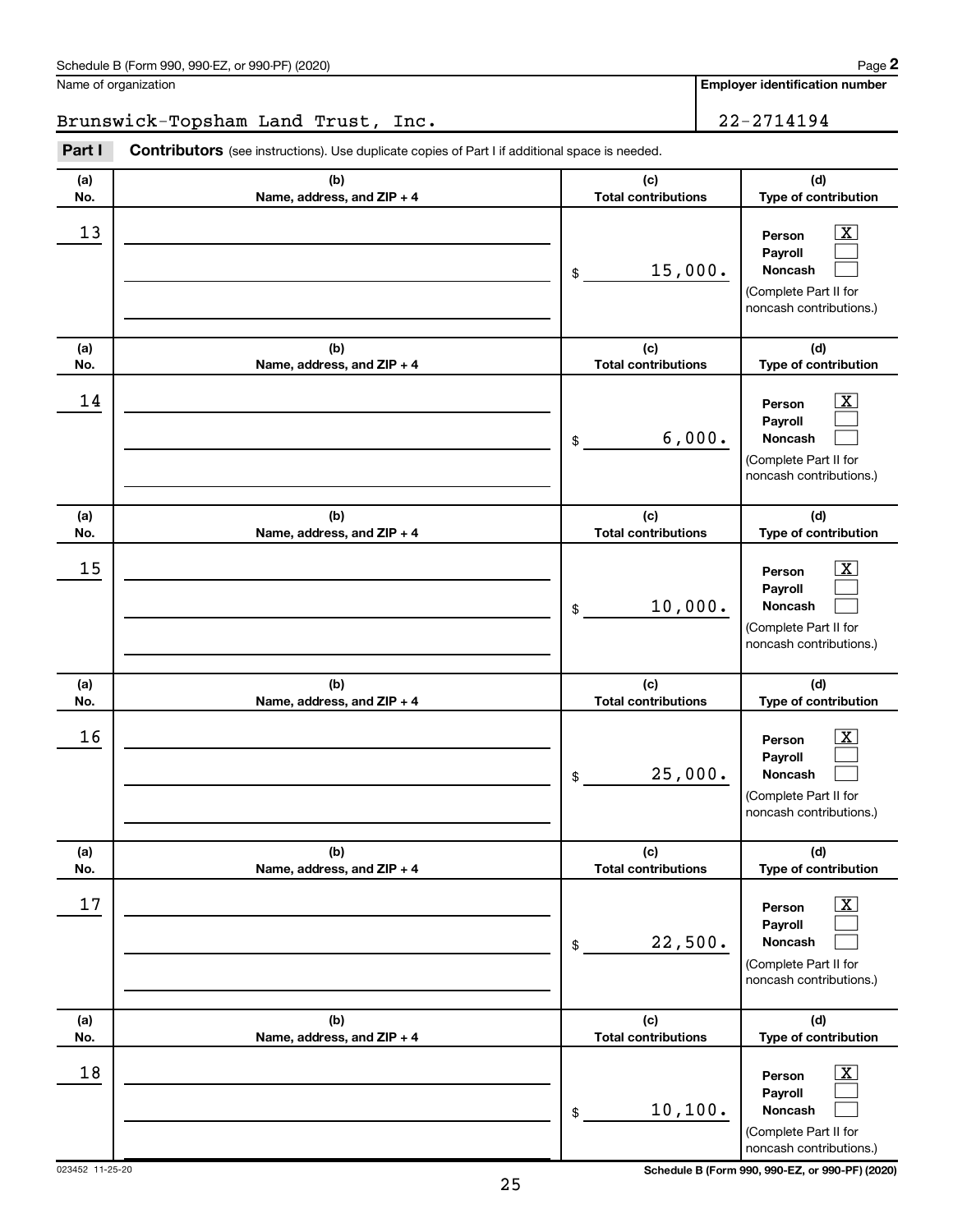**Employer identification number**

Brunswick-Topsham Land Trust, Inc. 22-2714194

**Part I** Contributors (see instructions). Use duplicate copies of Part I if additional space is needed.

| (a)<br>No. | (b)<br>Name, address, and ZIP + 4 | (c)<br><b>Total contributions</b> | (d)<br>Type of contribution                                                                                      |
|------------|-----------------------------------|-----------------------------------|------------------------------------------------------------------------------------------------------------------|
| 19         |                                   | 10,443.<br>\$                     | Person<br>Payroll<br>Noncash<br>х<br>(Complete Part II for<br>noncash contributions.)                            |
| (a)<br>No. | (b)<br>Name, address, and ZIP + 4 | (c)<br><b>Total contributions</b> | (d)<br>Type of contribution                                                                                      |
| 20         |                                   | 10, 200.<br>\$                    | $\overline{\text{X}}$<br>Person<br>Payroll<br>Noncash<br>(Complete Part II for<br>noncash contributions.)        |
| (a)<br>No. | (b)<br>Name, address, and ZIP + 4 | (c)<br><b>Total contributions</b> | (d)<br>Type of contribution                                                                                      |
| 21         |                                   | 11,648.<br>\$                     | $\overline{\text{X}}$<br>Person<br>Payroll<br><b>Noncash</b><br>(Complete Part II for<br>noncash contributions.) |
| (a)<br>No. | (b)<br>Name, address, and ZIP + 4 | (c)<br><b>Total contributions</b> | (d)<br>Type of contribution                                                                                      |
|            |                                   | \$                                | Person<br>Payroll<br>Noncash<br>(Complete Part II for<br>noncash contributions.)                                 |
| (a)<br>No. | (b)<br>Name, address, and ZIP + 4 | (c)<br><b>Total contributions</b> | (d)<br>Type of contribution                                                                                      |
|            |                                   | \$                                | Person<br>Payroll<br><b>Noncash</b><br>(Complete Part II for<br>noncash contributions.)                          |
| (a)<br>No. | (b)<br>Name, address, and ZIP + 4 | (c)<br><b>Total contributions</b> | (d)<br>Type of contribution                                                                                      |
|            |                                   | \$                                | Person<br>Payroll<br>Noncash<br>(Complete Part II for<br>noncash contributions.)                                 |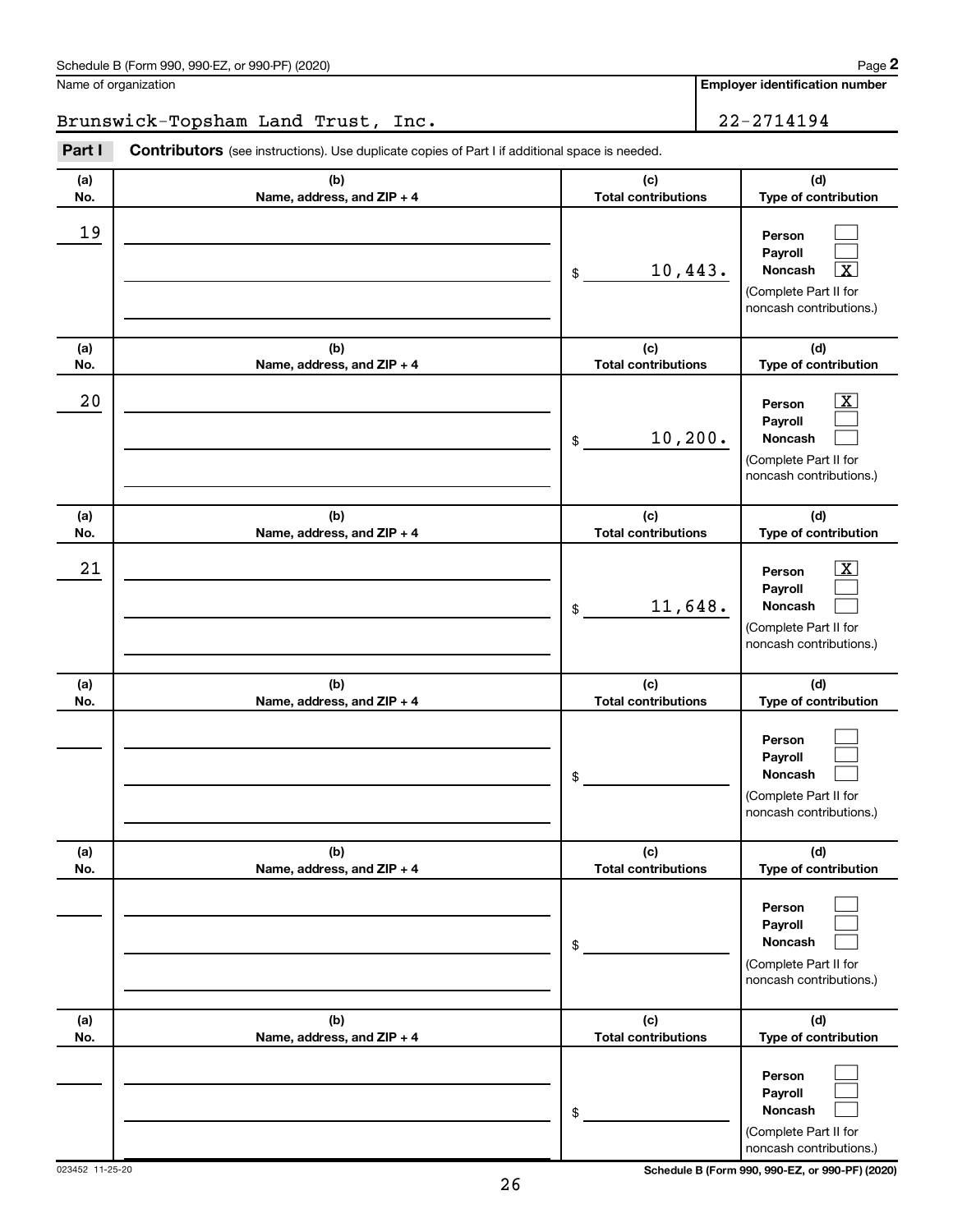**Employer identification number**

Brunswick-Topsham Land Trust, Inc. 22-2714194

Part II Noncash Property (see instructions). Use duplicate copies of Part II if additional space is needed.

| (a)<br>No.<br>from<br>Part I | (b)<br>Description of noncash property given                                                               | (c)<br>FMV (or estimate)<br>(See instructions.) | (d)<br>Date received |
|------------------------------|------------------------------------------------------------------------------------------------------------|-------------------------------------------------|----------------------|
| 1                            | Conservation easement; 18+ acres off<br>Cathance Rd in Topsham, Maine (Map<br>R09, lots 38 and part of 36) | 81,000.<br>$\frac{1}{2}$                        | 06/28/21             |
| (a)<br>No.<br>from<br>Part I | (b)<br>Description of noncash property given                                                               | (c)<br>FMV (or estimate)<br>(See instructions.) | (d)<br>Date received |
| 19                           | Produce for gleaning                                                                                       |                                                 |                      |
|                              |                                                                                                            | 10,443.<br>$\frac{1}{2}$                        | 12/31/20             |
| (a)<br>No.<br>from<br>Part I | (b)<br>Description of noncash property given                                                               | (c)<br>FMV (or estimate)<br>(See instructions.) | (d)<br>Date received |
|                              |                                                                                                            | \$                                              |                      |
| (a)<br>No.<br>from<br>Part I | (b)<br>Description of noncash property given                                                               | (c)<br>FMV (or estimate)<br>(See instructions.) | (d)<br>Date received |
|                              |                                                                                                            | \$                                              |                      |
| (a)<br>No.<br>from<br>Part I | (b)<br>Description of noncash property given                                                               | (c)<br>FMV (or estimate)<br>(See instructions.) | (d)<br>Date received |
|                              |                                                                                                            | \$                                              |                      |
| (a)<br>No.<br>from<br>Part I | (b)<br>Description of noncash property given                                                               | (c)<br>FMV (or estimate)<br>(See instructions.) | (d)<br>Date received |
|                              |                                                                                                            | \$                                              |                      |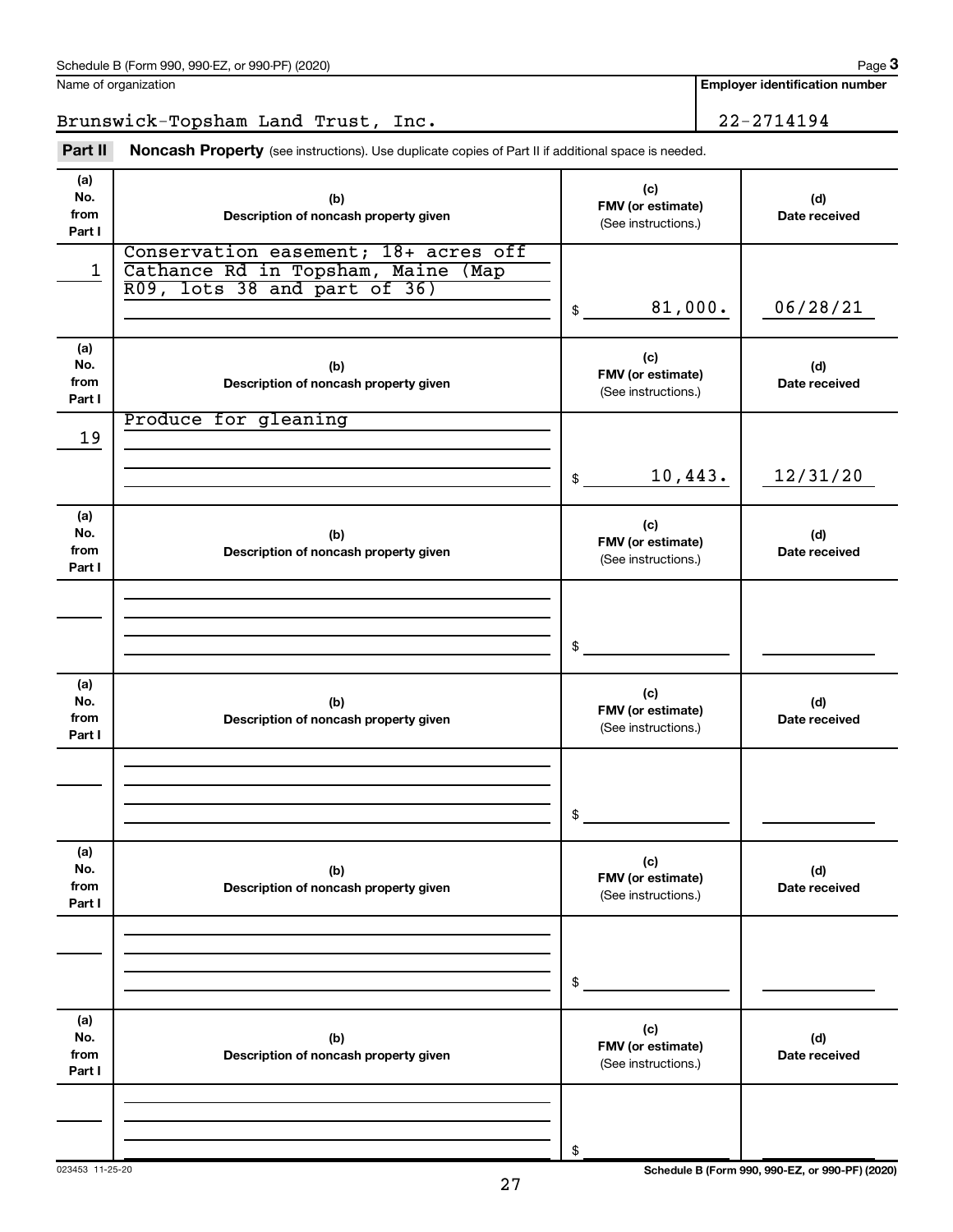|                           | Schedule B (Form 990, 990-EZ, or 990-PF) (2020)                                                                                                                                                                                                                        |                      | Page 4                                                                                                                                                         |  |  |  |
|---------------------------|------------------------------------------------------------------------------------------------------------------------------------------------------------------------------------------------------------------------------------------------------------------------|----------------------|----------------------------------------------------------------------------------------------------------------------------------------------------------------|--|--|--|
|                           | Name of organization                                                                                                                                                                                                                                                   |                      | <b>Employer identification number</b>                                                                                                                          |  |  |  |
|                           | Brunswick-Topsham Land Trust, Inc.                                                                                                                                                                                                                                     |                      | 22-2714194                                                                                                                                                     |  |  |  |
| <b>Part III</b>           | from any one contributor. Complete columns (a) through (e) and the following line entry. For organizations<br>completing Part III, enter the total of exclusively religious, charitable, etc., contributions of \$1,000 or less for the year. (Enter this info. once.) |                      | Exclusively religious, charitable, etc., contributions to organizations described in section 501(c)(7), (8), or (10) that total more than \$1,000 for the year |  |  |  |
|                           | Use duplicate copies of Part III if additional space is needed.                                                                                                                                                                                                        |                      |                                                                                                                                                                |  |  |  |
| (a) No.<br>from<br>Part I | (b) Purpose of gift                                                                                                                                                                                                                                                    | (c) Use of gift      | (d) Description of how gift is held                                                                                                                            |  |  |  |
|                           |                                                                                                                                                                                                                                                                        |                      |                                                                                                                                                                |  |  |  |
|                           |                                                                                                                                                                                                                                                                        | (e) Transfer of gift |                                                                                                                                                                |  |  |  |
|                           | Transferee's name, address, and ZIP + 4                                                                                                                                                                                                                                |                      | Relationship of transferor to transferee                                                                                                                       |  |  |  |
|                           |                                                                                                                                                                                                                                                                        |                      |                                                                                                                                                                |  |  |  |
| (a) No.<br>from           | (b) Purpose of gift                                                                                                                                                                                                                                                    | (c) Use of gift      | (d) Description of how gift is held                                                                                                                            |  |  |  |
| Part I                    |                                                                                                                                                                                                                                                                        |                      |                                                                                                                                                                |  |  |  |
|                           |                                                                                                                                                                                                                                                                        |                      |                                                                                                                                                                |  |  |  |
|                           | (e) Transfer of gift                                                                                                                                                                                                                                                   |                      |                                                                                                                                                                |  |  |  |
|                           | Transferee's name, address, and ZIP + 4                                                                                                                                                                                                                                |                      | Relationship of transferor to transferee                                                                                                                       |  |  |  |
|                           |                                                                                                                                                                                                                                                                        |                      |                                                                                                                                                                |  |  |  |
| (a) No.<br>from<br>Part I | (b) Purpose of gift                                                                                                                                                                                                                                                    | (c) Use of gift      | (d) Description of how gift is held                                                                                                                            |  |  |  |
|                           |                                                                                                                                                                                                                                                                        |                      |                                                                                                                                                                |  |  |  |
|                           | (e) Transfer of gift                                                                                                                                                                                                                                                   |                      |                                                                                                                                                                |  |  |  |
|                           | Transferee's name, address, and ZIP + 4                                                                                                                                                                                                                                |                      | Relationship of transferor to transferee                                                                                                                       |  |  |  |
|                           |                                                                                                                                                                                                                                                                        |                      |                                                                                                                                                                |  |  |  |
| (a) No.<br>from           | (b) Purpose of gift                                                                                                                                                                                                                                                    | (c) Use of gift      | (d) Description of how gift is held                                                                                                                            |  |  |  |
| Part I                    |                                                                                                                                                                                                                                                                        |                      |                                                                                                                                                                |  |  |  |
|                           |                                                                                                                                                                                                                                                                        |                      |                                                                                                                                                                |  |  |  |
|                           |                                                                                                                                                                                                                                                                        | (e) Transfer of gift |                                                                                                                                                                |  |  |  |
|                           | Transferee's name, address, and ZIP + 4                                                                                                                                                                                                                                |                      | Relationship of transferor to transferee                                                                                                                       |  |  |  |
|                           |                                                                                                                                                                                                                                                                        |                      |                                                                                                                                                                |  |  |  |
|                           |                                                                                                                                                                                                                                                                        |                      |                                                                                                                                                                |  |  |  |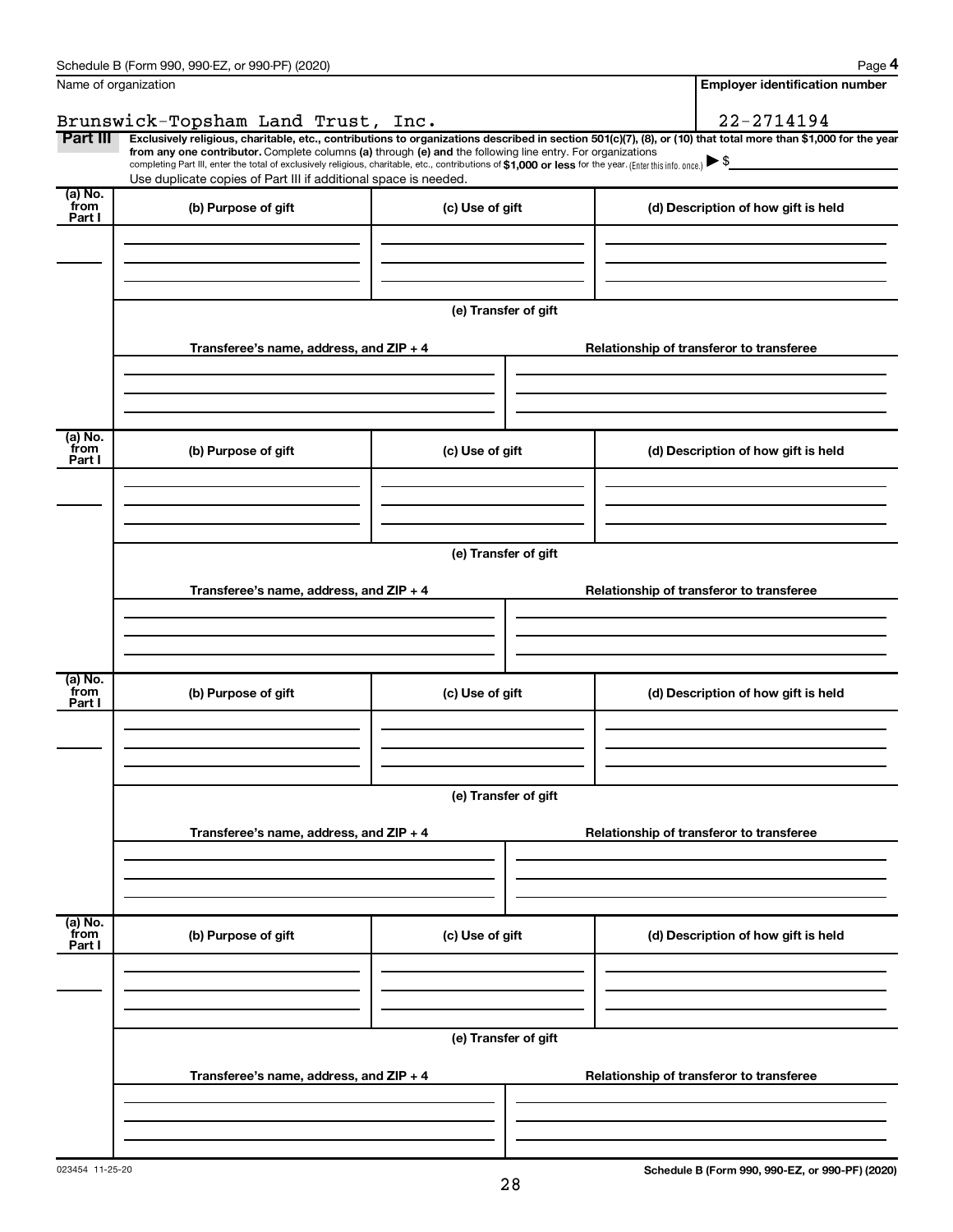| <b>SCHEDULE D</b> |  |
|-------------------|--|
|-------------------|--|

| (Form 990) |  |
|------------|--|
|------------|--|

## **SCHEDULE D Supplemental Financial Statements**<br> **Form 990 2020**<br> **Part IV** line 6.7.8.9.10, 11a, 11b, 11d, 11d, 11d, 11d, 11d, 12a, 0r, 12b

**(Form 990) | Complete if the organization answered "Yes" on Form 990, Part IV, line 6, 7, 8, 9, 10, 11a, 11b, 11c, 11d, 11e, 11f, 12a, or 12b.**

**| Attach to Form 990. |Go to www.irs.gov/Form990 for instructions and the latest information.**



Department of the Treasury Internal Revenue Service

**Name of the organization**<br>**Brunswick-Topsham Land Trust. The. Employer identification number**<br>22-2714194

|         | Brunswick-Topsham Land Trust, Inc.                                                                                                             |                         |                          | $22 - 2714194$                                     |
|---------|------------------------------------------------------------------------------------------------------------------------------------------------|-------------------------|--------------------------|----------------------------------------------------|
| Part I  | Organizations Maintaining Donor Advised Funds or Other Similar Funds or Accounts. Complete if the                                              |                         |                          |                                                    |
|         | organization answered "Yes" on Form 990, Part IV, line 6.                                                                                      |                         |                          |                                                    |
|         |                                                                                                                                                | (a) Donor advised funds |                          | (b) Funds and other accounts                       |
| 1.      |                                                                                                                                                |                         |                          |                                                    |
| 2       | Aggregate value of contributions to (during year)                                                                                              |                         |                          |                                                    |
| З       | Aggregate value of grants from (during year)                                                                                                   |                         |                          |                                                    |
| 4       |                                                                                                                                                |                         |                          |                                                    |
| 5       | Did the organization inform all donors and donor advisors in writing that the assets held in donor advised funds                               |                         |                          |                                                    |
|         |                                                                                                                                                |                         |                          | Yes<br>No                                          |
| 6       | Did the organization inform all grantees, donors, and donor advisors in writing that grant funds can be used only                              |                         |                          |                                                    |
|         | for charitable purposes and not for the benefit of the donor or donor advisor, or for any other purpose conferring                             |                         |                          |                                                    |
|         | impermissible private benefit?                                                                                                                 |                         |                          | Yes<br>No                                          |
| Part II | <b>Conservation Easements.</b> Complete if the organization answered "Yes" on Form 990, Part IV, line 7.                                       |                         |                          |                                                    |
| 1.      | Purpose(s) of conservation easements held by the organization (check all that apply).                                                          |                         |                          |                                                    |
|         | $X$ Preservation of land for public use (for example, recreation or education)                                                                 |                         |                          | Preservation of a historically important land area |
|         | $X$ Protection of natural habitat                                                                                                              |                         |                          | Preservation of a certified historic structure     |
|         | $X$ Preservation of open space                                                                                                                 |                         |                          |                                                    |
| 2       | Complete lines 2a through 2d if the organization held a qualified conservation contribution in the form of a conservation easement on the last |                         |                          |                                                    |
|         | day of the tax year.                                                                                                                           |                         |                          | Held at the End of the Tax Year                    |
| a       |                                                                                                                                                |                         | 2a                       | 32                                                 |
|         | Total acreage restricted by conservation easements                                                                                             |                         | 2 <sub>b</sub>           | 1,926.25                                           |
|         |                                                                                                                                                |                         | 2c                       |                                                    |
| d       | Number of conservation easements included in (c) acquired after 7/25/06, and not on a historic structure                                       |                         |                          |                                                    |
|         |                                                                                                                                                |                         | 2d                       |                                                    |
| 3       | Number of conservation easements modified, transferred, released, extinguished, or terminated by the organization during the tax               |                         |                          |                                                    |
|         | $\vee$ ear $\blacktriangleright$                                                                                                               |                         |                          |                                                    |
| 4       | Number of states where property subject to conservation easement is located >                                                                  |                         |                          |                                                    |
| 5       | Does the organization have a written policy regarding the periodic monitoring, inspection, handling of                                         |                         |                          |                                                    |
|         | violations, and enforcement of the conservation easements it holds?                                                                            |                         |                          | $\boxed{\text{X}}$ Yes<br>No                       |
| 6       | Staff and volunteer hours devoted to monitoring, inspecting, handling of violations, and enforcing conservation easements during the year      |                         |                          |                                                    |
|         | 523                                                                                                                                            |                         |                          |                                                    |
| 7       | Amount of expenses incurred in monitoring, inspecting, handling of violations, and enforcing conservation easements during the year            |                         |                          |                                                    |
|         | 13, 164.<br>$\blacktriangleright$ \$                                                                                                           |                         |                          |                                                    |
| 8       | Does each conservation easement reported on line 2(d) above satisfy the requirements of section 170(h)(4)(B)(i)                                |                         |                          |                                                    |
|         |                                                                                                                                                |                         |                          | Yes<br>No                                          |
| 9       | In Part XIII, describe how the organization reports conservation easements in its revenue and expense statement and                            |                         |                          |                                                    |
|         | balance sheet, and include, if applicable, the text of the footnote to the organization's financial statements that describes the              |                         |                          |                                                    |
|         | organization's accounting for conservation easements.                                                                                          |                         |                          |                                                    |
|         | Organizations Maintaining Collections of Art, Historical Treasures, or Other Similar Assets.<br>Part III                                       |                         |                          |                                                    |
|         | Complete if the organization answered "Yes" on Form 990, Part IV, line 8.                                                                      |                         |                          |                                                    |
|         | 1a If the organization elected, as permitted under FASB ASC 958, not to report in its revenue statement and balance sheet works                |                         |                          |                                                    |
|         | of art, historical treasures, or other similar assets held for public exhibition, education, or research in furtherance of public              |                         |                          |                                                    |
|         | service, provide in Part XIII the text of the footnote to its financial statements that describes these items.                                 |                         |                          |                                                    |
|         | b If the organization elected, as permitted under FASB ASC 958, to report in its revenue statement and balance sheet works of                  |                         |                          |                                                    |
|         | art, historical treasures, or other similar assets held for public exhibition, education, or research in furtherance of public service,        |                         |                          |                                                    |
|         | provide the following amounts relating to these items:                                                                                         |                         |                          |                                                    |
|         |                                                                                                                                                |                         |                          | \$                                                 |
|         | (ii) Assets included in Form 990, Part X                                                                                                       |                         | $\blacktriangleright$ \$ |                                                    |
| 2       | If the organization received or held works of art, historical treasures, or other similar assets for financial gain, provide                   |                         |                          |                                                    |
|         | the following amounts required to be reported under FASB ASC 958 relating to these items:                                                      |                         |                          |                                                    |
| а       |                                                                                                                                                |                         |                          | \$                                                 |
|         |                                                                                                                                                |                         | $\blacktriangleright$ \$ |                                                    |

032051 12-01-20 **For Paperwork Reduction Act Notice, see the Instructions for Form 990. Schedule D (Form 990) 2020** LHA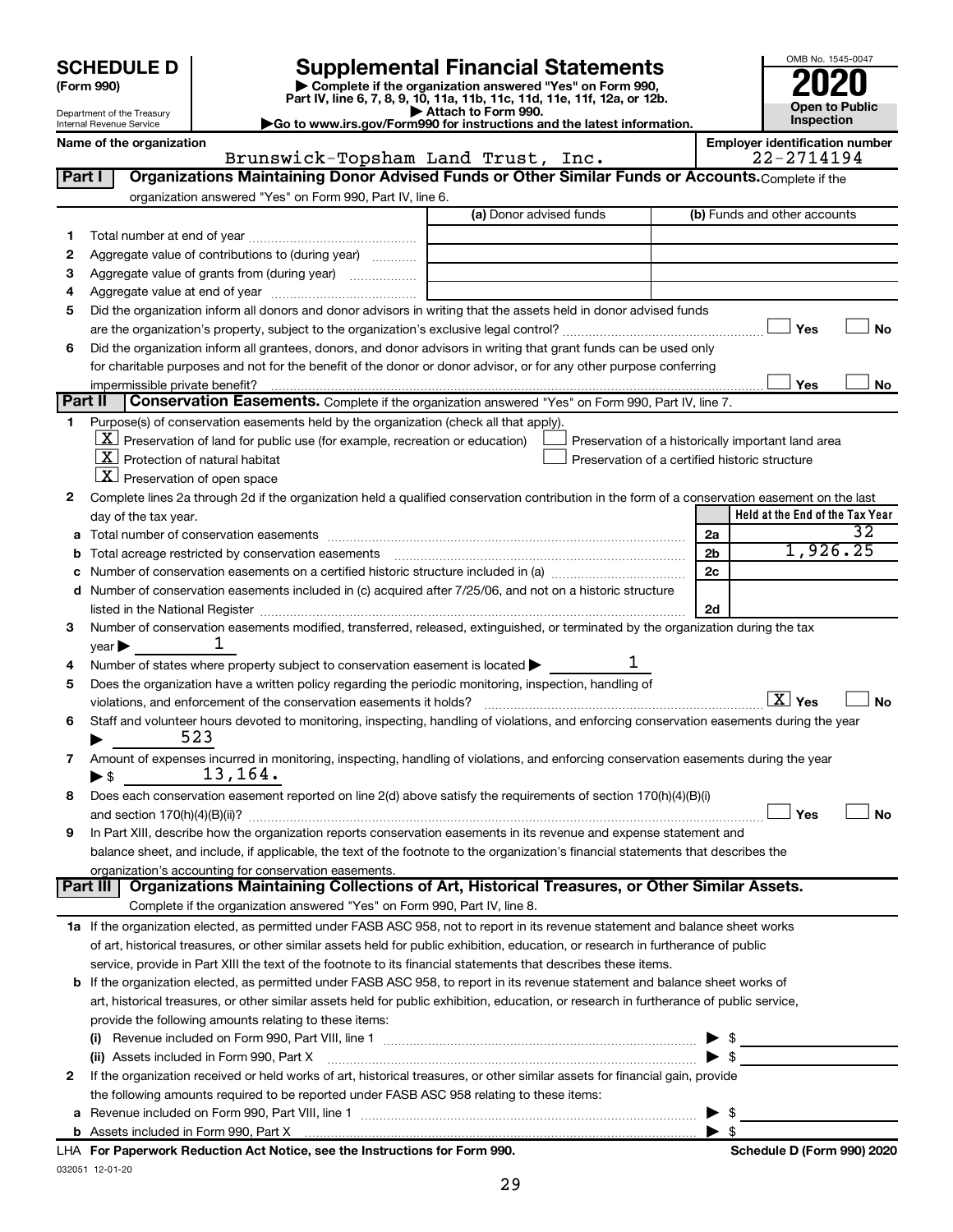|        | Schedule D (Form 990) 2020<br>Organizations Maintaining Collections of Art, Historical Treasures, or Other Similar Assets (continued)<br>Part III                                                                              | Brunswick-Topsham Land Trust, Inc.      |                |                                                                                                                                                                                                                                |                                 |                                      |                | 22-2714194 Page 2     |
|--------|--------------------------------------------------------------------------------------------------------------------------------------------------------------------------------------------------------------------------------|-----------------------------------------|----------------|--------------------------------------------------------------------------------------------------------------------------------------------------------------------------------------------------------------------------------|---------------------------------|--------------------------------------|----------------|-----------------------|
| 3      | Using the organization's acquisition, accession, and other records, check any of the following that make significant use of its                                                                                                |                                         |                |                                                                                                                                                                                                                                |                                 |                                      |                |                       |
|        | collection items (check all that apply):                                                                                                                                                                                       |                                         |                |                                                                                                                                                                                                                                |                                 |                                      |                |                       |
| a      | Public exhibition                                                                                                                                                                                                              |                                         |                | Loan or exchange program                                                                                                                                                                                                       |                                 |                                      |                |                       |
| b      | Scholarly research                                                                                                                                                                                                             |                                         |                | Other the contract of the contract of the contract of the contract of the contract of the contract of the contract of the contract of the contract of the contract of the contract of the contract of the contract of the cont |                                 |                                      |                |                       |
| c      | Preservation for future generations                                                                                                                                                                                            |                                         |                |                                                                                                                                                                                                                                |                                 |                                      |                |                       |
| 4      | Provide a description of the organization's collections and explain how they further the organization's exempt purpose in Part XIII.                                                                                           |                                         |                |                                                                                                                                                                                                                                |                                 |                                      |                |                       |
| 5      | During the year, did the organization solicit or receive donations of art, historical treasures, or other similar assets                                                                                                       |                                         |                |                                                                                                                                                                                                                                |                                 |                                      |                |                       |
|        |                                                                                                                                                                                                                                |                                         |                |                                                                                                                                                                                                                                |                                 |                                      | Yes            | No                    |
|        | <b>Part IV</b><br><b>Escrow and Custodial Arrangements.</b> Complete if the organization answered "Yes" on Form 990, Part IV, line 9, or                                                                                       |                                         |                |                                                                                                                                                                                                                                |                                 |                                      |                |                       |
|        | reported an amount on Form 990, Part X, line 21.                                                                                                                                                                               |                                         |                |                                                                                                                                                                                                                                |                                 |                                      |                |                       |
|        | 1a Is the organization an agent, trustee, custodian or other intermediary for contributions or other assets not included                                                                                                       |                                         |                |                                                                                                                                                                                                                                |                                 |                                      |                |                       |
|        |                                                                                                                                                                                                                                |                                         |                |                                                                                                                                                                                                                                |                                 |                                      | Yes            | <b>No</b>             |
|        | b If "Yes," explain the arrangement in Part XIII and complete the following table:                                                                                                                                             |                                         |                |                                                                                                                                                                                                                                |                                 |                                      |                |                       |
|        |                                                                                                                                                                                                                                |                                         |                |                                                                                                                                                                                                                                |                                 |                                      | Amount         |                       |
|        | c Beginning balance measurements and the contract of the contract of the contract of the contract of the contract of the contract of the contract of the contract of the contract of the contract of the contract of the contr |                                         |                |                                                                                                                                                                                                                                |                                 | 1c                                   |                |                       |
|        |                                                                                                                                                                                                                                |                                         |                |                                                                                                                                                                                                                                |                                 | 1d                                   |                |                       |
|        | e Distributions during the year manufactured and contained and contained and contained and contained and contained and contained and contained and contained and contained and contained and contained and contained and conta |                                         |                |                                                                                                                                                                                                                                |                                 | 1e                                   |                |                       |
| Ť.     |                                                                                                                                                                                                                                |                                         |                |                                                                                                                                                                                                                                |                                 | 1f                                   |                |                       |
|        | 2a Did the organization include an amount on Form 990, Part X, line 21, for escrow or custodial account liability?                                                                                                             |                                         |                |                                                                                                                                                                                                                                |                                 |                                      | Yes            | No                    |
|        |                                                                                                                                                                                                                                |                                         |                |                                                                                                                                                                                                                                |                                 |                                      |                |                       |
| Part V | Endowment Funds. Complete if the organization answered "Yes" on Form 990, Part IV, line 10.                                                                                                                                    |                                         |                |                                                                                                                                                                                                                                |                                 |                                      |                |                       |
|        |                                                                                                                                                                                                                                | (a) Current year                        | (b) Prior year | (c) Two years back                                                                                                                                                                                                             |                                 | $\vert$ (d) Three years back $\vert$ |                | (e) Four years back   |
|        | 1a Beginning of year balance                                                                                                                                                                                                   | 731,601.                                | 632,661.       | 546,340.                                                                                                                                                                                                                       |                                 | 65,276.                              |                | 61,780.               |
| b      |                                                                                                                                                                                                                                | 10,000.                                 | 71,702.        | 20,000.                                                                                                                                                                                                                        |                                 | 447,434.                             |                |                       |
|        | c Net investment earnings, gains, and losses                                                                                                                                                                                   | 155,839.                                | 27,238.        | 66,321.                                                                                                                                                                                                                        |                                 | 33,630.                              |                | 3,496.                |
|        | d Grants or scholarships                                                                                                                                                                                                       |                                         |                |                                                                                                                                                                                                                                |                                 |                                      |                |                       |
|        | e Other expenditures for facilities                                                                                                                                                                                            |                                         |                |                                                                                                                                                                                                                                |                                 |                                      |                |                       |
|        | and programs                                                                                                                                                                                                                   | 23,280.                                 |                |                                                                                                                                                                                                                                |                                 |                                      |                |                       |
|        | f Administrative expenses                                                                                                                                                                                                      |                                         |                |                                                                                                                                                                                                                                |                                 |                                      |                |                       |
| g      |                                                                                                                                                                                                                                | 874,160.                                | 731,601.       | 632,661.                                                                                                                                                                                                                       |                                 | 546,340.                             |                | 65,276.               |
| 2      | Provide the estimated percentage of the current year end balance (line 1g, column (a)) held as:                                                                                                                                |                                         |                |                                                                                                                                                                                                                                |                                 |                                      |                |                       |
|        | a Board designated or quasi-endowment >                                                                                                                                                                                        | 88.3100                                 | %              |                                                                                                                                                                                                                                |                                 |                                      |                |                       |
| b      | Permanent endowment $\blacktriangleright$ 11.6900                                                                                                                                                                              | $\%$                                    |                |                                                                                                                                                                                                                                |                                 |                                      |                |                       |
|        | c Term endowment $\blacktriangleright$                                                                                                                                                                                         | %                                       |                |                                                                                                                                                                                                                                |                                 |                                      |                |                       |
|        | The percentages on lines 2a, 2b, and 2c should equal 100%.                                                                                                                                                                     |                                         |                |                                                                                                                                                                                                                                |                                 |                                      |                |                       |
|        | 3a Are there endowment funds not in the possession of the organization that are held and administered for the organization                                                                                                     |                                         |                |                                                                                                                                                                                                                                |                                 |                                      |                |                       |
|        | by:                                                                                                                                                                                                                            |                                         |                |                                                                                                                                                                                                                                |                                 |                                      |                | Yes<br>No             |
|        | (i)                                                                                                                                                                                                                            |                                         |                |                                                                                                                                                                                                                                |                                 |                                      | 3a(i)          | х                     |
|        |                                                                                                                                                                                                                                |                                         |                |                                                                                                                                                                                                                                |                                 |                                      | 3a(ii)         | $\overline{\text{X}}$ |
|        |                                                                                                                                                                                                                                |                                         |                |                                                                                                                                                                                                                                |                                 |                                      | 3b             |                       |
| 4      | Describe in Part XIII the intended uses of the organization's endowment funds.                                                                                                                                                 |                                         |                |                                                                                                                                                                                                                                |                                 |                                      |                |                       |
|        | Land, Buildings, and Equipment.<br><b>Part VI</b>                                                                                                                                                                              |                                         |                |                                                                                                                                                                                                                                |                                 |                                      |                |                       |
|        | Complete if the organization answered "Yes" on Form 990, Part IV, line 11a. See Form 990, Part X, line 10.                                                                                                                     |                                         |                |                                                                                                                                                                                                                                |                                 |                                      |                |                       |
|        | Description of property                                                                                                                                                                                                        | (a) Cost or other<br>basis (investment) | basis (other)  | (b) Cost or other                                                                                                                                                                                                              | (c) Accumulated<br>depreciation |                                      | (d) Book value |                       |
|        |                                                                                                                                                                                                                                |                                         |                | 2,948,953.                                                                                                                                                                                                                     |                                 |                                      |                | 2,948,953.            |
|        |                                                                                                                                                                                                                                |                                         |                | 1,190,120.                                                                                                                                                                                                                     |                                 | 564, 513.                            |                | 625,607.              |
|        |                                                                                                                                                                                                                                |                                         |                |                                                                                                                                                                                                                                |                                 |                                      |                |                       |
|        |                                                                                                                                                                                                                                |                                         |                | 18, 295.                                                                                                                                                                                                                       |                                 | 17, 130.                             |                | 1,165.                |
|        |                                                                                                                                                                                                                                |                                         |                | 58,097.                                                                                                                                                                                                                        |                                 | 34,978.                              |                | 23, 119.              |
|        | Total. Add lines 1a through 1e. (Column (d) must equal Form 990, Part X, column (B), line 10c.)                                                                                                                                |                                         |                |                                                                                                                                                                                                                                |                                 |                                      |                | 3,598,844.            |

**Schedule D (Form 990) 2020**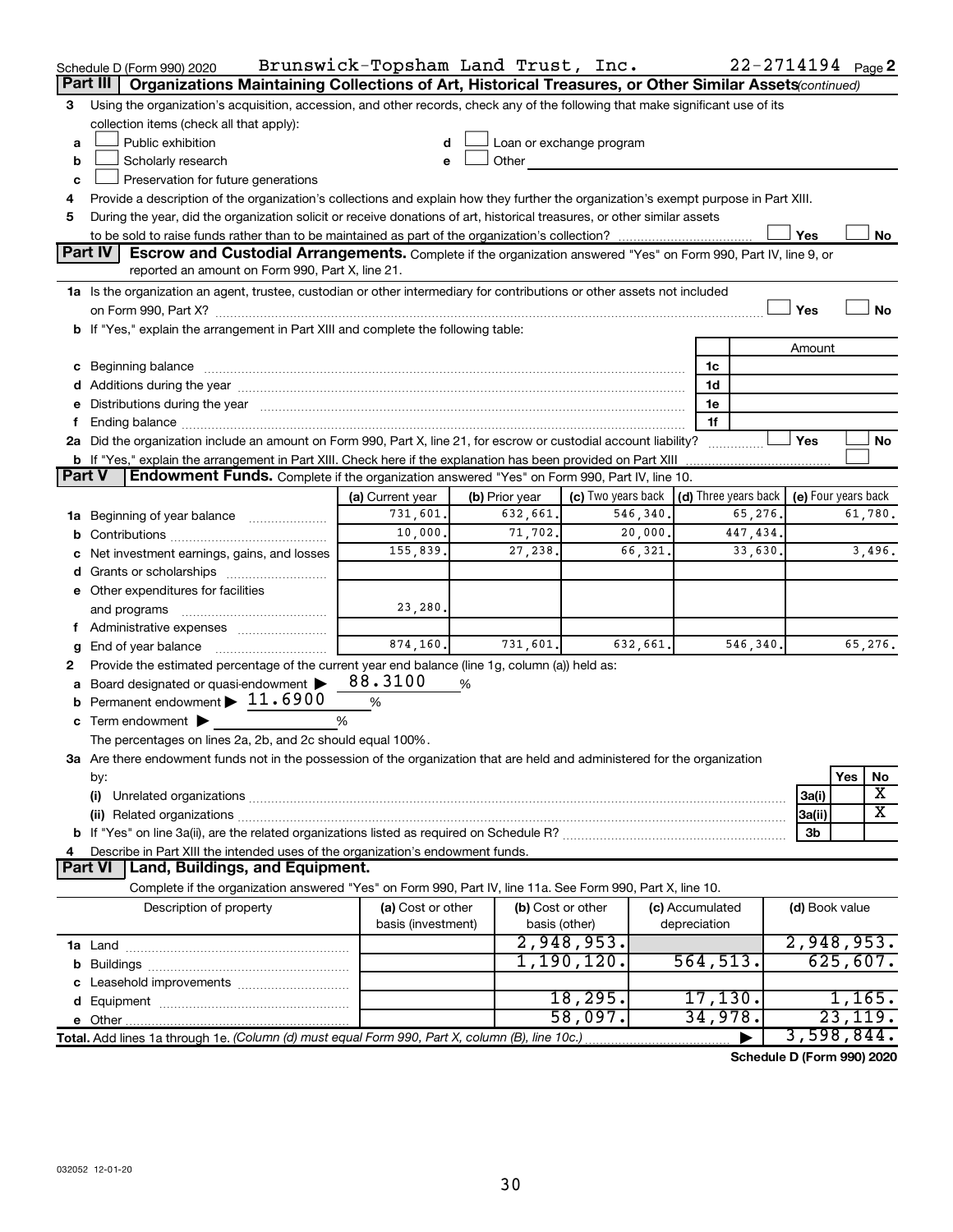|            | Part VII Investments - Other Securities.                                                                                                             |                 |                                                           |                |
|------------|------------------------------------------------------------------------------------------------------------------------------------------------------|-----------------|-----------------------------------------------------------|----------------|
|            | Complete if the organization answered "Yes" on Form 990, Part IV, line 11b. See Form 990, Part X, line 12.                                           |                 |                                                           |                |
|            | (a) Description of security or category (including name of security)                                                                                 | (b) Book value  | (c) Method of valuation: Cost or end-of-year market value |                |
|            |                                                                                                                                                      |                 |                                                           |                |
|            |                                                                                                                                                      |                 |                                                           |                |
| (3) Other  |                                                                                                                                                      |                 |                                                           |                |
| (A)<br>(B) |                                                                                                                                                      |                 |                                                           |                |
| (C)        |                                                                                                                                                      |                 |                                                           |                |
| (D)        |                                                                                                                                                      |                 |                                                           |                |
| (E)        |                                                                                                                                                      |                 |                                                           |                |
| (F)        |                                                                                                                                                      |                 |                                                           |                |
| (G)        |                                                                                                                                                      |                 |                                                           |                |
| (H)        |                                                                                                                                                      |                 |                                                           |                |
|            | Total. (Col. (b) must equal Form 990, Part X, col. (B) line 12.) $\blacktriangleright$                                                               |                 |                                                           |                |
|            | Part VIII Investments - Program Related.                                                                                                             |                 |                                                           |                |
|            | Complete if the organization answered "Yes" on Form 990, Part IV, line 11c. See Form 990, Part X, line 13.                                           |                 |                                                           |                |
|            | (a) Description of investment                                                                                                                        | (b) Book value  | (c) Method of valuation: Cost or end-of-year market value |                |
| (1)        |                                                                                                                                                      |                 |                                                           |                |
| (2)        |                                                                                                                                                      |                 |                                                           |                |
| (3)        |                                                                                                                                                      |                 |                                                           |                |
| (4)        |                                                                                                                                                      |                 |                                                           |                |
| (5)        |                                                                                                                                                      |                 |                                                           |                |
| (6)        |                                                                                                                                                      |                 |                                                           |                |
| (7)        |                                                                                                                                                      |                 |                                                           |                |
| (8)        |                                                                                                                                                      |                 |                                                           |                |
| (9)        |                                                                                                                                                      |                 |                                                           |                |
| Part IX    | Total. (Col. (b) must equal Form 990, Part X, col. (B) line 13.) $\blacktriangleright$<br><b>Other Assets.</b>                                       |                 |                                                           |                |
|            | Complete if the organization answered "Yes" on Form 990, Part IV, line 11d. See Form 990, Part X, line 15.                                           |                 |                                                           |                |
|            |                                                                                                                                                      | (a) Description |                                                           | (b) Book value |
| (1)        |                                                                                                                                                      |                 |                                                           |                |
| (2)        |                                                                                                                                                      |                 |                                                           |                |
| (3)        |                                                                                                                                                      |                 |                                                           |                |
| (4)        |                                                                                                                                                      |                 |                                                           |                |
| (5)        |                                                                                                                                                      |                 |                                                           |                |
| (6)        |                                                                                                                                                      |                 |                                                           |                |
| (7)        |                                                                                                                                                      |                 |                                                           |                |
| (8)        |                                                                                                                                                      |                 |                                                           |                |
| (9)        |                                                                                                                                                      |                 |                                                           |                |
|            | Total. (Column (b) must equal Form 990, Part X, col. (B) line 15.)                                                                                   |                 |                                                           |                |
| Part X     | <b>Other Liabilities.</b>                                                                                                                            |                 |                                                           |                |
|            | Complete if the organization answered "Yes" on Form 990, Part IV, line 11e or 11f. See Form 990, Part X, line 25.<br>(a) Description of liability    |                 |                                                           |                |
| 1.         |                                                                                                                                                      |                 |                                                           | (b) Book value |
| (1)        | Federal income taxes<br>Brunswick Food Shed                                                                                                          |                 |                                                           | 21,528.        |
| (2)        |                                                                                                                                                      |                 |                                                           |                |
| (3)        |                                                                                                                                                      |                 |                                                           |                |
| (4)<br>(5) |                                                                                                                                                      |                 |                                                           |                |
| (6)        |                                                                                                                                                      |                 |                                                           |                |
| (7)        |                                                                                                                                                      |                 |                                                           |                |
| (8)        |                                                                                                                                                      |                 |                                                           |                |
| (9)        |                                                                                                                                                      |                 |                                                           |                |
|            |                                                                                                                                                      |                 |                                                           | 21,528.        |
|            | 2. Liability for uncertain tax positions. In Part XIII, provide the text of the footnote to the organization's financial statements that reports the |                 |                                                           |                |

Schedule D (Form 990) 2020 Brunswick-Topsham Land Trust, Inc. 22-2714194 <sub>Page</sub> 3

organization's liability for uncertain tax positions under FASB ASC 740. Check here if the text of the footnote has been provided in Part XIII ...  $\fbox{\bf X}$ 

**Schedule D (Form 990) 2020**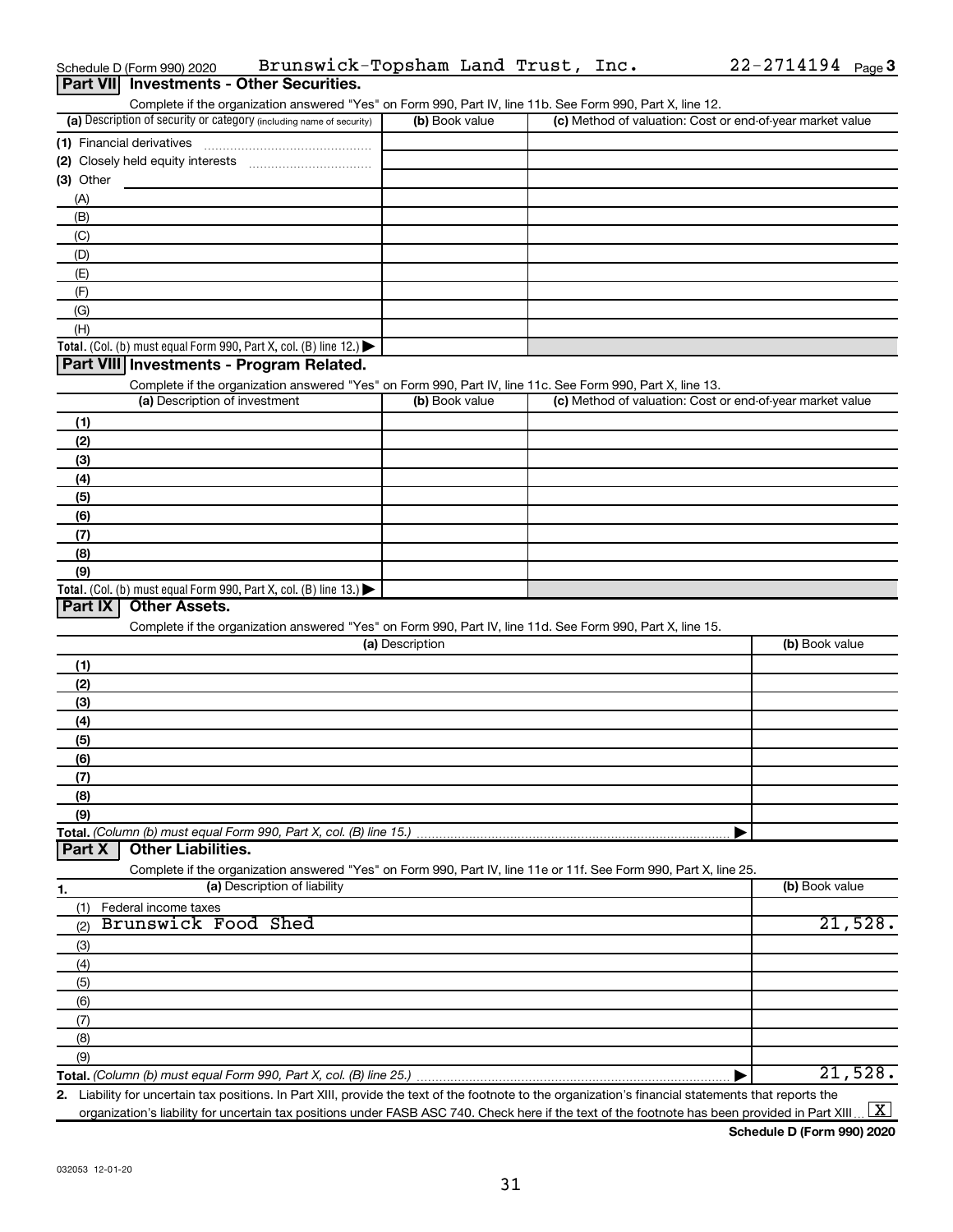|    | Brunswick-Topsham Land Trust, Inc.<br>Schedule D (Form 990) 2020                                                                                                                                                               |                |          |                | $22 - 2714194$ Page 4 |           |
|----|--------------------------------------------------------------------------------------------------------------------------------------------------------------------------------------------------------------------------------|----------------|----------|----------------|-----------------------|-----------|
|    | Reconciliation of Revenue per Audited Financial Statements With Revenue per Return.<br>Part XI                                                                                                                                 |                |          |                |                       |           |
|    | Complete if the organization answered "Yes" on Form 990, Part IV, line 12a.                                                                                                                                                    |                |          |                |                       |           |
| 1  | Total revenue, gains, and other support per audited financial statements                                                                                                                                                       |                |          | $\blacksquare$ | 898,027.              |           |
| 2  | Amounts included on line 1 but not on Form 990, Part VIII, line 12:                                                                                                                                                            |                |          |                |                       |           |
| a  |                                                                                                                                                                                                                                | 2a             | 149,137. |                |                       |           |
|    |                                                                                                                                                                                                                                | 2 <sub>b</sub> | 15, 162. |                |                       |           |
|    |                                                                                                                                                                                                                                | 2 <sub>c</sub> |          |                |                       |           |
| d  |                                                                                                                                                                                                                                | 2d             |          |                |                       |           |
| е  | Add lines 2a through 2d                                                                                                                                                                                                        |                |          | <b>2e</b>      | 164,299.              |           |
| 3  |                                                                                                                                                                                                                                |                |          | 3              | 733, 728.             |           |
| 4  | Amounts included on Form 990. Part VIII. line 12, but not on line 1:                                                                                                                                                           |                |          |                |                       |           |
|    | Investment expenses not included on Form 990, Part VIII, line 7b [100] [2006] 4a                                                                                                                                               |                | 6,530.   |                |                       |           |
|    |                                                                                                                                                                                                                                | 4 <sub>b</sub> |          |                |                       |           |
| c. | Add lines 4a and 4b                                                                                                                                                                                                            |                |          | 4c             |                       | 6,530.    |
|    |                                                                                                                                                                                                                                |                |          | 5              | 740, 258.             |           |
|    | Part XII Reconciliation of Expenses per Audited Financial Statements With Expenses per Return.                                                                                                                                 |                |          |                |                       |           |
|    | Complete if the organization answered "Yes" on Form 990, Part IV, line 12a.                                                                                                                                                    |                |          |                |                       |           |
| 1  |                                                                                                                                                                                                                                |                |          |                | 721, 277.             |           |
| 2  | Amounts included on line 1 but not on Form 990, Part IX, line 25:                                                                                                                                                              |                |          |                |                       |           |
| a  |                                                                                                                                                                                                                                | 2a             |          |                |                       |           |
| b  |                                                                                                                                                                                                                                | 2 <sub>b</sub> |          |                |                       |           |
|    |                                                                                                                                                                                                                                | 2 <sub>c</sub> |          |                |                       |           |
| d  |                                                                                                                                                                                                                                | 2d             |          |                |                       |           |
|    | e Add lines 2a through 2d [11] manual contract and a set of the Add lines 2a through 2d [11] manual contract and the Add lines 2a through 2d [11] manual contract and the Add Lines and Add and Add Add and Add and Add Add an |                |          | <b>2e</b>      |                       | $0 \cdot$ |
| з  |                                                                                                                                                                                                                                |                |          | $\mathbf{a}$   | 721, 277.             |           |
| 4  | Amounts included on Form 990, Part IX, line 25, but not on line 1:                                                                                                                                                             |                |          |                |                       |           |
| a  |                                                                                                                                                                                                                                | 4a l           |          |                |                       |           |
|    |                                                                                                                                                                                                                                | 4 <sub>h</sub> |          |                |                       |           |
|    | c Add lines 4a and 4b                                                                                                                                                                                                          |                |          | 4с             |                       | 0.        |
|    |                                                                                                                                                                                                                                |                |          | 5              | 721,277.              |           |
|    | Part XIII Supplemental Information.                                                                                                                                                                                            |                |          |                |                       |           |

Provide the descriptions required for Part II, lines 3, 5, and 9; Part III, lines 1a and 4; Part IV, lines 1b and 2b; Part V, line 4; Part X, line 2; Part XI, lines 2d and 4b; and Part XII, lines 2d and 4b. Also complete this part to provide any additional information.

#### Part II, Line 5:

Current policy is to expense land easements when received.

Part X, Line 2:

The organization is exempt from taxation under Section 501(c)(3) of the

Internal Revenue Code. No provision for income taxes is required. The

organization does not believe they are subject to unrelated business

income tax during current or previous years. The organization is no

longer subject to U.S. federal and state income tax examinations for years

before 2017.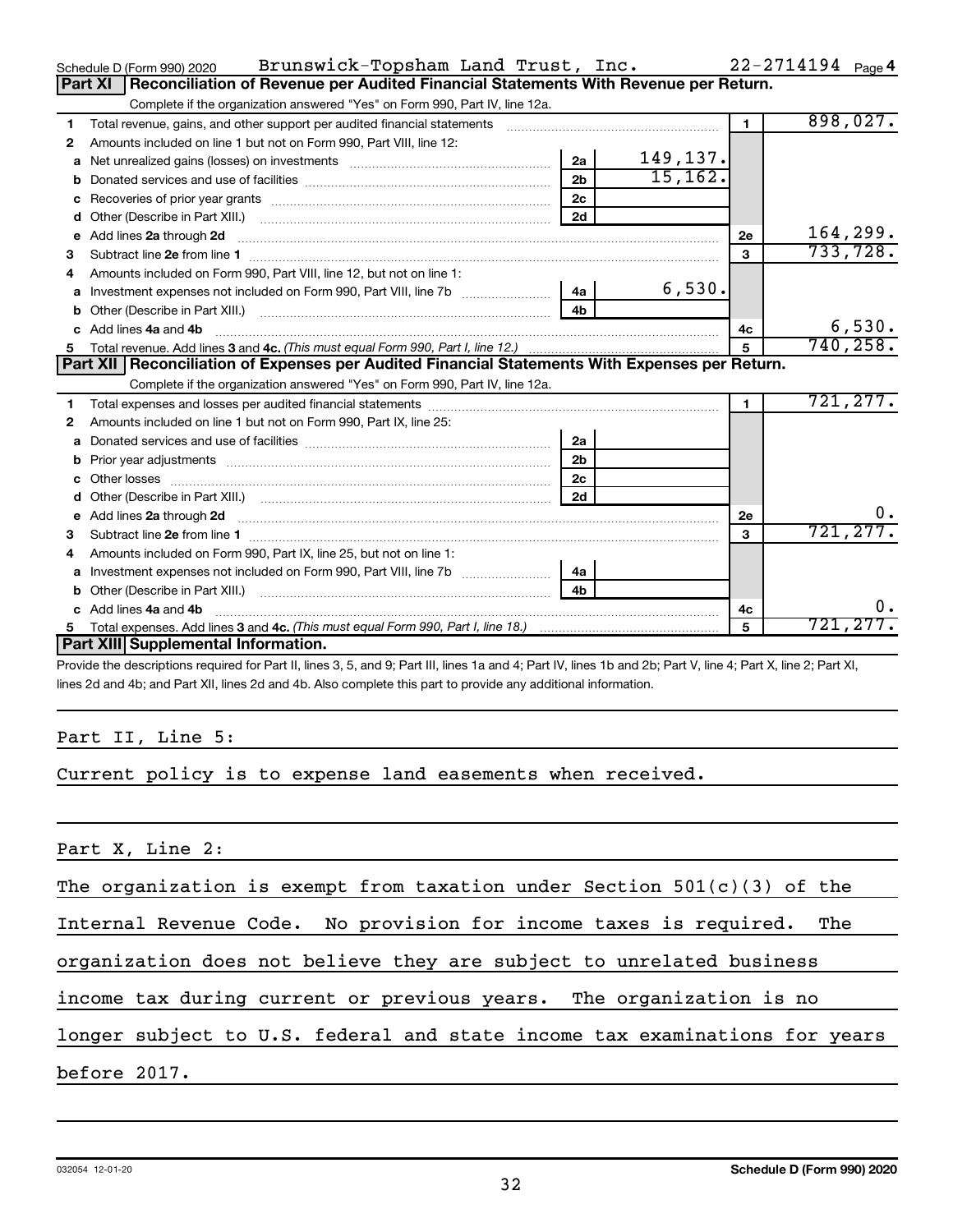|                                                                                                | Brunswick-Topsham Land Trust, Inc. |  | 22-2714194 Page 5 |
|------------------------------------------------------------------------------------------------|------------------------------------|--|-------------------|
| Schedule D (Form 990) 2020 Brunswick-<br><b>Part XIII Supplemental Information</b> (continued) |                                    |  |                   |
|                                                                                                |                                    |  |                   |
|                                                                                                |                                    |  |                   |
|                                                                                                |                                    |  |                   |
|                                                                                                |                                    |  |                   |
|                                                                                                |                                    |  |                   |
|                                                                                                |                                    |  |                   |
|                                                                                                |                                    |  |                   |
|                                                                                                |                                    |  |                   |
|                                                                                                |                                    |  |                   |
|                                                                                                |                                    |  |                   |
|                                                                                                |                                    |  |                   |
|                                                                                                |                                    |  |                   |
|                                                                                                |                                    |  |                   |
|                                                                                                |                                    |  |                   |
|                                                                                                |                                    |  |                   |
|                                                                                                |                                    |  |                   |
|                                                                                                |                                    |  |                   |
|                                                                                                |                                    |  |                   |
|                                                                                                |                                    |  |                   |
|                                                                                                |                                    |  |                   |
|                                                                                                |                                    |  |                   |
|                                                                                                |                                    |  |                   |
|                                                                                                |                                    |  |                   |
|                                                                                                |                                    |  |                   |
|                                                                                                |                                    |  |                   |
|                                                                                                |                                    |  |                   |
|                                                                                                |                                    |  |                   |
|                                                                                                |                                    |  |                   |
|                                                                                                |                                    |  |                   |
|                                                                                                |                                    |  |                   |
|                                                                                                |                                    |  |                   |
|                                                                                                |                                    |  |                   |
|                                                                                                |                                    |  |                   |
|                                                                                                |                                    |  |                   |
|                                                                                                |                                    |  |                   |
|                                                                                                |                                    |  |                   |
|                                                                                                |                                    |  |                   |
|                                                                                                |                                    |  |                   |
|                                                                                                |                                    |  |                   |
|                                                                                                |                                    |  |                   |
|                                                                                                |                                    |  |                   |
|                                                                                                |                                    |  |                   |
|                                                                                                |                                    |  |                   |
|                                                                                                |                                    |  |                   |
|                                                                                                |                                    |  |                   |
|                                                                                                |                                    |  |                   |
|                                                                                                |                                    |  |                   |
|                                                                                                |                                    |  |                   |
|                                                                                                |                                    |  |                   |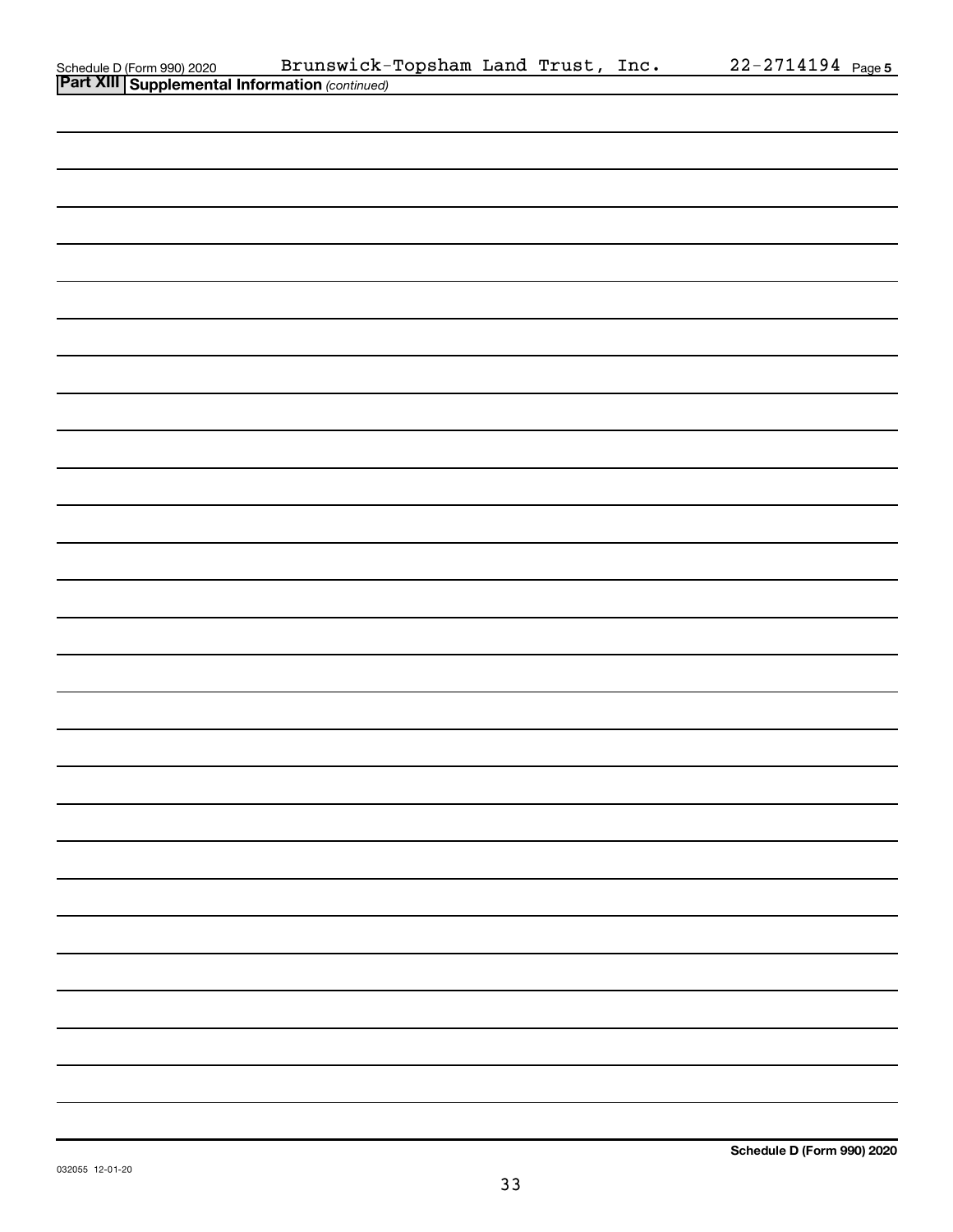#### **SCHEDULE M (Form 990)**

### **Noncash Contributions**

OMB No. 1545-0047

| Department of the Treasury |  |
|----------------------------|--|
| Internal Revenue Service   |  |

◆ Complete if the organizations answered "Yes" on Form 990, Part IV, lines 29 or 30.<br>● Complete if the organizations answered "Yes" on Form 990, Part IV, lines 29 or 30. **Attach to Form 990.**  $\blacktriangleright$ 

 **Go to www.irs.gov/Form990 for instructions and the latest information.**

**Open to Public Inspection**

| Name of the organization |
|--------------------------|
|--------------------------|

 $\blacktriangleright$ 

| ion |  |
|-----|--|

| <b>Employer identification number</b> |
|---------------------------------------|
| $22 - 2714194$                        |

|   | Brunswick-Topsham Land Trust, Inc. |                               |                                      |                                                                                                | 22-2714194                                            |  |  |  |  |
|---|------------------------------------|-------------------------------|--------------------------------------|------------------------------------------------------------------------------------------------|-------------------------------------------------------|--|--|--|--|
|   | <b>Types of Property</b><br>Part   |                               |                                      |                                                                                                |                                                       |  |  |  |  |
|   |                                    | (a)<br>Check if<br>applicable | (b)<br>Number of<br>contributions or | Noncash contribution<br>amounts reported on<br>litems contributed Form 990, Part VIII, line 1q | Method of determining<br>noncash contribution amounts |  |  |  |  |
|   | Art - Works of art                 |                               |                                      |                                                                                                |                                                       |  |  |  |  |
|   | Art - Historical treasures         |                               |                                      |                                                                                                |                                                       |  |  |  |  |
| з | Art - Fractional interests         |                               |                                      |                                                                                                |                                                       |  |  |  |  |
| 4 | Books and publications             |                               |                                      |                                                                                                |                                                       |  |  |  |  |
| 5 | Clothing and household goods<br>.  |                               |                                      |                                                                                                |                                                       |  |  |  |  |

| 6  |                                                                                         |                       |    |    |                          |            |
|----|-----------------------------------------------------------------------------------------|-----------------------|----|----|--------------------------|------------|
| 7  |                                                                                         |                       |    |    |                          |            |
| 8  |                                                                                         |                       |    |    |                          |            |
| 9  | Securities - Publicly traded                                                            |                       |    |    |                          |            |
| 10 | Securities - Closely held stock                                                         |                       |    |    |                          |            |
| 11 | Securities - Partnership, LLC, or                                                       |                       |    |    |                          |            |
|    |                                                                                         |                       |    |    |                          |            |
| 12 | Securities - Miscellaneous                                                              |                       |    |    |                          |            |
| 13 | Qualified conservation contribution -                                                   |                       |    |    |                          |            |
|    | Historic structures                                                                     |                       |    |    |                          |            |
| 14 | Qualified conservation contribution - Other                                             | $\overline{\text{x}}$ |    |    | 81,000. Appraisal        |            |
| 15 |                                                                                         |                       |    |    |                          |            |
| 16 | Real estate - Commercial                                                                |                       |    |    |                          |            |
| 17 |                                                                                         |                       |    |    |                          |            |
| 18 |                                                                                         |                       |    |    |                          |            |
| 19 |                                                                                         |                       |    |    |                          |            |
| 20 | Drugs and medical supplies                                                              |                       |    |    |                          |            |
| 21 |                                                                                         |                       |    |    |                          |            |
| 22 |                                                                                         |                       |    |    |                          |            |
| 23 |                                                                                         |                       |    |    |                          |            |
| 24 | Archeological artifacts                                                                 |                       |    |    |                          |            |
| 25 | Other $\blacktriangleright$ (Miscellaneous)                                             | $\overline{\text{x}}$ | 21 |    | 19,451.Fair Market Value |            |
| 26 | $($ $)$<br>Other $\blacktriangleright$                                                  |                       |    |    |                          |            |
| 27 | Other $\blacktriangleright$<br><u>and the state of the state of the state</u>           |                       |    |    |                          |            |
| 28 | Other                                                                                   |                       |    |    |                          |            |
| 29 | Number of Forms 8283 received by the organization during the tax year for contributions |                       |    |    |                          |            |
|    | for which the organization completed Form 8283, Part V, Donee Acknowledgement           |                       |    | 29 |                          |            |
|    |                                                                                         |                       |    |    |                          | $VaR$ $M0$ |

|                                                                                                                                                                                                                                                         |     | . | . |
|---------------------------------------------------------------------------------------------------------------------------------------------------------------------------------------------------------------------------------------------------------|-----|---|---|
| 30a During the year, did the organization receive by contribution any property reported in Part I, lines 1 through 28, that it<br>must hold for at least three years from the date of the initial contribution, and which isn't required to be used for |     |   |   |
| exempt purposes for the entire holding period?                                                                                                                                                                                                          | 30a |   |   |
| <b>b</b> If "Yes," describe the arrangement in Part II.                                                                                                                                                                                                 |     |   |   |
| Does the organization have a gift acceptance policy that requires the review of any nonstandard contributions?                                                                                                                                          | -31 |   |   |
| 32a Does the organization hire or use third parties or related organizations to solicit, process, or sell noncash<br>contributions?                                                                                                                     | 32a |   |   |
| <b>b</b> If "Yes," describe in Part II.                                                                                                                                                                                                                 |     |   |   |
| If the organization didn't report an amount in column (c) for a type of property for which column (a) is checked,<br>describe in Part II.                                                                                                               |     |   |   |
|                                                                                                                                                                                                                                                         |     |   |   |

**For Paperwork Reduction Act Notice, see the Instructions for Form 990. Schedule M (Form 990) 2020** LHA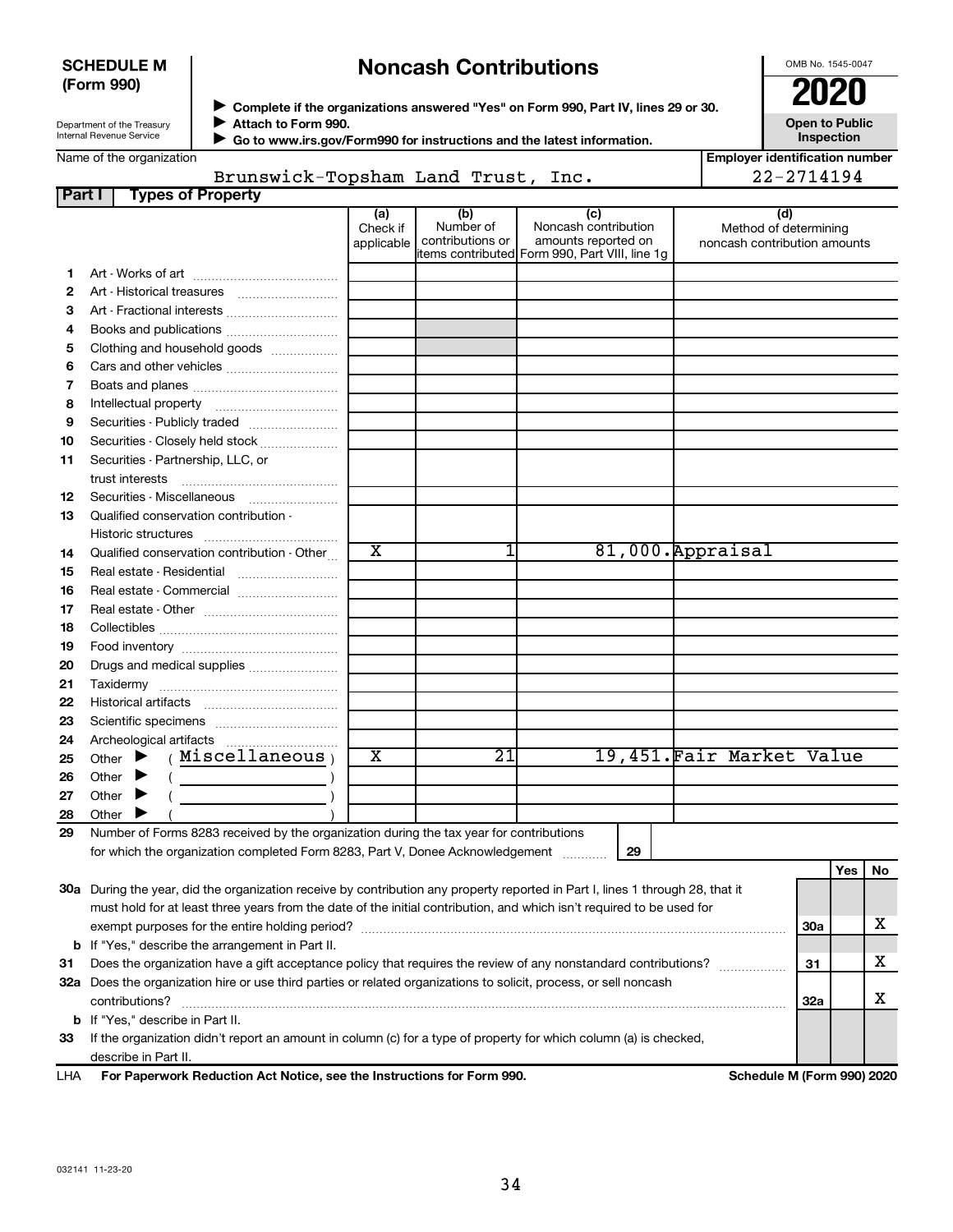| Part II |                                                                                                                                                                                                                                     |
|---------|-------------------------------------------------------------------------------------------------------------------------------------------------------------------------------------------------------------------------------------|
|         | <b>Supplemental Information.</b> Provide the information required by Part I, lines 30b, 32b, and 33, and whether the organization is reporting in Part I, column (b), the number of contributions, the number of items received, or |
|         |                                                                                                                                                                                                                                     |
|         |                                                                                                                                                                                                                                     |
|         |                                                                                                                                                                                                                                     |
|         |                                                                                                                                                                                                                                     |
|         |                                                                                                                                                                                                                                     |
|         |                                                                                                                                                                                                                                     |
|         |                                                                                                                                                                                                                                     |
|         |                                                                                                                                                                                                                                     |
|         |                                                                                                                                                                                                                                     |
|         |                                                                                                                                                                                                                                     |
|         |                                                                                                                                                                                                                                     |
|         |                                                                                                                                                                                                                                     |
|         |                                                                                                                                                                                                                                     |
|         |                                                                                                                                                                                                                                     |
|         |                                                                                                                                                                                                                                     |
|         |                                                                                                                                                                                                                                     |
|         |                                                                                                                                                                                                                                     |
|         |                                                                                                                                                                                                                                     |
|         |                                                                                                                                                                                                                                     |
|         |                                                                                                                                                                                                                                     |
|         |                                                                                                                                                                                                                                     |
|         |                                                                                                                                                                                                                                     |
|         |                                                                                                                                                                                                                                     |
|         |                                                                                                                                                                                                                                     |
|         |                                                                                                                                                                                                                                     |
|         |                                                                                                                                                                                                                                     |
|         |                                                                                                                                                                                                                                     |
|         |                                                                                                                                                                                                                                     |
|         |                                                                                                                                                                                                                                     |
|         |                                                                                                                                                                                                                                     |
|         |                                                                                                                                                                                                                                     |
|         |                                                                                                                                                                                                                                     |
|         |                                                                                                                                                                                                                                     |
|         |                                                                                                                                                                                                                                     |
|         |                                                                                                                                                                                                                                     |
|         |                                                                                                                                                                                                                                     |
|         |                                                                                                                                                                                                                                     |
|         |                                                                                                                                                                                                                                     |
|         |                                                                                                                                                                                                                                     |
|         |                                                                                                                                                                                                                                     |
|         |                                                                                                                                                                                                                                     |
|         |                                                                                                                                                                                                                                     |
|         |                                                                                                                                                                                                                                     |
|         |                                                                                                                                                                                                                                     |
|         |                                                                                                                                                                                                                                     |
|         |                                                                                                                                                                                                                                     |
|         |                                                                                                                                                                                                                                     |
|         |                                                                                                                                                                                                                                     |
|         |                                                                                                                                                                                                                                     |
|         |                                                                                                                                                                                                                                     |
|         |                                                                                                                                                                                                                                     |
|         |                                                                                                                                                                                                                                     |
|         |                                                                                                                                                                                                                                     |
|         |                                                                                                                                                                                                                                     |
|         |                                                                                                                                                                                                                                     |
|         |                                                                                                                                                                                                                                     |
|         |                                                                                                                                                                                                                                     |
|         |                                                                                                                                                                                                                                     |
|         |                                                                                                                                                                                                                                     |
|         |                                                                                                                                                                                                                                     |
|         |                                                                                                                                                                                                                                     |
|         |                                                                                                                                                                                                                                     |
|         |                                                                                                                                                                                                                                     |
|         |                                                                                                                                                                                                                                     |
|         |                                                                                                                                                                                                                                     |
|         |                                                                                                                                                                                                                                     |

Schedule M (Form 990) 2020 Brunswick-Topsham Land Trust, Inc.  $22-2114194$  Page

Brunswick-Topsham Land Trust, Inc. 22-2714194

**Schedule M (Form 990) 2020**

**2**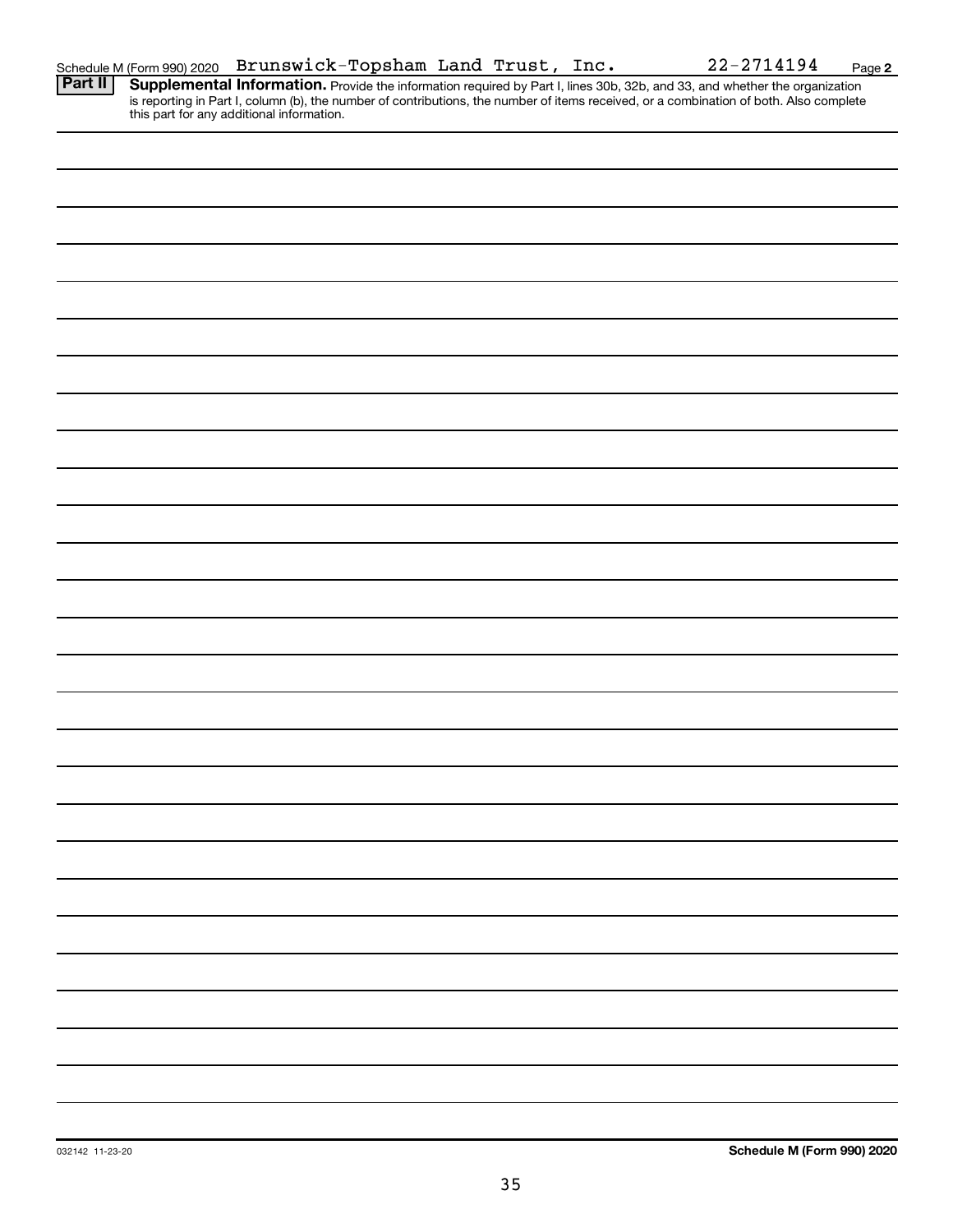| <b>SCHEDULE O</b><br>(Form 990 or 990-EZ)<br>Department of the Treasury<br>Internal Revenue Service | OMB No. 1545-0047<br><b>Open to Public</b><br>Inspection               |  |                                       |  |  |  |
|-----------------------------------------------------------------------------------------------------|------------------------------------------------------------------------|--|---------------------------------------|--|--|--|
| Name of the organization                                                                            | Go to www.irs.gov/Form990 for the latest information.                  |  | <b>Employer identification number</b> |  |  |  |
|                                                                                                     | Brunswick-Topsham Land Trust, Inc.                                     |  | 22-2714194                            |  |  |  |
|                                                                                                     | Form 990, Part I, Line 1, Description of Organization Mission:         |  |                                       |  |  |  |
|                                                                                                     | communities, to connect people to nature by providing recreational     |  |                                       |  |  |  |
|                                                                                                     | opportunities, and other engaging community activities, and to support |  |                                       |  |  |  |
|                                                                                                     | local agriculture and fisheries, now and for generations to come.      |  |                                       |  |  |  |
|                                                                                                     |                                                                        |  |                                       |  |  |  |
|                                                                                                     | Form 990, Part III, Line 1, Description of Organization Mission:       |  |                                       |  |  |  |
| for generations to come.                                                                            |                                                                        |  |                                       |  |  |  |
|                                                                                                     |                                                                        |  |                                       |  |  |  |
|                                                                                                     | Form 990, Part III, Line 2, New Program Services:                      |  |                                       |  |  |  |
|                                                                                                     | The organization started a community garden for new Mainers and        |  |                                       |  |  |  |
|                                                                                                     | provided land for an indigenous peoples garden adjacent to the Tom     |  |                                       |  |  |  |
|                                                                                                     | Settlemire Community Garden at Crystal Spring Farm.                    |  |                                       |  |  |  |
|                                                                                                     |                                                                        |  |                                       |  |  |  |
|                                                                                                     | Form 990, Part III, Line 4a, Program Service Accomplishments:          |  |                                       |  |  |  |
| opportunities; local agriculture; habitat and resource protection;                                  |                                                                        |  |                                       |  |  |  |
| flood protection; and water access for fishing and commercial shellfish                             |                                                                        |  |                                       |  |  |  |
| harvesting.                                                                                         |                                                                        |  |                                       |  |  |  |
|                                                                                                     |                                                                        |  |                                       |  |  |  |
|                                                                                                     |                                                                        |  |                                       |  |  |  |

Form 990, Part III, Line 4c, Program Service Accomplishments:

healthy food in our region.

Form 990, Part III, Line 4d, Other Program Services:

Education & Outreach - Provide diverse opportunities for residents and

visitors to the Midcoast to experience unique natural areas, learn from

local experts about things like birds, butterflies, wildflowers, vernal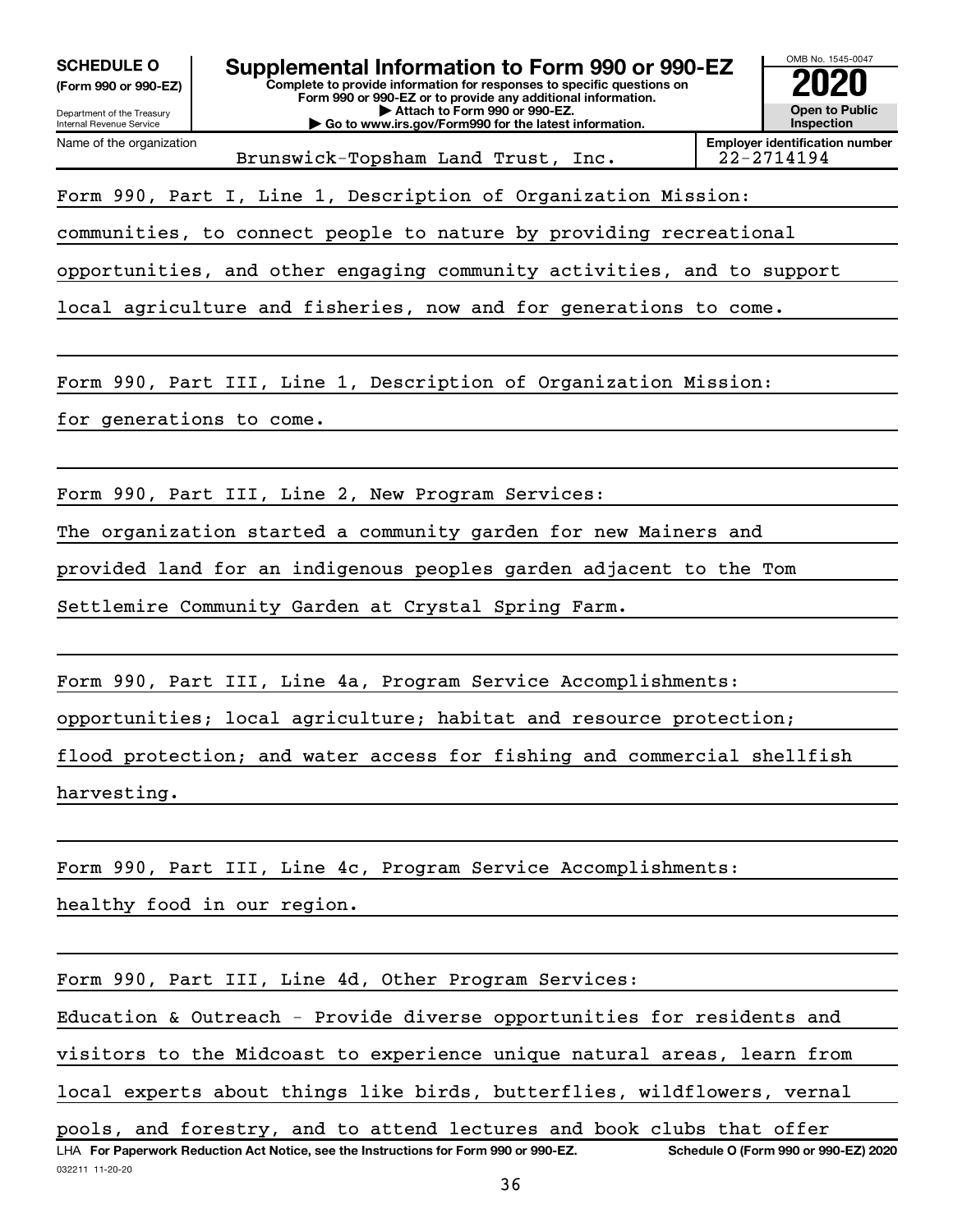| Schedule O (Form 990 or 990-EZ) 2020                                                               | Page 2                                              |
|----------------------------------------------------------------------------------------------------|-----------------------------------------------------|
| Name of the organization<br>Brunswick-Topsham Land Trust, Inc.                                     | <b>Employer identification number</b><br>22-2714194 |
| information about the environment and food systems.                                                | We bring hundreds                                   |
| of school children to visit our community garden, provide gardening                                |                                                     |
| supplies to low-income housing residents, and farmland for an at-risk                              |                                                     |
| high school student project at our local high school. We partner with                              |                                                     |
| a diverse array of local organizations ranging from our municipalities,                            |                                                     |
| to the hospital, fisheries groups, hunger prevention groups, and art                               |                                                     |
| therapy groups as a way to better leverage our resources.                                          |                                                     |
| including grants of $\sharp$ 0. Revenue $\sharp$ 0.<br>Expenses $$121,481.$                        |                                                     |
|                                                                                                    |                                                     |
| Form 990, Part VI, Section A, line 2:                                                              |                                                     |
| Two board members, Margaret Wilson and Lloyd Van Lunen, are married to each                        |                                                     |
| other.                                                                                             |                                                     |
|                                                                                                    |                                                     |
| Form 990, Part VI, Section A, line 6:                                                              |                                                     |
| The Brunswick-Topsham Land Trust is an organization of members.                                    |                                                     |
|                                                                                                    |                                                     |
| Form 990, Part VI, Section A, line 7a:                                                             |                                                     |
| The members of the Brunswick-Topsham Land Trust elect the governing body.                          |                                                     |
|                                                                                                    |                                                     |
| Form 990, Part VI, Section A, line 7b:                                                             |                                                     |
| No interest of the Land Trust in any real estate may be transferred,                               |                                                     |
| exchanged, encumbered, or in any other way alienated unless authorized at a                        |                                                     |
| meeting of members duly held at which a quorum is present by an affirmative                        |                                                     |
| vote of two-thirds of the members represented at such meeting entitled to                          |                                                     |
| vote on the subject matter. The notice for any such meeting shall contain                          |                                                     |
| a description of the proposed transaction and the reasons therefore.                               | Such                                                |
| membership approval, however, shall not be required to mortgage or sell a                          |                                                     |
| portion of real estate in connection with its acquisition for the purpose<br>032212 11-20-20<br>37 | Schedule O (Form 990 or 990-EZ) 2020                |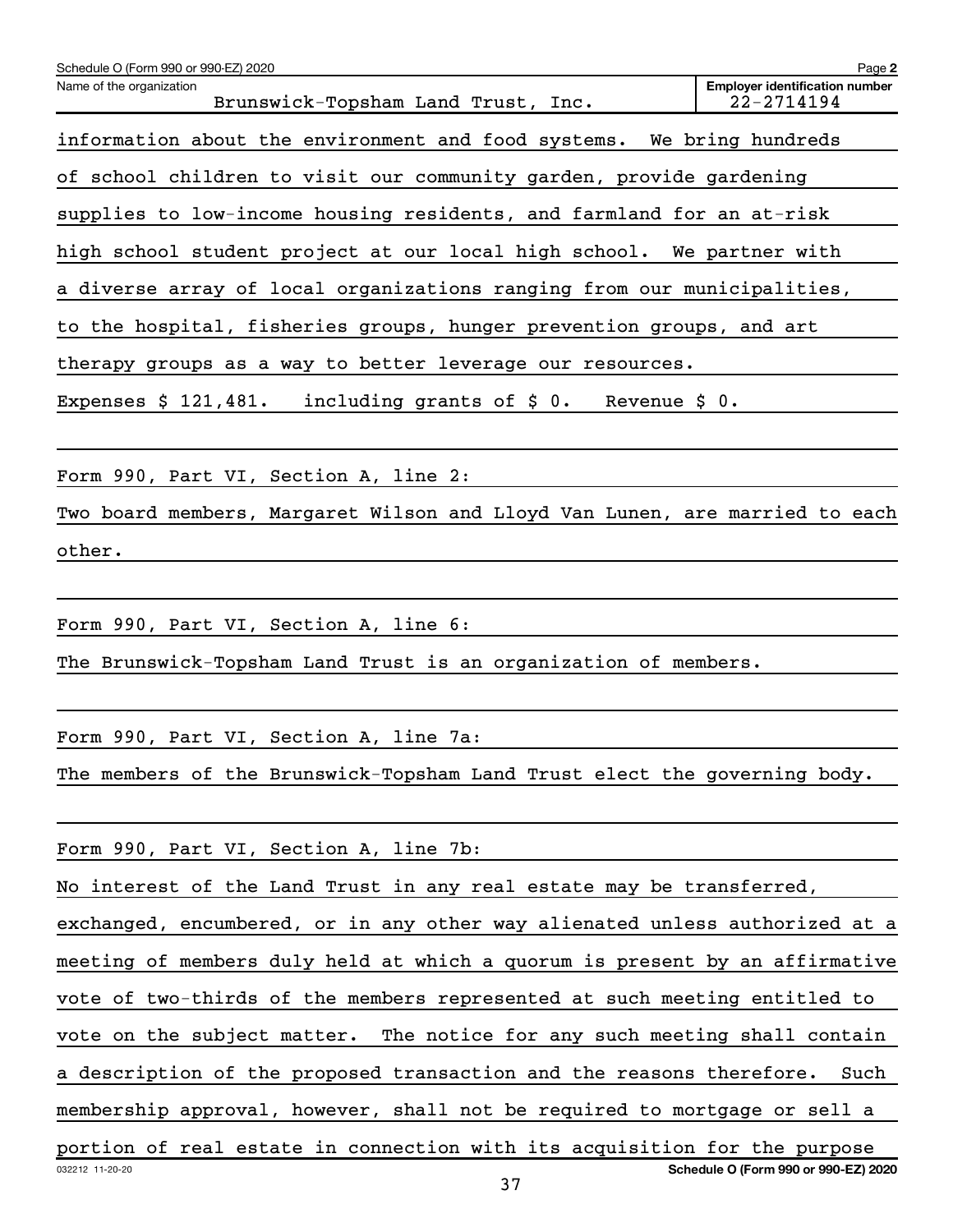| Schedule O (Form 990 or 990-EZ) 2020                                        | Page 2                                              |  |  |  |
|-----------------------------------------------------------------------------|-----------------------------------------------------|--|--|--|
| Name of the organization<br>Brunswick-Topsham Land Trust, Inc.              | <b>Employer identification number</b><br>22-2714194 |  |  |  |
| of financing said transaction. Nor shall such membership approval be        |                                                     |  |  |  |
| required to transfer, exchange, encumber, or otherside alienate an interest |                                                     |  |  |  |
| in unrestricted land held exclusively for investment purposes, or for       |                                                     |  |  |  |
| transfers, exchange, and sales involving public authorities or other        |                                                     |  |  |  |
| conservation organization in good standing so long as the said property is  |                                                     |  |  |  |
| encumbered by a permanent conservation easement or the equivalent.          |                                                     |  |  |  |
| However, such sales or a mortgage of a portion of any large parcel          |                                                     |  |  |  |
| acquired, and such alienation of interests in unrestricted land held        |                                                     |  |  |  |
| exclusively for investment purposes shall require the affirmative vote of   |                                                     |  |  |  |
| two-thirds of the total number of directors then in office. No such real    |                                                     |  |  |  |
| estate, however, shall be transferred, exchanged, encumbered, or in any     |                                                     |  |  |  |
| other way alienated in such manner that it fails to meet the requirements   |                                                     |  |  |  |
| of the Internal Revenue Code of 1954, as amended, and the regulation issued |                                                     |  |  |  |
| thereunder for a corporation qualifying as an exempt organization under the |                                                     |  |  |  |
| provisions of Section $501(c)(3)$ of said code and regulations as they now  |                                                     |  |  |  |
| exist or may hereafter be amended.                                          |                                                     |  |  |  |

Form 990, Part VI, Section B, line 11b:

The finance committee and the treasurer review the return prior to filing. The treasurer has the responsibility for final approval and signing of the 990.

Form 990, Part VI, Section B, Line 12c: The Organization requires new board members to sign a conflict of interest policy upon joining the board. They also require any existing board members who begin a new term to sign a conflict of interest policy at the start of the term. The organization requests that they be notified by board members of any conflicts during their terms.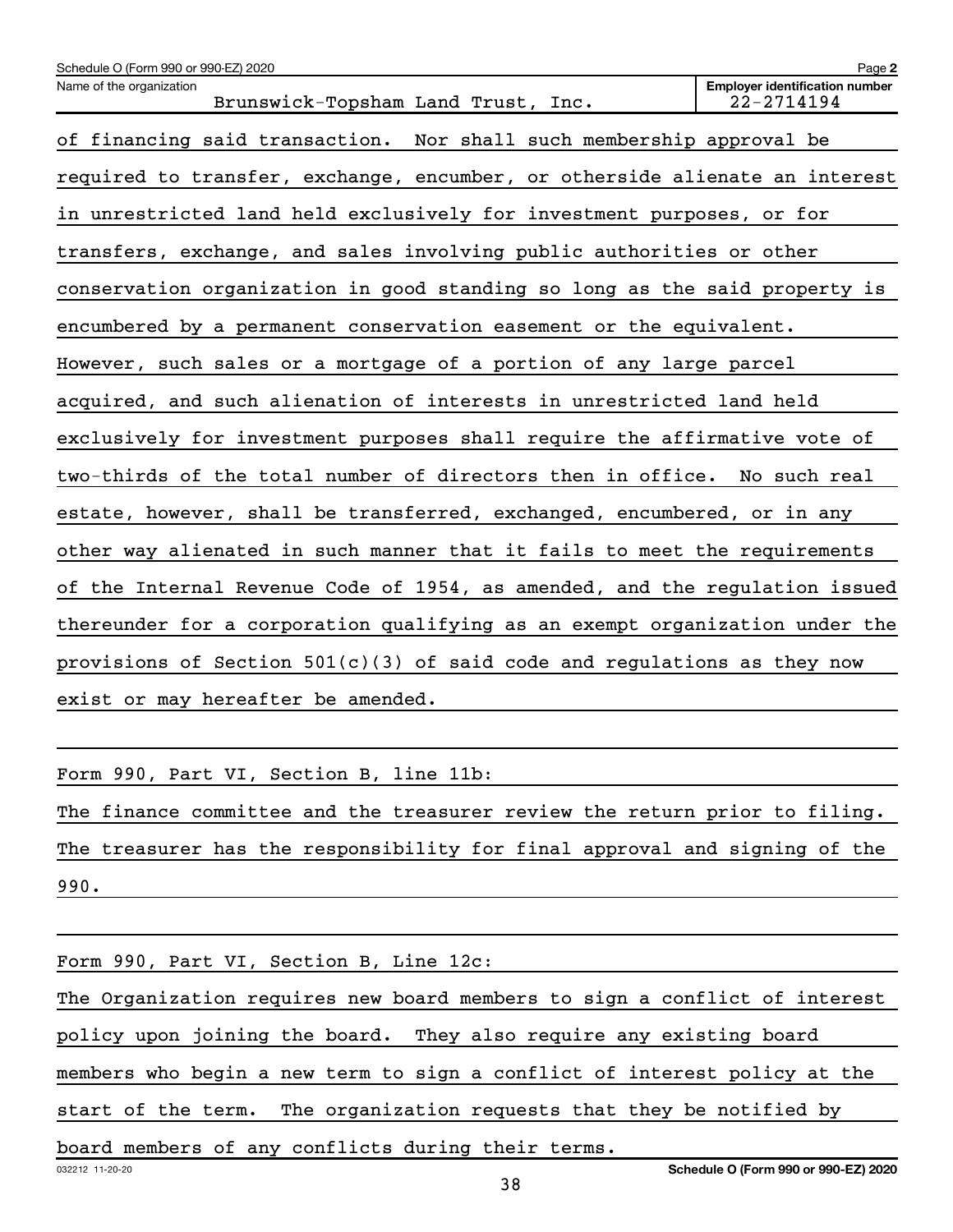| Brunswick-Topsham Land Trust, Inc.                                      | <b>Employer identification number</b><br>22-2714194                           |
|-------------------------------------------------------------------------|-------------------------------------------------------------------------------|
|                                                                         |                                                                               |
| Form 990, Part VI, Section B, Line 15:                                  |                                                                               |
| The executive committee conducts an annual performance review for the   |                                                                               |
| executive director to assess performance and recommends any salary      |                                                                               |
| increases to the finance committe and board of directors. The committee |                                                                               |
| recommends salary increases based on the cost of living changes and     |                                                                               |
| periodic reviews of comparative compensation for executive directors.   |                                                                               |
| Form 990, Part VI, Section C, Line 19:                                  |                                                                               |
| The organization makes its governing documents, conflict of interest    |                                                                               |
| policy, and financial statements available to the public upon request.  |                                                                               |
| Form 990, Part IX, Line 11g, Other Fees:<br>Consulting Fees:            |                                                                               |
|                                                                         |                                                                               |
| Program service expenses                                                |                                                                               |
| Management and general expenses                                         |                                                                               |
| Fundraising expenses                                                    |                                                                               |
| Total expenses                                                          |                                                                               |
| Other Professional Fees:                                                |                                                                               |
| Program service expenses                                                |                                                                               |
| Management and general expenses                                         |                                                                               |
| Fundraising expenses                                                    |                                                                               |
| Total expenses                                                          | 89,139.<br>9,536.<br>1,240.<br>99,915.<br>3,555.<br>9,110.<br>731.<br>13,396. |

|                 | Form 990, Part XII, Line 2c: |  |  |                                                                  |                                      |
|-----------------|------------------------------|--|--|------------------------------------------------------------------|--------------------------------------|
|                 |                              |  |  | The organization has a committee that assumes responsibility for |                                      |
| 032212 11-20-20 |                              |  |  |                                                                  | Schedule O (Form 990 or 990-EZ) 2020 |